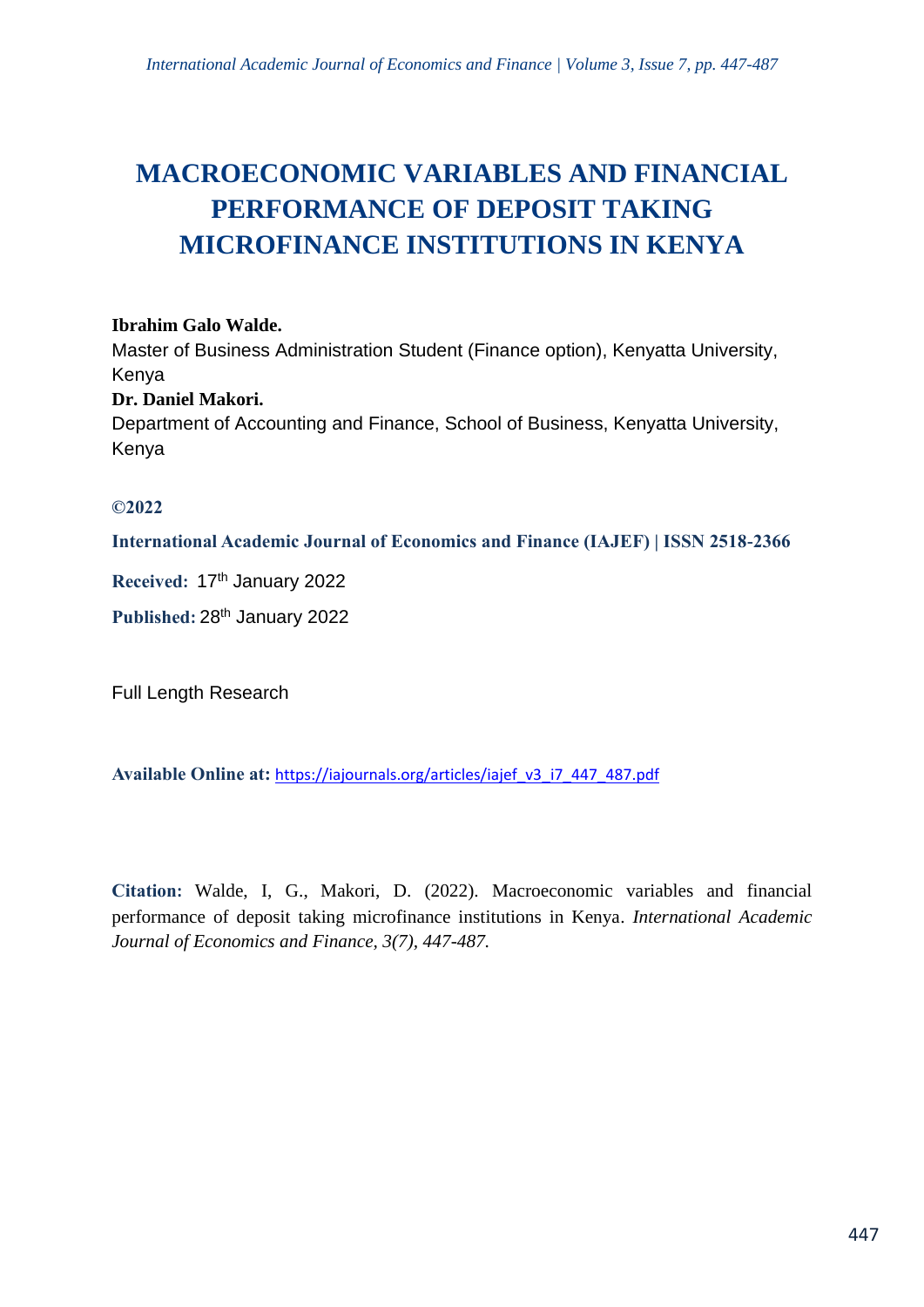## **ABSTRACT**

The total loans to deposits ratio for the past ten years up to the year 2019 for the DTMFIs have exceeded the proposed ratio of 70% and indicates that there is a continued reflection that the appetite for loans in the DTMFIs structure outweighs the mobilization of deposits to fund the same and this forced the DTMFIs to finance part of their loans by mobilizing funds from external sources and this affects their liquidity. The rise in the loan to deposit ratio over the years is attributed to macro-economic variables changes such as inflation and interest rate. The general objective of the study was to establish effect of macroeconomic variables on the financial performance of the DTMFIs in Kenya. The specific objectives of the study were to establish the effect of inflation rate, interest rate, gross domestic product and exchange rate on financial performance of DTMFIs in Kenya. Theories that anchored the study include market timing theory, the pecking order theory and trade off theory. The causal research design was employed in the study. The study adopted census where all thirteen (13) DTMFIs that are operational in Kenya were considered. The study utilized secondary data which was obtained from the annual supervisory reports on DTMFIs by CBK and KNBS for duration of ten (10) years (2010-2019). Diagnostic tests that were carried out include multicollinearity test, linearity test, heteroscedasticity test, normality test, unit root test and autocorrelation test. Karl Pearson correlation moment and multiple regression analysis model was used to analyze data. Multicollinearity results

showed that there was a weak correlation between interest rate and financial performance. There was a very weak correlation between inflation rate and financial performance, the correlation between exchange rate and financial performance was moderately strong while the correlation between GDP and the financial performance was strong. Additionally, the correlation was positive for interest rate, inflation rate and GDP and negative for the exchange rate. Further the correlation coefficient between the independent variables is below 0.8 hence no severe multicollinearity as Greene (2008) stated that if correlation is 0.8 or - 0.8, it shows high multicollinearity level. Linearity test results showed that the data passed the linearity test since the variables were linear in form. Heteroscedastic test results further showed that the data was not heteroscedastic and all VIFs were below one thus it was concluded that there was no normality in the dataset. Unit root test showed that the data passed the stationary test. The regression results showed that the interest rate has a statistically insignificant negative effect on financial performance of DMTFIs at the 5% significance level while inflation rate has a statistically insignificant positive effect on financial performance of DMTFIs at the 5% significance level. Results further showed that the exchange rate has a statistically insignificant negative effect on financial performance of DMTFIs at the 5% significance level while GDP has a statistically significant positive effect on financial performance of DMTFIs at the 5% significance level. The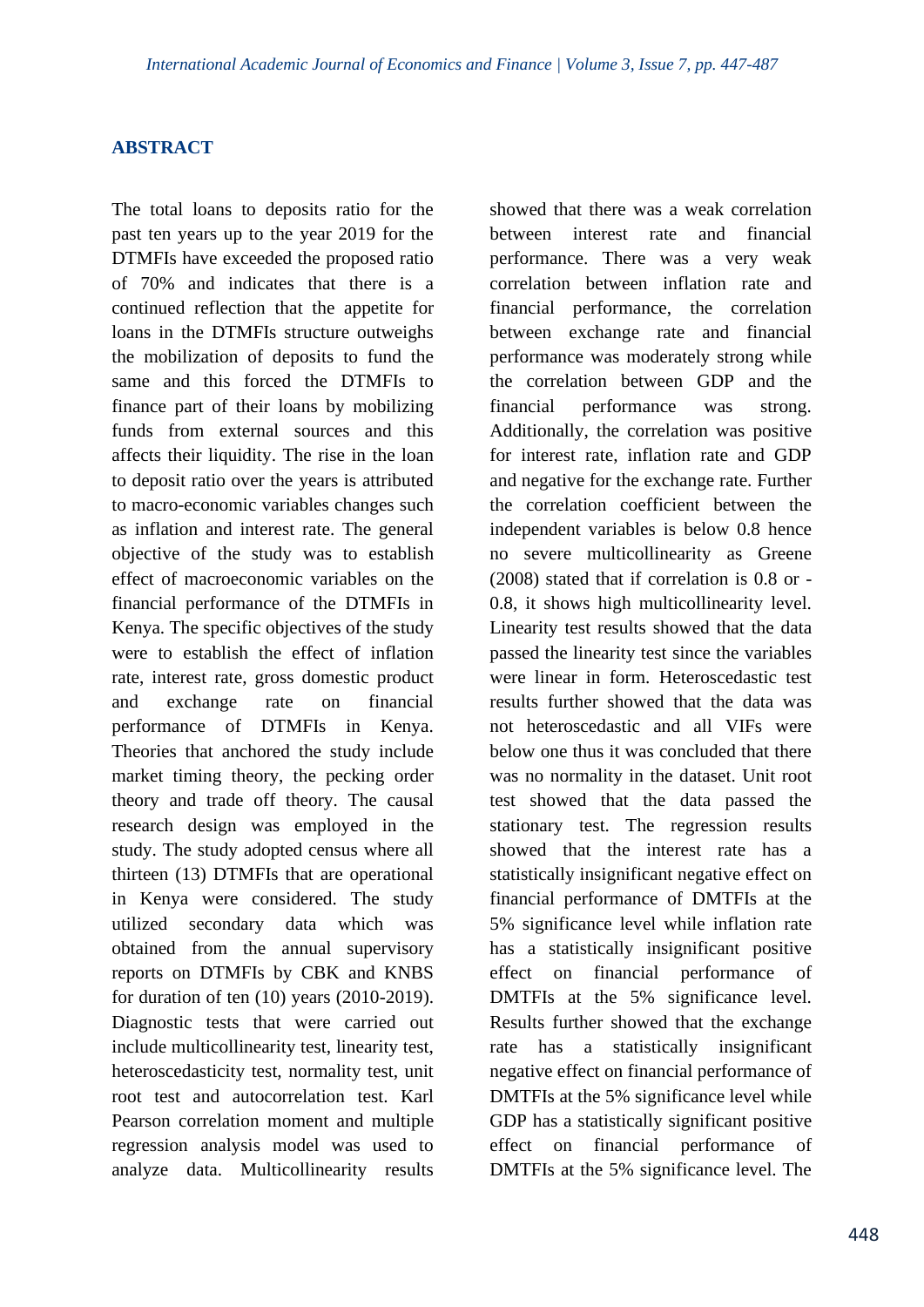study recommends that interest rates for the DTMFIs should be controlled by the government through macroeconomic regulators such as CBK for them to be able to provide financial intermediation services effectively and sustainably. Additionally, there is need for the DTMFIs management committees to continuously monitor inflation rate for them to adjust their loan products in line with the inflation rate. The government should also

regulate the exchange rates such that they lead to economic growth and in favour of the DTMFIs which will facilitate the financial health of the DTMFIs thus increased economic growth. Finally, there is need for the government to ensure the business environment is conducive to encourage investment in the DTMFIs since they have a great impact on the GDP through creation of employment.

# **INTRODUCTION**

#### **Background of the Study**

Nzalu (2015) stated that financial performance focuses on statements of financial positions or firm reports. Financial performance is how efficiently a firm makes use of its assets from its principal role of conducting a business and its subsequent revenue generation (Kajirwa, 2015). Another way of assessing it is using financial parameters such as return on assets (ROA) that assesses profitability of a firm by dividing net income by the total assets. A profit making microfinance firms is essential in keeping up a balanced micro-banking organization. Loss or no profit incapacitates the ability of DTMFIs to soak up distress, which will have an effect on their solvency. The Loan to Deposit ratio, expressed as a percentage is used in assessing bank's liquidity by comparing a bank's total loans to its total deposits for the same period. MFIs with a stronger profit minded approach benefits more, as they charge high interest rates. However, their profits are not higher, partly due to greater salary costs for highly paid executives and the higher costs of for-profit MFIs (Roberts, 2013).

In the mid-1970s, Microfinance started in Bangladesh and parts of Latin America to dispense credit to the poor, who cannot access formal financial facilities. This model gained momentum and has since been used in many countries. Despite the lack of proper regulatory environment for MFIs in many countries, the tremendous growth of the sector in the last decade has led to increase demand for regulation, which enhances financial performance of the institutions (Cull, Demirg-Kunt, & Morduch, 2009). Over time, financial institutions have come up with better packages of financial needs for low-income people. Financial service providers now provide lots of products other than credit i.e. insurance, money transfers and savings thus helping many in managing their financial affairs. Supervision and regulation also ensures that Microfinance banks are run prudently and reports of the poor people losing money through incompetence or fraud are minimized (Kimando, Kihoro & Njogu, 2012). Opportunities are continuously created because of new technologies to broaden the reach and further down the expense of providing financial services to people. With a mobile phone, financial services are now within reach in many markets to anyone, and new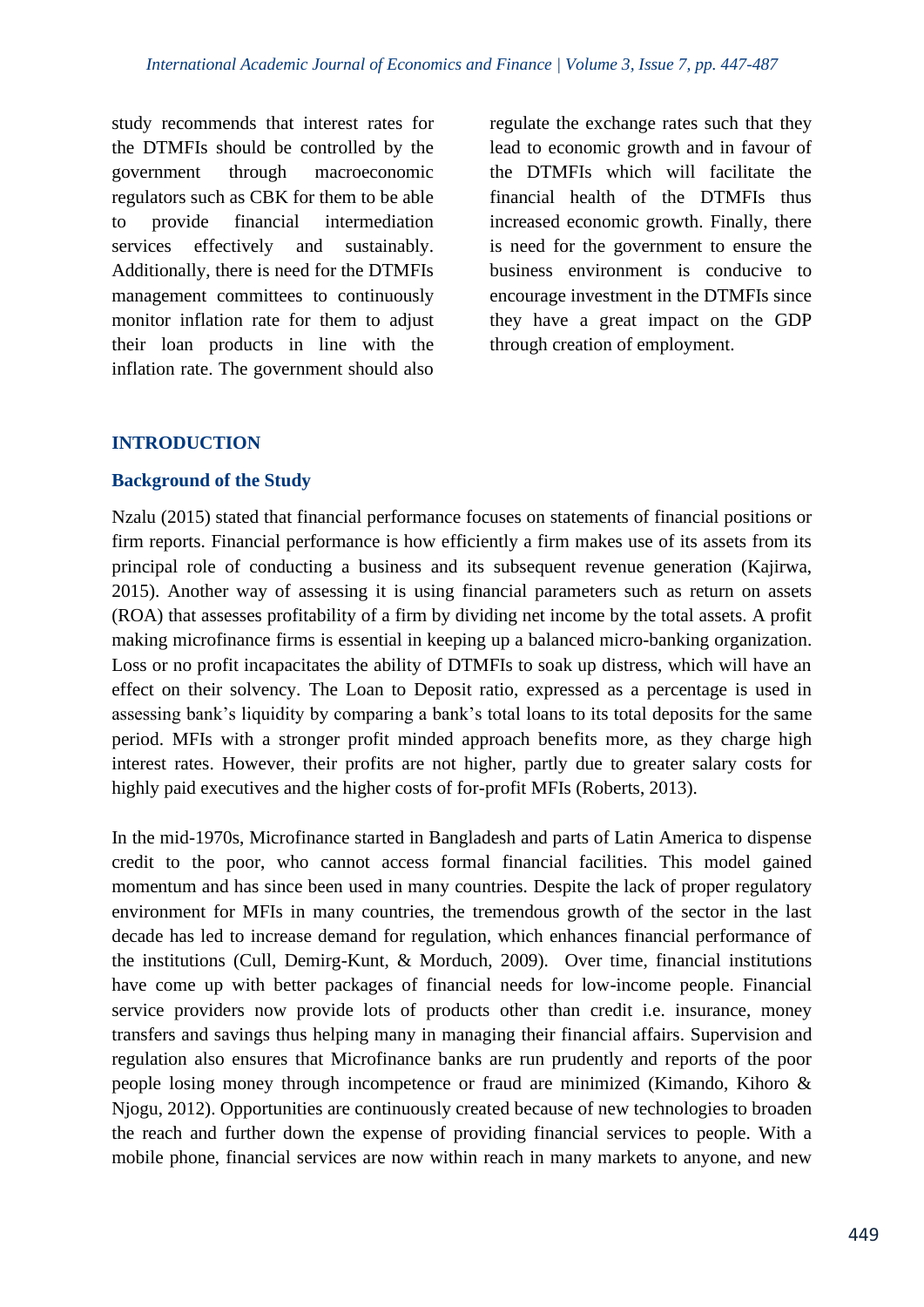devices and methods steer both enhanced product plan and conveyance. Today, MFI is progressively seen as one piece of the wider financial incorporation structure, made up of different players with the routine goal of providing excellent quality financial dispensation to low-income people.

Simeyo *et al.* (2011) describes microfinance as a small loans; savings mobilization and training in micro enterprise investment services extended to poor people to enable them undertake self-employment projects that generate income. Noreen (2011) confirms that micro-finance is a powerful tool of self-empowerment to the poor globally, particularly needs of the target group like women in developing countries. However, a strong debate among policy-makers, academicians and micro finance practitioners exists regarding the welfare impact of MFI programs and sustainability issues (Rahman, Jianchao, & Minjuan, 2014).

Since the introduction of modern concept of microfinance in the 1970s, these demanding question have been there. Several researches have taken place in various regions to come up with answers. Some report positive effects of programs of microfinance while others find no or negative impacts. Consensus has been reached regarding MFIs extending financial support to people commonly ignored by bigger banking institutions. Accessing fund is crucial for the needy to create wealth, improve health, reduce poverty and empower women. Microfinance institutions and banks have been used as a tool to provide support and microcredit to small businesses (Al-Absi, 2016). For the purpose of the growth of microfinance banks, proper regulation should be in place. The aims of regulation should include: customer protection, financial system stability, effective and efficient use of investors' funds, the setting of minimum standards, depositor protection and clarification of the legal position of MFIs.

#### **Financial Performance**

Financial performance is an assessment of institution's goals, plans and its effectiveness expressed in monetary terms. It involves financial health and comparison that can be made between same firms in similar industry (Agola, 2014). It is a measure of systematic application of assets by an organization from the main business mode to generate income. The ROA, ROE and profitability show the financial and operational self-sufficiency in addition to the ability to be profitable thanks to efficiency and productivity (Sene, 2010). Other common indicators include Loans to Deposit Ratio (LDR), margins and economic value added. Financial performance guides management on the strategies and policies to adapt in improving sustainability of organization (Almazari, 2011). A profit making MFI industry is essential in supporting a stable micro- banking arrangement. Loss or no profit reduces the ability of DTMFIs to withstand shocks, which later on affect their liquidity. The loan portfolio share as a percentage of total assets must be above 70% of the total balance sheet and since DTMFIs cannot move up-market due to regulations that guide them to hold at least 70% microfinance loans in their portfolio, the ratio indicates that the MFB financial status sounds healthy (FSD, 2012).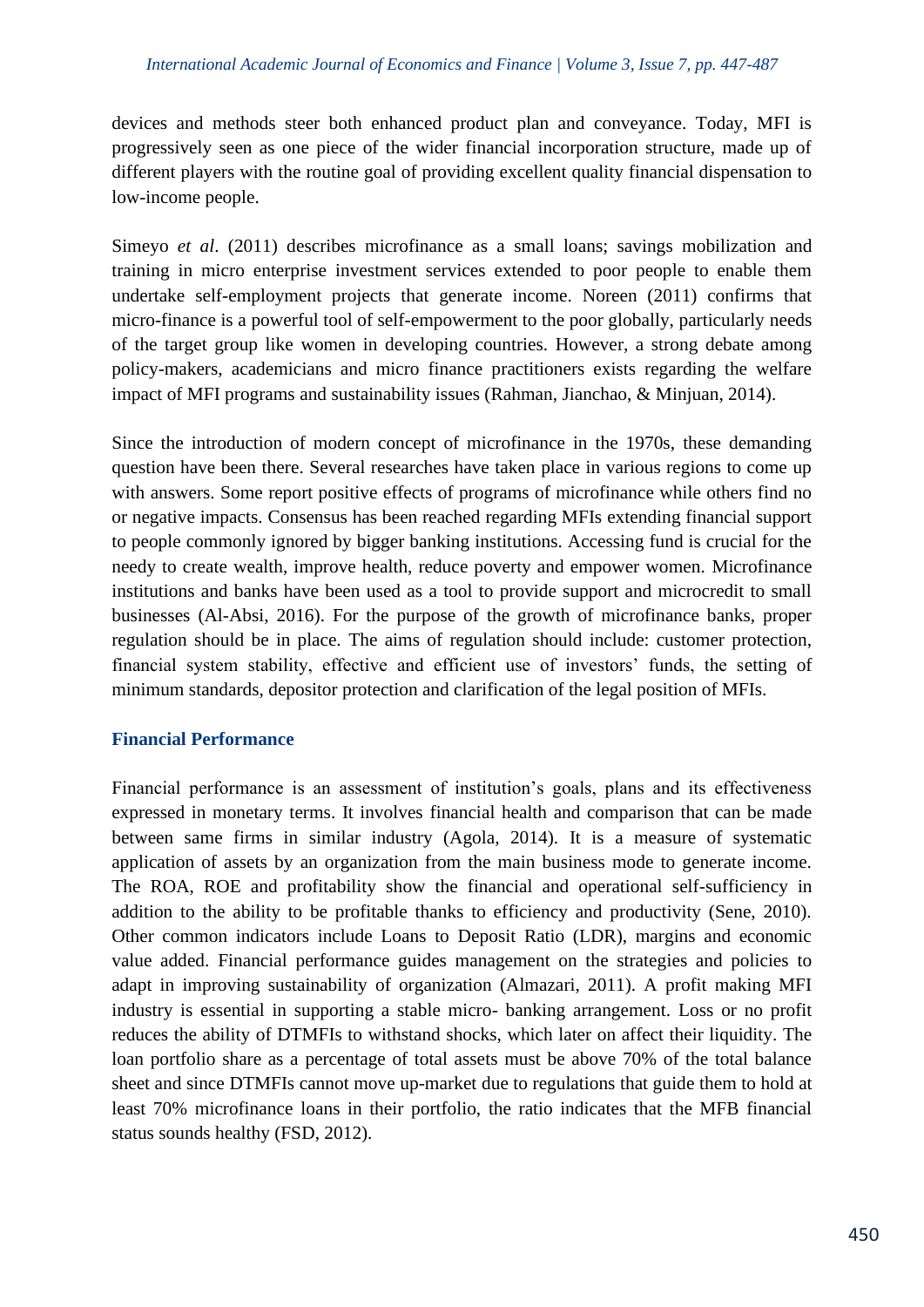The main area of MFI expertise remains its understanding of its clients (Monyi, 2017). It takes a risk when it moves away from this and causes provisions to put pressure on its profitability. The ability of MFI to generate income based on its asset is measured by ROA (Mersland & Strom, 2014). ROA gives wider viewpoint in comparison to other measures as it surpasses main undertaking of MFIs, including loans provision, keep tabs on revenue from operating activities and evaluation of profit. Return on investment is the ratio of money gained or lost on an investment and is usually expressed as a percentage. Loan-deposit ratio measures bank's liquidity and profitability (Mersland & Strom, 2014). According to Taillard (2014) the ratio is calculated by dividing the total amount of loans by total amount of deposits.

LDR reflects the ratio between loans provided by commercial banks to their customers compared with funds that have been entered or collected from the public. Banks that have large total assets, have the opportunity to extend credit to the borrowers in large numbers, so as to obtain higher profits (Alper *et al*., 2011). Kiswanto and Ari (2016) stated that the Loan to deposit ratio has a significant effect on Good Corporate Governance. Too high ratio means bank liquidity may not be enough to cover any unexpected fund needed. LDR states how far is the ability of MFB to repay the withdrawals made by depositors relying on the loans advantage given as a source of liquidity. The total LDR for DTMFIs from the year 2010-2019 are 2010; 233%, 2011; 161%, 2012; 129%, 2013; 111%, 2014; 109%, 2015; 112%, 2016; 117% 2017; 110%, 2018; 106%, 2019; 107% (CBK, 2019) far above the recommended ratio of 70% according to Financial Sector Deepening (FSD, 2012).

A customer deposit of DTMFIs in December 2016 was Ksh.40.2 billion and Ksh.38.9 billion in December 2017, declined of 3 percent (CBK, 2017). The gross loan portfolio, as at December 2018 amounted to Ksh. 44.1 billion while deposits amounted to Ksh.40.9 billion, showing that the MFBs to a greater extent fund their loan portfolio from deposits made by customers. The total net assets were KSh.67.5 Billion in December 2017 and KSh.70.7 Billion in December 2018(CBK, 2018). In this study, financial performance is measured by Loan to Deposit ratio (LDR).

# **Macroeconomic Variables**

Macroeconomic variables are factors pertinent to the economy as a whole and affect a large population as opposed to selected number of individuals (Zaman *et al*., 2012). According to Aghionet (2011), macroeconomic is the study of the economy as a whole as it focuses on the behavior of an entire economy. It includes inflation, employment, productivity, finance and international trade balances. Inflation is an overall increase in the consumer price index, which is a weighted average of prices for different goods and services (Sinclair, 2010). Inflation increases production when the economy is performing at capacity (Maimunah  $\&$ Patmawati, 2018). This is basically as a result of earnings increase that doesn't correspond to the rise in the manufacturing goods or provision of services. As a result of more money going after few goods and the overall prices are expected to raise triggering valuable decrease in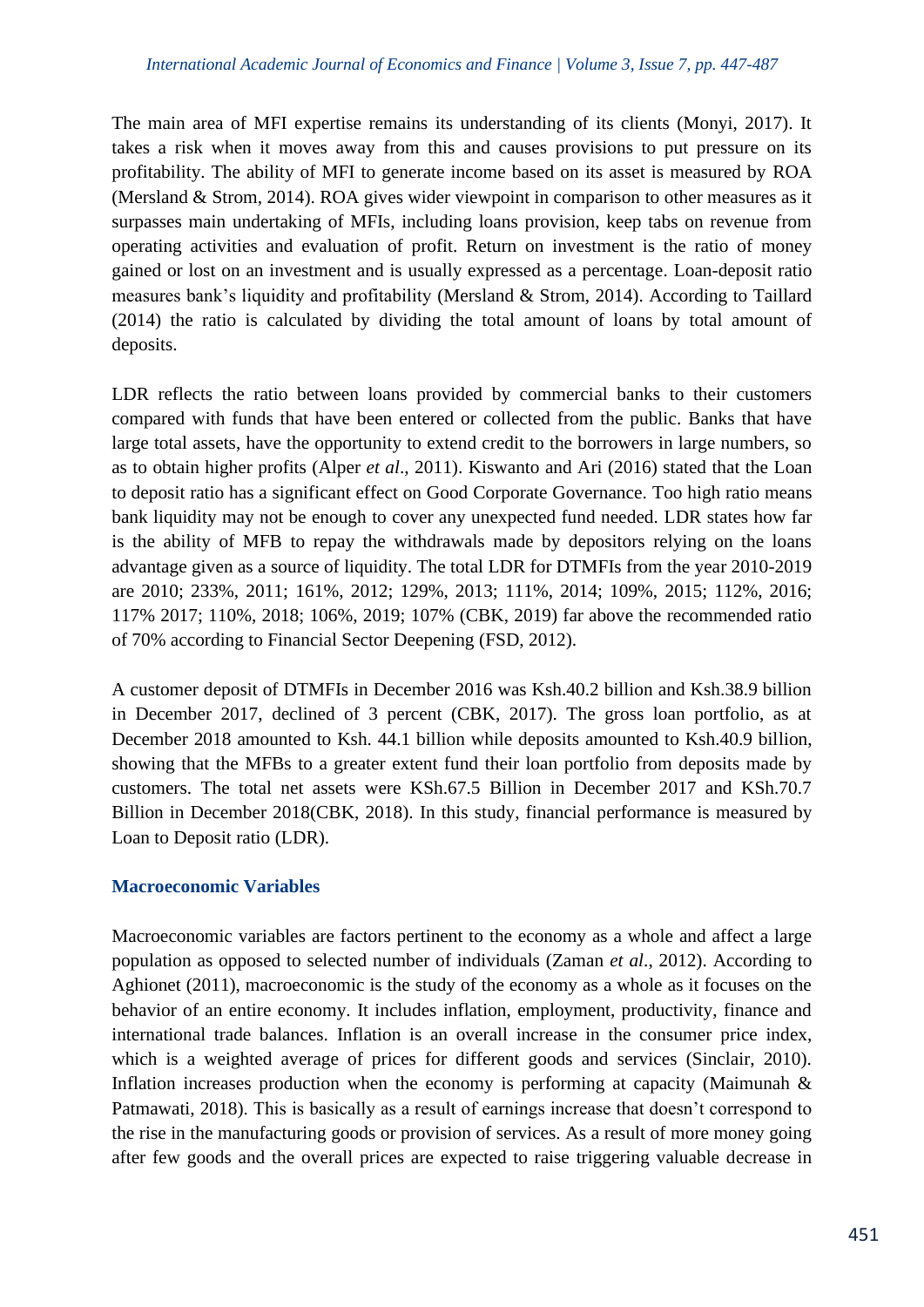income and the reduction in low income earners buying capacity (Sinclair, 2010). Kenya National Bureau of Statistics annual reports normally show average inflation through month by month mean of inflation for each of twelve month forming one year (Durevall & Sjo, 2012).

Harvey (2012) defined exchange rate as the amount one would have to part with in the local currency in order to obtain a foreign currency. It is termed as a particular value of a certain currency when compared with another. It is obtained when one currency is exchanged with another, thus its value may either increase or reduce. Exchange rate may have effects on level of price in any economy based on the share/percentage of imported goods meant for consumption.

According to McConnell (2009), interest rates are a price paid for borrowing funds expressed as a percentage per year. It is an additional payment on borrowed money due to the lender in twelve months' time. To lender i.e. DTMFIs, it is a source of income while it is an expense to the borrower. The interest rate is directly proportion and determined by borrower's levels of the risk and is normally charged per annum or per month. To make more economic sense, the amount borrowed should be put to use in business enterprise that generate more returns.

Gross Domestic Product is an aggregate of economic growth representing the market value of country's production, within a given time of all final goods and services produced. It measures output and performance of an economy. GDP is the most commonly used macroeconomic indicator to measure economic output in a country (Mwangi, 2013). GDP expansion is an indicator of overall health of an economy (Dynam & Sheiner, 2018). During economic expansion, there is an increase in firm's profitability and in recession it declines thus GDP growth makes firm's deposits and loans increase and make interest income improves and loans losses decline. Also GDP growth means high income and decrease in defaults on customer loans.

#### **Macroeconomic Variables and Financial Performance**

Macroeconomic variables argued by Taher *et al*. (2010) are those forces and conditions that are external and are beyond the control of the business, but they all operate within it. Macroeconomic conditions should be included in predicting firm performance since they affect firm's future performance (Issah & Antwi, 2017). Macroeconomic factors such as savings, inflation and employment are important determinants of economic performance and are closely monitored by financial institution, investors and governments. Although macroeconomic indicators are factors that are outside an organization, they have significant impact company performance. Analysis of macroeconomic impact plays a significant part in the success of financial institutions and predicting wellbeing of an economy (Nzuve, 2016).

Pricing and financial performance are affected by economic environment that have effect on the pricing strategy, investment opportunities among other factors. As Muchiri (2012) concluded, earlier studies argued that consumer prices index is a particular element made up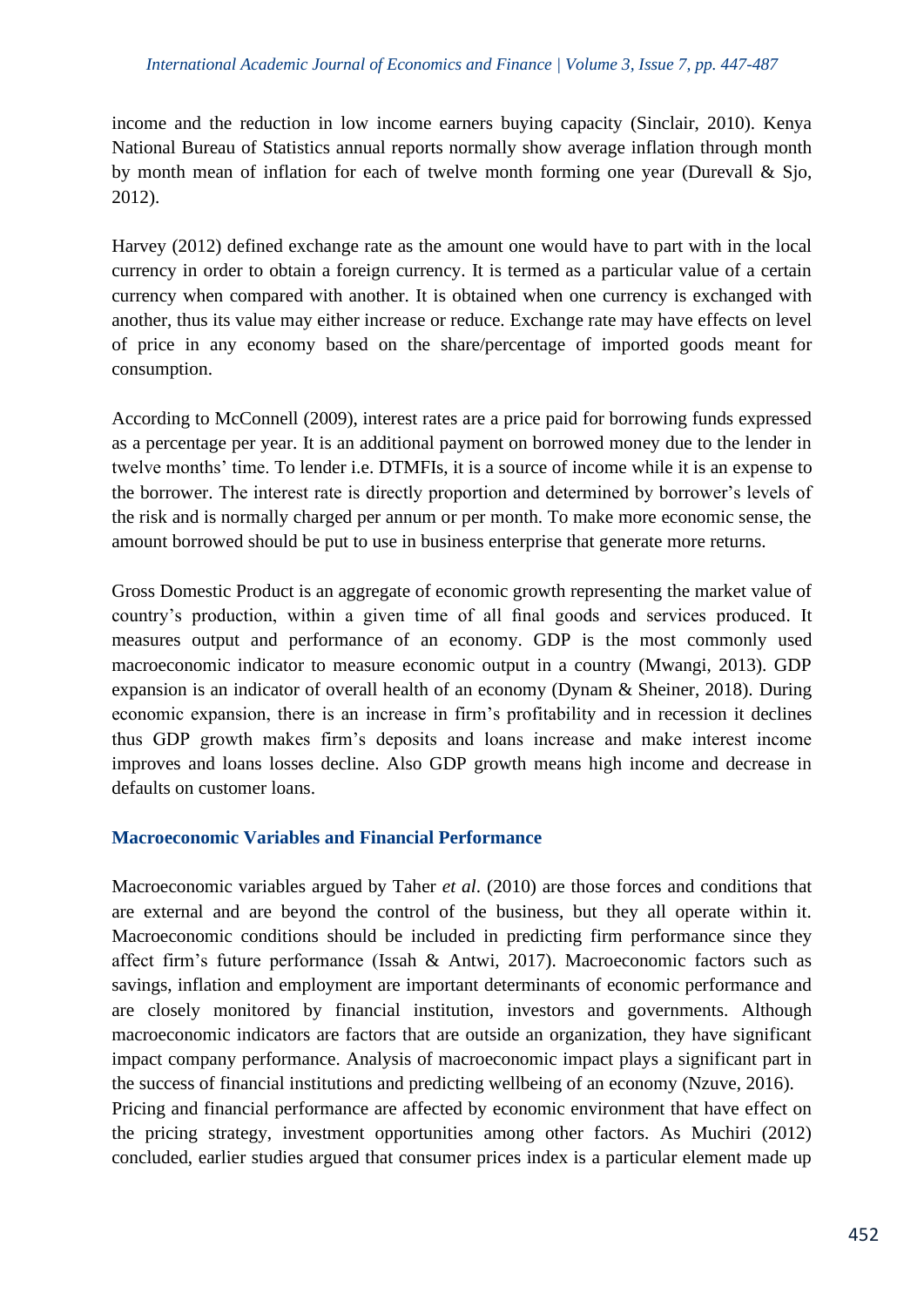of a number of macroeconomic variables. Sharma and Singh (2011) advocated that banks first acquire detail of particulars about borrowers which is very costly before giving loans to current or potential customers, be it existing or new customers. The utilization of customer data (clientele information) helps bank and MFI in predicting the risk and profitability. The economic condition variability highly affects the available funds allocation and the high probability that nonpayment of loans would significantly affects their lending behavior.

Kimando *et al*. (2012) argues that a microfinance institution is said to have reached sustainability when the operating costs are sufficiently covered by operating income from the loan. Thus to be financially stable, firms has to be sustainable. Changes in macroeconomic variables present opportunities as well as threats to the industry players concurrently; those prepared for the changes, shall realize gains from opportunities that arise thus fostering their financial performance, while those who are unprepared might suffer from the threats and might in turn impact their financial performance negatively.

## **Microfinance Institutions in Kenya**

The passing of the microfinance act and regulations significantly changed the dynamics of the microfinance banks in Kenya and within short time the industry experienced transformation. There was an increase in innovation that changed the direction within the microfinance industry that has experienced growth in customer base and variety in the range of products and services advanced (FSD, 2012). In May 2009, the first microfinance bank was registered and it increased to thirteen (13), as at December 2017. CBK invited important participants in order to kick start the legislative and regulatory review process including the Association of Microfinance Institutions (AMFI) and licensed microfinance banks to present opinion and comments and forward proposals for consideration in the review process in September 2017 (CBK, 2017).

In Kenya, the activities of microfinance date back to 1980's with activities of NGOs. In the 2000's, the mainstream banks entered the competition and created micro finance products (Ochanda, 2012). With this economic contribution of MFIs, there have been many debates that for the MFIs to be sustainable, they need to be profitable. With this profitability, others argue that it will cause a mission drift. Furthermore, for microfinance to fulfill their promise on trimming down poverty, they need to be profitable since support from donor constancy is not given. There was great need for direct lending through MFI in spite of the limitation. From these needs, some organization have advanced and put to trial certain techniques towards their satisfaction (Sene, 2010).

From the beginning, the nongovernmental organizations (NGOs) attempted to fill the gap through advancing of the credit services broadly (Lewis, 2003). In the 1990s, the NGOs came up with a functioning structure to ease credit delivery management. Overtime, these institutions prospered and wooed considerable funding and later on turn into commercial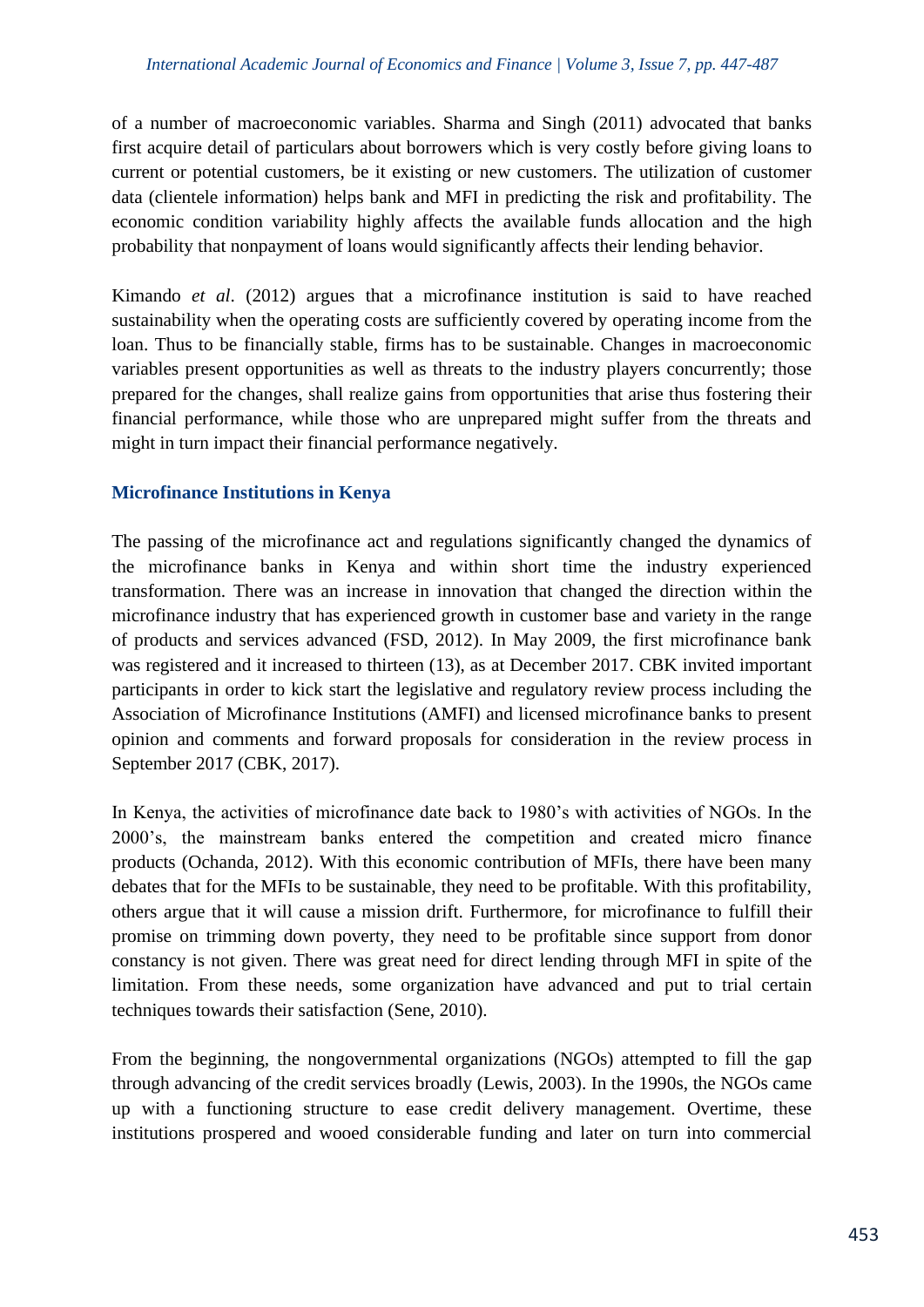enterprises. In Kenya, the advancement of microfinance industry made them undertake diverse official structures and was registered under different regulations (Lewis, 2003).

According to FSD (2012), both regional and international transformation experience has shown the significance of having a comprehensive strategy for microfinance, focused on enhancing the regulatory frameworks and environmental policy. This attracts the international donors to invest in the development of the country.

The evidence of the growth was seen in the development of particularly, Sidian bank (formerly K-Rep), Faulu Kenya and Kenya Women Finance Trust (KWFT) and among others. The microfinance Act was the established and became operational from 2nd May 2008. According to (CBK, 2012), the microfinance act of 2006 and the Microfinance laws issued there underneath establishes structure for the MFI. The foremost purpose of MFI act is to oversee the MFIs running in Kenya as business entities by way of licensing and regulations. The Act also allows DTMF establishments permitted by the CBK to organize savings from the members of public so as to encourage effectiveness, access and competition. Consequently, the belief is that MFIs will play an important part in increasing access to financial services by majority of the Kenyans.

## **Deposit Taking Microfinance Institutions in Kenya**

In Kenya, policy makers and practitioners have profound interest in MFIs development as it plays a big role in accessing funds and improving the livelihoods of the many people. Since DTMFIs hold private information of their loan clients, agency cost maybe higher in this industry. Additionally, other safety net protections access by DTMFIs and grant funding may increase incentives for shifting risk, thus the agency costs of outside debt will increase (Counts, 2005).

Microfinance Act enacted in 2008 enabled MFIs to make an application for licenses to allow them to accept deposits. In 2017, according to CBK report (CBK, 2017) there are thirteen (13) DTMFIs operating in Kenya. To enhance performance and because of constant changes in monetary policy that affects the general solvency trend, transactional demands and short term borrowing repayment, DTMFIs should be well equipped in terms of funding and regulations. A number of risks negatively affect the performance of financial institutions that includes interest rate risk and operational risk that may lead to liquidity risk.

Since 2008 DTMFIs in Kenya has witnessed tremendous growth when the first DTMFI in Kenya was licensed and as at December 2017, DTMFIs in Kenya have grown to thirteen (13) with one hundred and fourteen (114) branches (CBK, 2017). Nonetheless, performance challenge was observed in 2017 in total assets which was KSh.69 billion (CBK, 2017), and in the year 2016 the total asset was Ksh.72 billion, a decrease of 4.6 percent (CBK, 2017). In the year 2018, the total net asset was Ksh.70.8 (CBK, 2018). Over the years profits level declined. From the period ended December 2015 when the profit was at KSh.549 million to a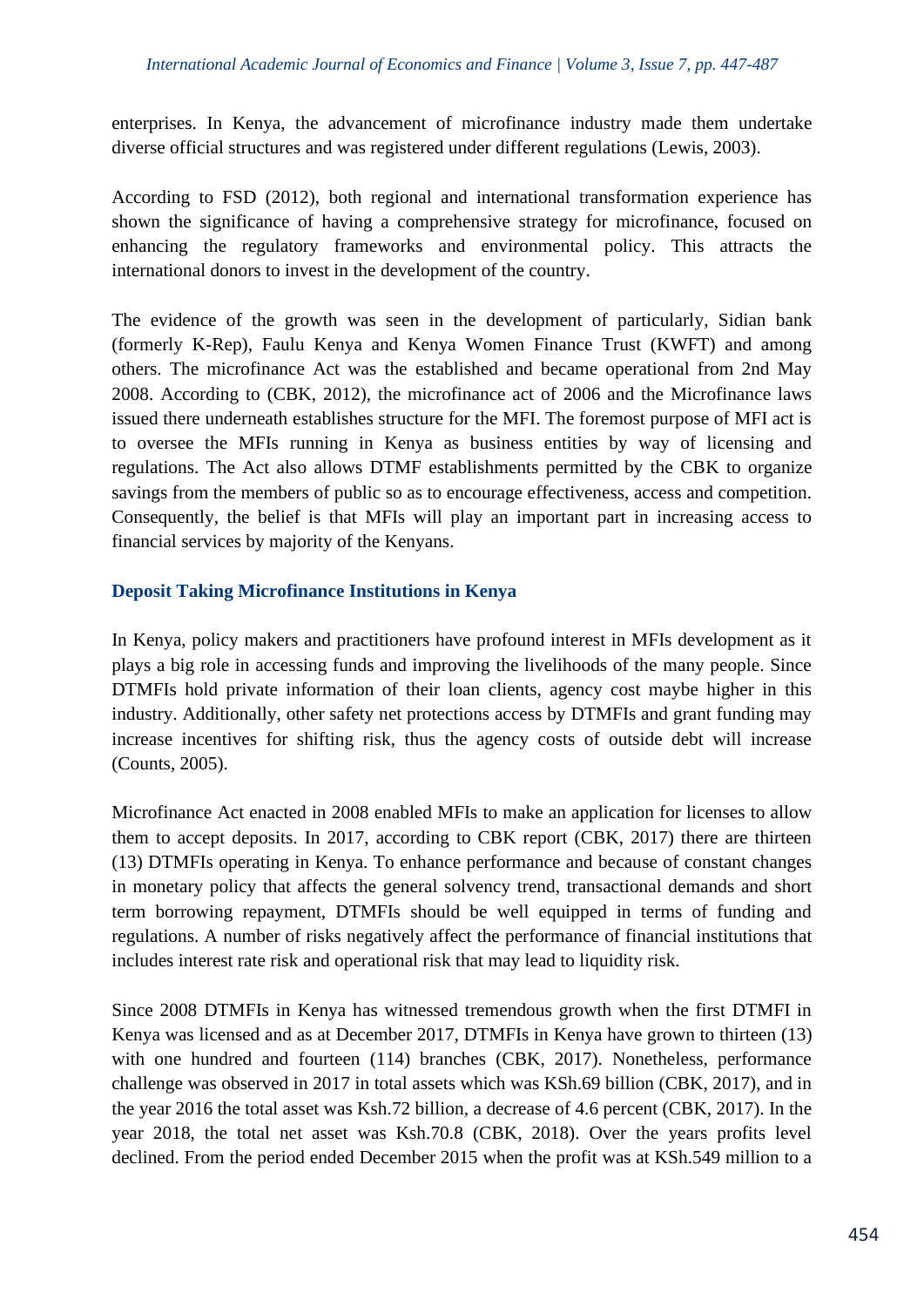loss of KSh.377 million in December 2016 and ksh.731 million in December 2017 (CBK, 2017). In December 2018, it again made a loss of Ksh.1.192 Billion (CBK, 2018).

In Kenya DTMFIs are confined to restrict loan not to go above two (2) percent of its equity per borrower. Again, as per FSD Kenya, DTMFIs are coerced to channel their mobilized deposits into advancing loans i.e. from the total deposit, 70 % should be dedicated to microfinance loans (FSD, 2012). CBK in its annual supervision report of 2013 indicated that DTMFIs percentage of borrowings reduced notably in 2013, which showed their growing dependency on deposits owing to the enhanced range to marshal savings. Generally, the sectors external debt amount reduced both including and excluding banks.

## **Statement of the Problem**

In Kenya, DTMFIs have been having performance challenges. On average the total loans to deposits ratio for the past ten years (between 2010-2019) for the DTMFIs are, 2010;233%, 2011;161%, 2012; 129%, 2013; 111%, 2014; 109%, 2015; 112%, 2016; 117% 2017; 110% ,2018; 106% and 2019; 107% (CBK, 2019). This is far above the recommended ratio of 70% and indicates that there is a continued reflection that the demand for loans within the DTMFIs system still outweighs the mobilization of deposits to fund the same and this force the DTMFIs to finance part of their loans by mobilizing funds from external sources and this affects their liquidity (FSD, 2012).

The rise in the loan to deposit ratio over the years has been attributed with the changes in macro-economic variables such as inflations and interest rate (CBK, 2014). As per CBK (CBK, 2015), the microfinance institutions interest rates spread have been the highest averaging 12.8% compared to commercial banks 9.2%. The Economic Survey (KNBS, 2015) showed that there has been an association between inflation and microfinance banks' lending volumes. It indicates that as inflation increases, the microfinance bank lending volumes in Kenya declines and when inflation level goes down the lending volume increases.

Studies on effect of macroeconomic variables and financial performance have been inconclusive. Sainz-Fernandez *et al*. (2015) in their studies concluded that macroeconomic variables have a significant positive impact on financial performance of MFIs. Janda and Zetek (2014) have found out that macroeconomic factors have a significant positive effect in influencing interest rates of the microfinance institutions. Kar and Swain (2014) found out that there is positive effect between macroeconomic variables and financial performance of MFIs. Muriu (2011) concluded macroeconomic factors have no effect on performance of MFIs. Ngigi (2014) while studying determinants of lending rates in deposit taking MFIs in Kenya reported that macroeconomic variables have a negative relationship with lending rates. Woolley (2009) found macroeconomic conditions to have no effect on the MFIs' financial performance. These studies exhibit mixed results where some showed positive significant effect while others indicated negative effect. An increasing ratio of the total loans to deposits over the past ten years, (CBK Reports, 2010-2019) shows that the financial soundness of the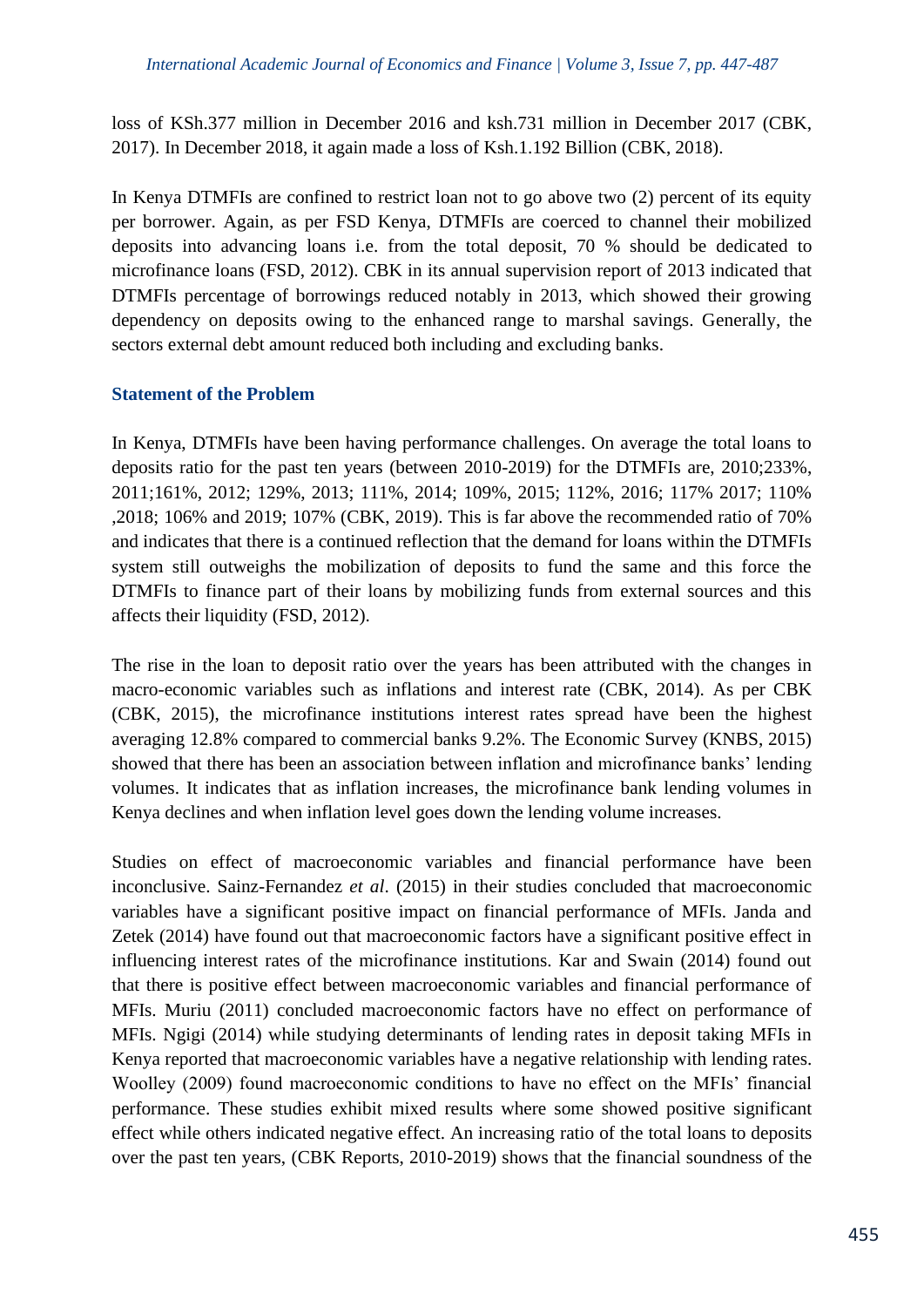DTMFIs in Kenya in terms of liquidity is declining. It is against this backdrop that the present study attempts to investigate effect of macroeconomic variables on financial performance of DTMFIs in Kenya.

## **Objectives of the Study**

# **General Objective**

The general objective of the study is to establish effect of macroeconomic variables on financial performance of the DTMFIs in Kenya.

## **Specific Objectives**

- i. To establish the effect of interest rate on financial performance of DTMFIs in Kenya.
- ii. To investigate the effect of inflation rate on financial performance of DTMFIs in Kenya.
- iii. To examine the effect of exchange rate on financial performance of DTMFIs in Kenya.
- iv. To establish the effect of gross domestic product on financial performance of DTMFIs in Kenya.

## **Research Hypothesis**

- i. Interest rate has no significant effect on the financial performance of DTMFIs in Kenya
- ii. Inflation rate has no significant effect on the financial performance of DTMFIs in Kenya
- iii. Exchange rate has no significant effect on the financial performance of DTMFIs in Kenya
- iv. Gross Domestic Product has no significant effect on the financial performance of DTMFIs in Kenya

#### **Significance of the Study**

To a number of stake holders, the study is of significance. Primarily, the study makes important contribution by helping stakeholders and government in finding answers to issues facing MFIs in the country. The MFIs will know the economic environments that yield high performance by analyzing the good condition of gross domestic product, inflation, exchange rate and interest rate that maximizes their returns.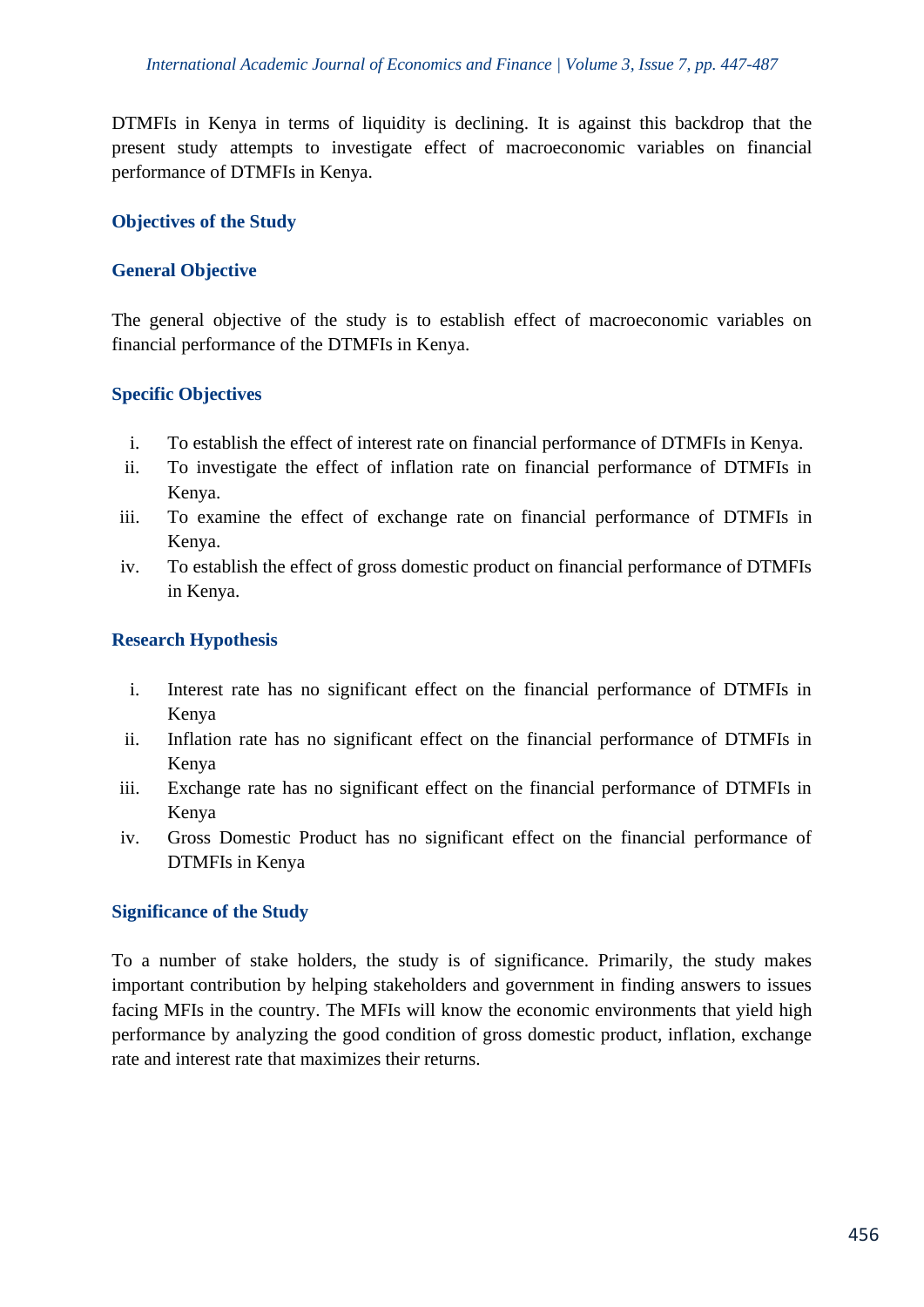#### **Limitations of the Study**

The study has several limitations and notably, it took only into consideration the financial indicators to determine the performance of DTMFIs, whereas, there could be non-financial benchmark of performance.

#### **Scope of the Study**

Study focus was to evaluate the effect of macroeconomic variables on the financial performance of DTMFIs in Kenya. All facts were derived from statements taken from DTMFIs. The study targeted Thirteen (13) DTMFIs in Kenya as those are licensed by the CBK as at 2019. CBK annual microfinance supervision reports were used for the secondary data as well as reports from AMFI and FSD.

#### **Organization of the Study**

The study is organized into five (5) major chapters. The first chapter covers the background of the study, macroeconomic variables, financial performance, DTMFIs in Kenya, statement of the problem, objectives of the study, research hypothesis, significance of the study, limitations of study and the scope of study. Chapter two (2) covers introduction, theoretical framework, literature gaps summary and conceptual frameworks. Chapter three (3) covers research design, target population, sampling design and procedure, empirical model, data collection instrument, data collection procedure, operationalization and measurement of variables, data analysis and presentation, diagnostic tests and consideration of ethical matter. Chapter four (4) covers results, interpretation and discussion while chapter five (5) has the summary of the findings, conclusion and recommendations.

#### **LITERATURE REVIEW**

#### **Introduction**

The chapter entails theoretical framework, empirical studies, summary of literature gaps and conceptual frameworks. It underlines theories anchoring the study, determinants of financial performance and illustrating summary of literature gap and conclusion on the literature review.

#### **Theoretical Literature Review**

The pecking order theory, market timing theory and the trade-off theory support this study. The pecking order theory explains how a company tries to utilize its internal financing sources first, and then issues debt and equity as a last resort. The market timing theory states how firms decide whether to finance their investment with equity or with debt instruments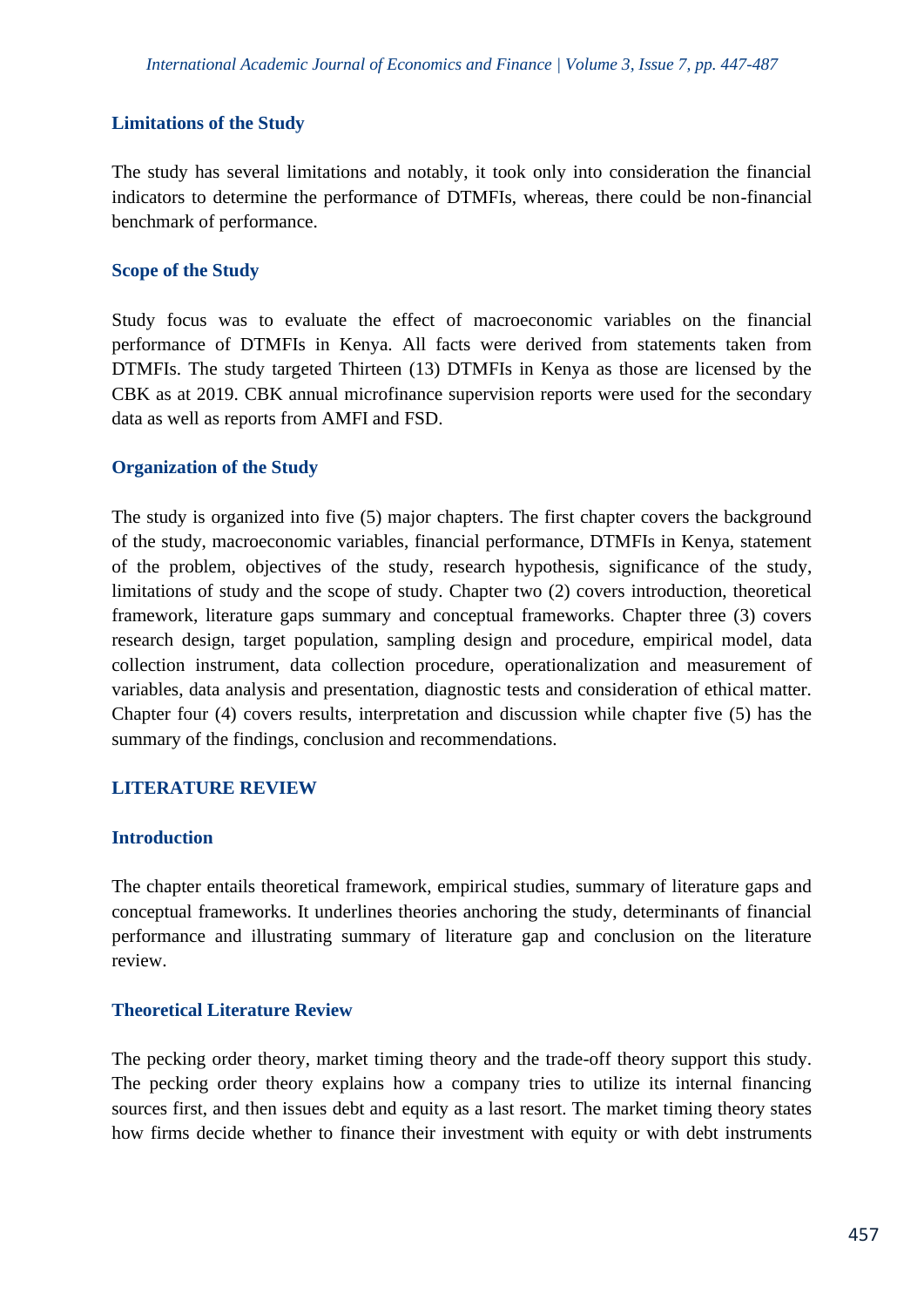and the tradeoff theory tries to explain how an organization decides how much debt and equity finance to finance its activities.

#### **Pecking Order Theory**

Myers (1984) developed the Pecking Order Theory that relates to capital structure in corporate finance field. Pecking order theory, according to Myers (1984) states that organization first tries to utilize its internally generated financing sources i.e. retained earnings and afterwards issue debt and then eventually as a last resort, issue equity. Firm's financial decision making is well explained in this theory. The theory additionally expounds that the lopsided particulars(data) on the belief that gains from outside financing in relation to trade-off theory and the cost associated with it are significantly less as compared to financing from inside i.e. issuance of new securities. According to Kayo and Kimura (2010), profitable companies are likely to have more retained earnings.

Pecking-order theory in terms of using different financing instruments, gives a preferential order. Pecking order theory, Unlike Modigliani & Miller's over simplified Irrelevance theory ponders the ramifications of debt and equity issues for a firm. According to Mazur (2007), in a firm's capital structure decision, transaction costs play an important role. Transaction costs related to obtaining internal financing are not higher than the costs of obtaining new external financing. Myers popularized the pecking order theory and states that equity, when used as source in raising capital is a less favored method for the reason that managers are presumed to have better knowledge of the firm and the market than investors. Thus an ideal order should be to exhaust retained earnings then debt and equity as last resort. Application of debt increases the variance of earnings and this means that investors ask for greater returns on their investments (Markopoulou & Papadopoulos, 2009). This would only mean one thing; that firms would seek capital structure that maximizes tax benefits as result of use of more debt while minimizing probability and possibility of bankruptcy costs. Companies have advantages by utilizing debt instead of internal capital, so as to enjoy from debt tax shields benefit. When using debt capital in place of retained earnings, the tax shield allows the organization to pay less tax. The theory argues that a firm's value is created if they have more debts.

One facet of pecking order theory states that profitable firms, instead of taking new debts or issue equity would always choose internal financing. Sen (2010) recognized that debt financing is neither sustainable nor stable, argues that the financial system requires a more sensible financing method. According to Lemmon and Zender (2009) debt appears to be preferred to equity when there is control for heterogeneity in debt capacity. There are specific costs associated with both debt and equity. Thus in reference to the pecking order theory, microfinance banks in Kenya can choose a specific financing order of retaining earnings, borrowing or equity in their financial structure which ensures the enhancement of their performance in financial terms. When the DTMFIs choose to borrow from outside, there is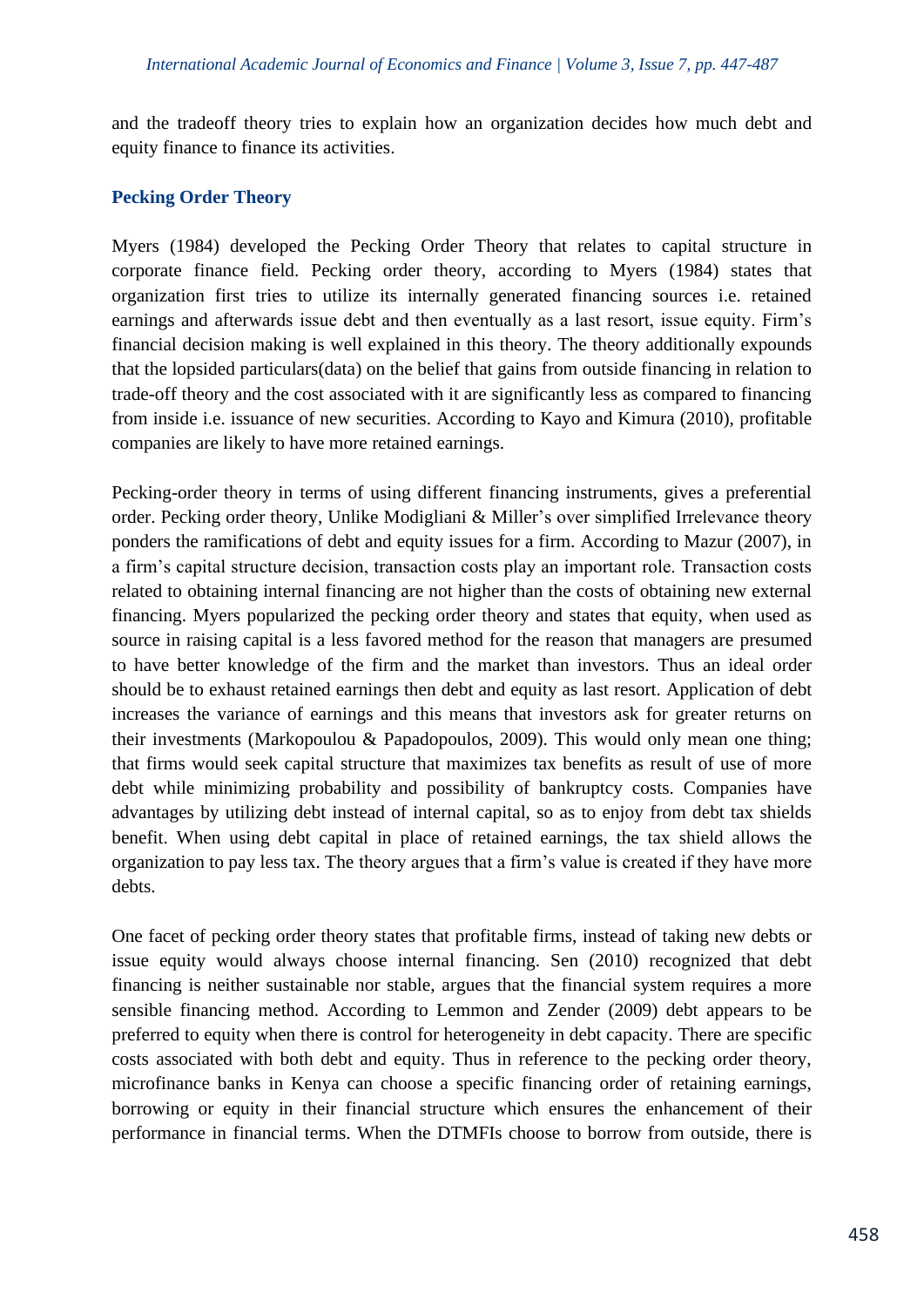interest payments associated with using debt capital depending on the interest rate agreed upon.

## **Market Timing Theory**

The theory, developed by Baker and Wurgler (2002) argues that firms issue securities depending on respective costs, i.e. they are more likely to issue equity if cost is lower compared to the cost of other forms of capital. Alternatively, the theory states that firms whose share prices (market value) are high are more likely to issue equity, compared to past market values, and to repurchase equity when the share prices or values are low. This as well means that, firms prefer external equity for external financing decisions when the cost associated with equity is low. It is based on the assumption that the company selects the financing that is regarded cost efficient at the point in time capital is needed. The issuance of equity, according to theory has a strong effect on capital structure. As observed by Baker and Wurgler *(*2002*)* high-leverage firms are those firms that have raised funds when their market values are low and on contrary low*-*leverage firms are those companies that have raised funds when their market to book values were high.

In line with the privilege information, the theory evoke that decision makers should consequently identify situations where organization's shares are at present under or overvalued. Accordingly, organizations move on such information to issue new shares when they consider the stock price to be overvalued and should consider share repurchases when they consider the share price to be undervalued. Making gain from the opportunities in the market to issue new securities or buy back existing securities influences the gearing level (Ater, 2017). As stated by the theory, firm's issuance of securities depends on the relative costs. This means that the cost of equity and debt should be included in the tests in market timing theory. However, in the past tests of the theory, in explaining timing behavior of a firm, cost of the equity was the only cost considered as a factor as the cost of debt is ignored. Saad (2010) gave three explanations on the usefulness of market timing theory which are: managers like to issue equity in lieu of debt when share value is high relative to book value as well as when market value of the past is high; through the analysis of estimated earnings prospects, firms prefer to sell equity at the time investors have high enthusiasm and high optimism.

According to market timing theory, and in reference to this study DTMFIs, when the interest on the debt is low, issue debt in comparison to past and future expected interest rate. The inflationary course of the economy will generally determine the forecasting of the interest rate (future). As stated by Frank and Goyal (2009), when a company expects an inflation rate to be higher in future, or they found out that the current inflation rate is low, the firms will issue debt securities. This indicates that theory shows positive relationship between debt and inflation if it is expected that future inflation will be more.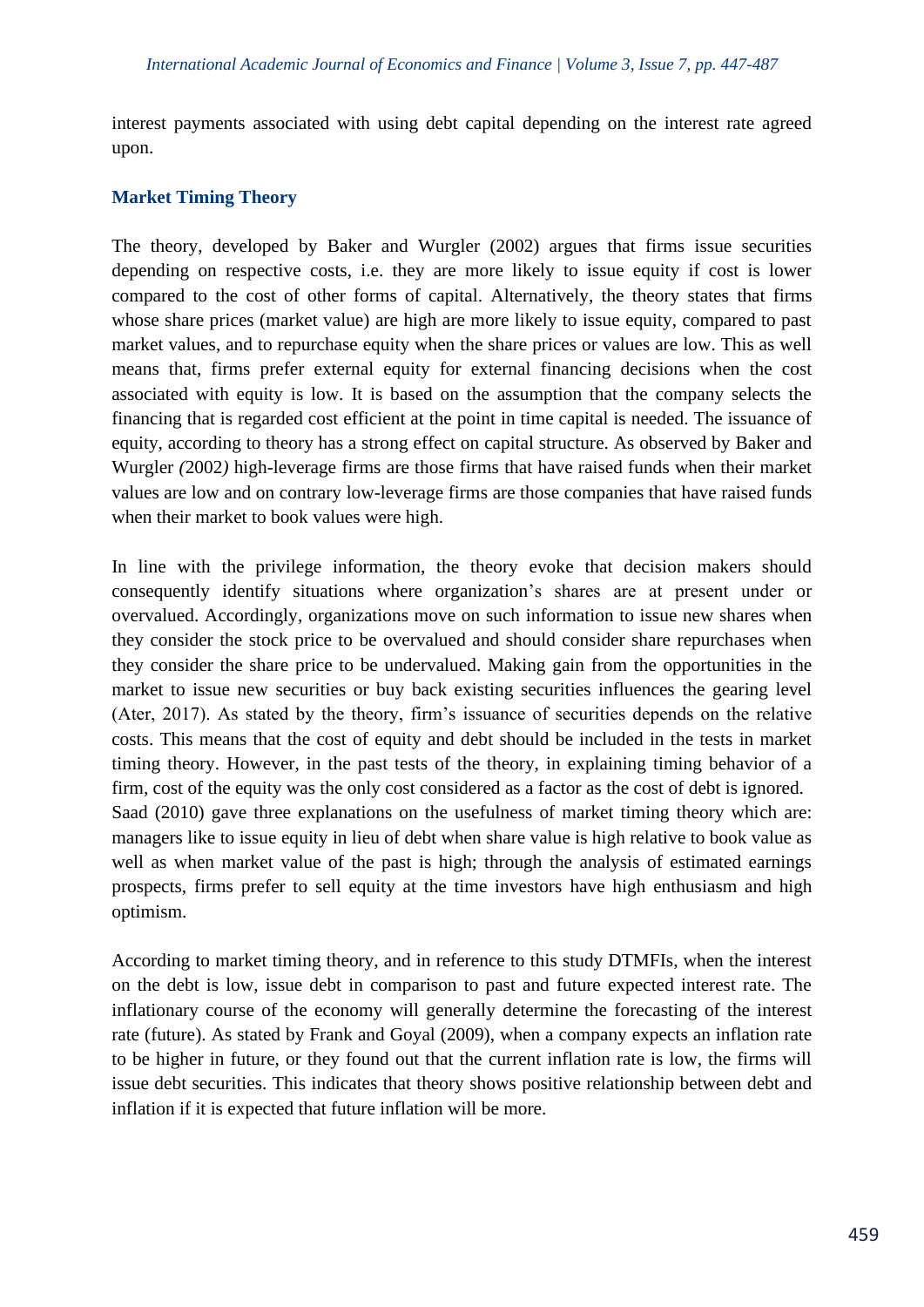## **Trade-Off Theory**

This theory, introduced by Myers (1984) is an advancement of MM theorem though it considers the consequences of bankruptcy costs and taxes. Before the development of other theories that focuses on selection of capital structure by organization, this particular theory has to be considered first. The theory explains how organization chooses an optimum debt level. Trade-Off theory argued put importance on stability between bankruptcy and financial distress costs and tax saving arising from debt. The theory expected to choose a target capital structure by minimizing the costs of prevailing market imperfections in order to maximize the firm value (Sheikh & Wang 2010). It assumed that there is cost and return in each source of money and these are associated with earning capacity of an organization and its business and insolvency risks (Awan & Amin, 2014).

Consequently, a company with more tax advantage will issue more debt in order to finance their business operation, when cost of financial distress and benefit from tax shield are balance (Chen 2011). This theory advocates for an optimal capital structure considering a level of leverage unlike the pecking order theory which ranks the different financing methods. The tradeoff theory considers both the positive and negative effects of debt bearing in mind the tax relief earned due to debt financing as well as the present value of expected cost due to financial (Al-Tamimi & Hassan, 2010). The challenging issue in order to ascertain the optimal level of debt is determining the cost of financial distress for a firm as financial distress cost is based on some aspect i.e. the company with very consistent cash flows is less likely to face financial distress. According to Berk and DeMarzo (2014), finding a suitable discount rate for the distress cost is crucial for calculating the financial distress costs, the discount rate chosen depends on the market risk of the firm.

Although it may not be possible to regulate the exact level of debt impartially in MFIs, because of how MFIs industry is organized, trade off theory, in relevance to this study, explains how firm determines the appropriate interest rate on their loans, that debt financing has a limit, and subject to profitability, target debt for a particular DTMFI differ from another. Berk and DeMarzo (2014) argues that in a potential financial distress situation, the size of the costs that a company has to pay is of importance and is suggested to vary by industry. A DTMFI whose marginal tax rate is high are likely to borrow more than one whose marginal tax rate is low. If DTMFI financial distress cost is high, it would likely borrow less than one with a low cost of financial distress. The profitable MFIs can provide tangible asset as security for debt may be in a position to target higher debt ratio. Simply put, high proportion of fixed interest capital to equity would imply that the DTMFI is highly indebted and thus there is a higher risk of insolvency. Consequently, the profitable DTMFIs may prosper stronger by taking advantages of large economies of scale, increasing their capacity to improve profitability.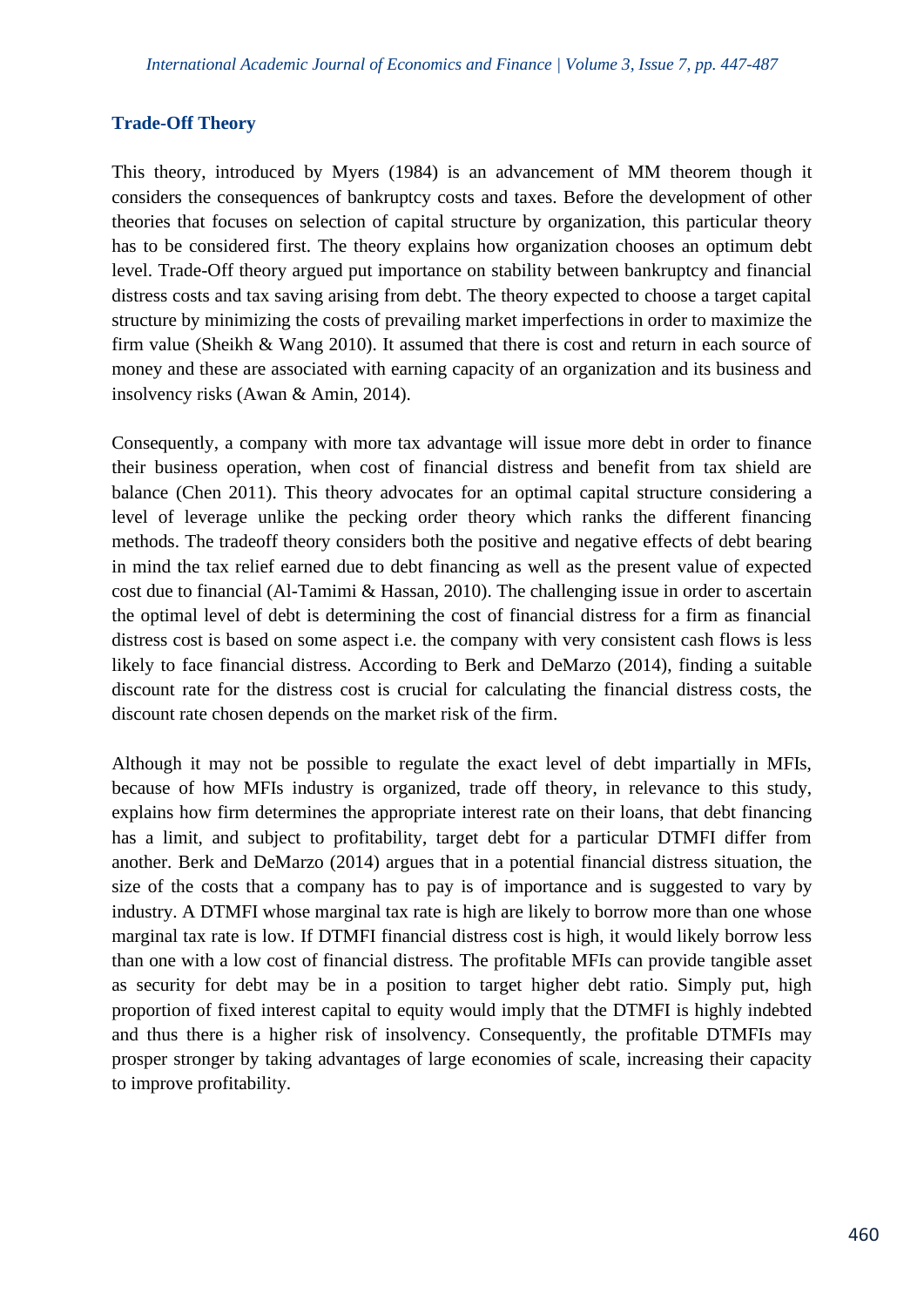#### **Empirical Literature Review**

This part discusses the literature concerning the Macroeconomic variables effect on Financial Performance of DTMFIs. Variables include interest, Inflation, exchange rate and GDP.

#### **Interest Rate and Financial Performance**

Ahmed *et al*. (2018) did a research on interest rates and financial performance of Pakistan banks. Determinants for measuring financial performance were ROA, ROE, and EPS. Annual data of 20 banks operating in Pakistan from 2007-2014 was obtained. The study used Correlation and Regression analysis and the result shows that deposits with other banks and interest rate are negatively affecting the profitability of banks. However, the current study focuses on DTMFIs in Kenya.

Mwangi and Wekesa (2017) did a study on influence of interest rate on performance of Kenya airways. A sample of seventy-four staff from finance department selected and descriptive research design was used. Growth and efficiency were used as a measure of the dependent variable (firm performance). The study used questionnaire as primary data and while testing the hypothesis, multiple regression technique was employed. The study showed that interest rate had significant effect on performance. However, the current study focuses on DTMFIs and use LDR as a financial performance measure.

Rao (2016) conducted a research on link between interest rate and financial performance in Nairobi. Five listed companies at Nairobi Stock Exchange under the Ministry of energy were selected as a sample. Study period was from the year 2004 to 2015. A descriptive research was used constituting collection and analysis of secondary data. Financial performance was measured by EPS. The study found that the interest rate has a significant negative effect on financial performance. The focus of the current study however is on DTMFIs in Kenya.

Alhassan, Anokye and Gakpetor (2018) did a study in Ghana on interest rate spread effect on the commercial banks' profitability. The research adopted descriptive design and 24 banks was used as a sample over a ten - year period and the data for the study include interest rate spread, ROE and ROA among others. Result indicates that there is a significant and positive association between interest rate spread and bank profitability. The study adopted quantitative approach to data analysis through panel regression. The study relied on secondary data from annual reports of commercial banks in Ghana. However, the present study focuses only on DTMFIs in Kenya for a duration of six (10) years (2010-2019) and will use (LDR) as measures of financial performance.

#### **Inflation Rate and Financial Performance**

Oleka, Sabina and Ebue (2015) examined impact of inflation on performance of Nigerian firms. The firms in this case are the commercial banks. Secondary data used is from annually published financial statements of 15 years from 2000-2014. Financial performance was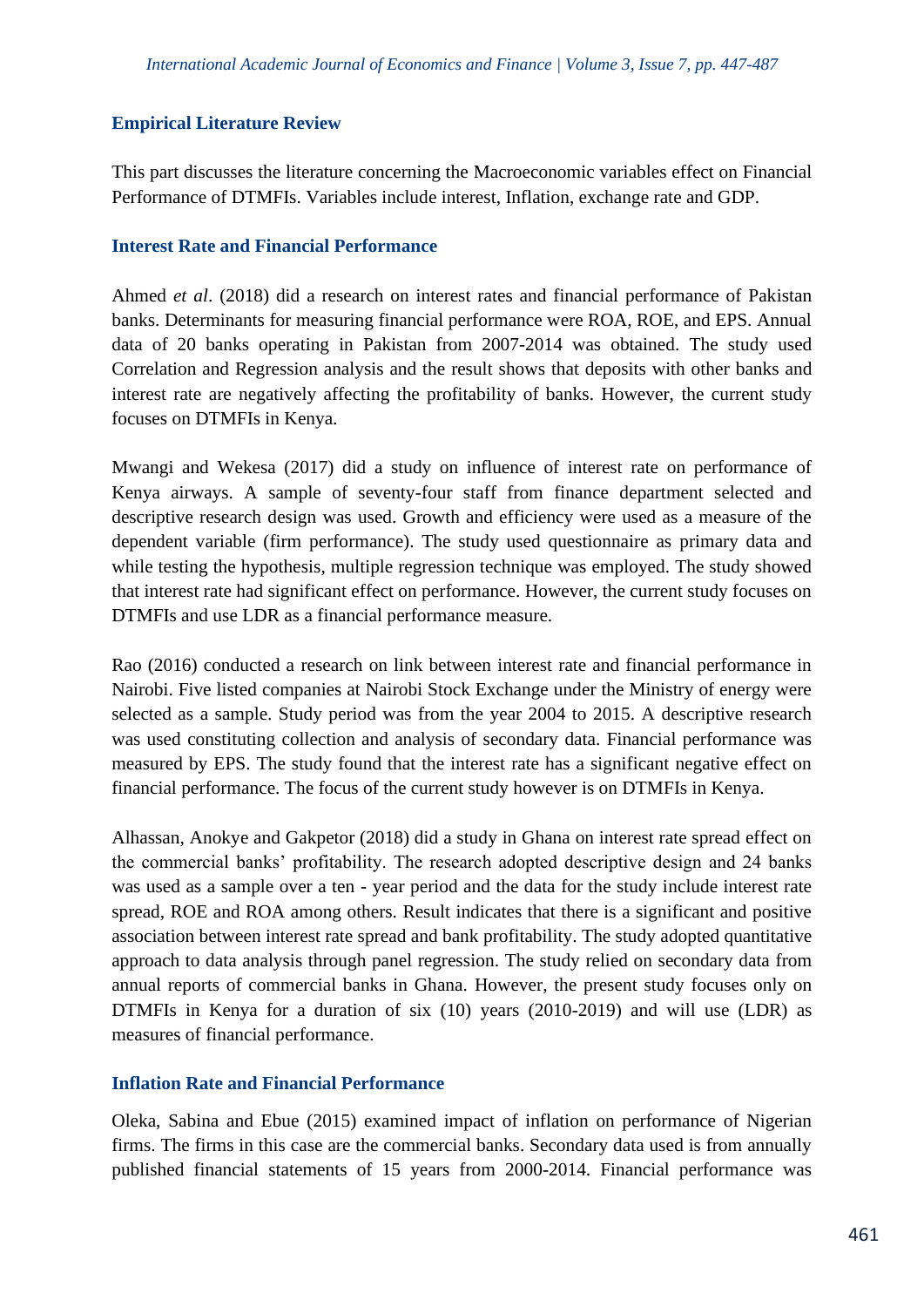measured by EPS. Ordinary least squares was used as a technique of analysis. Results showed positive insignificant relationship between EPS and Return on Equity. However, the present study focuses on DTMFIs in Kenya.

Adul, Domfeh and Denkyirah (2016) examine the impact of inflation on performance of Ghanaian banks. Five banks were selected as a sample using panel data. The study period is from 2004 to 2013. The empirical analysis and estimation was based on the use of panel data analysis. The research showed inflation would continue to have positive impact on the development of financial sector, except it reaches a threshold of 15%. The research, nonetheless, had been conducted in Ghana, whose prevailing economic conditions is different from Kenya and the present study focuses on DTMFIs in Kenya.

Gado (2015) studied impact of inflation rate on performance of 20 most capitalized firms in Nigeria. The return on assets was used as a measure of dependent variable. *Ex post facto* research design was adopted in the study. The study also adopted correlation and OLS. The results indicate that the inflation variable has a significant and positive impact on performance. The present study however focuses on DTMFIs in Kenya.

Kwakwa (2014) did a research on the indicators of commercial banks performance operating in Ghana. The impact of the money supply, inflation and bank size on commercial banks performance was analyzed. The parameters used in analyzing the performance of banks were ROE and ROA. The results, as measured by ROE and ROA, concluded that inflation has an insignificant positive effect on banks performance. The research, however, was focused on commercial banks in Ghana, thus, its market size and economy level is different compared to Kenya's and hence the findings cannot be generalized for Kenya as the present study focuses on DTMFIs in Kenya.

#### **Exchange Rate and Financial Performance**

Manyok (2016) examined the relationship between the variability of exchange rate and commercial banks financial performance in South Sudan. Study duration was from 2006- 2015. All financial institutions (banks) in operation were focused on. Banks' consolidated financial statements were obtained as secondary data. As a model, multiple linear regression was employed. To describe data, measures of central tendency was carried out. Independent variable used was exchange fluctuations while return on assets was the dependent variable. The findings show weak negative relationship between variability of exchange rate on performance. The present study however focuses on the DTMFIs in Kenya.

Manyo *et al*. (2016) examined effect of foreign exchange transaction and Nigerian banks profitability. Study used yearly reports published by the banks. The duration of the study was 2010 - 2014. Breitung (2000) test of was deployed to test for the panel data properties. The study employed a pool panel regression model. The result showed foreign exchange income has an insignificant and negative effect on profitability of Nigerian banks. The research,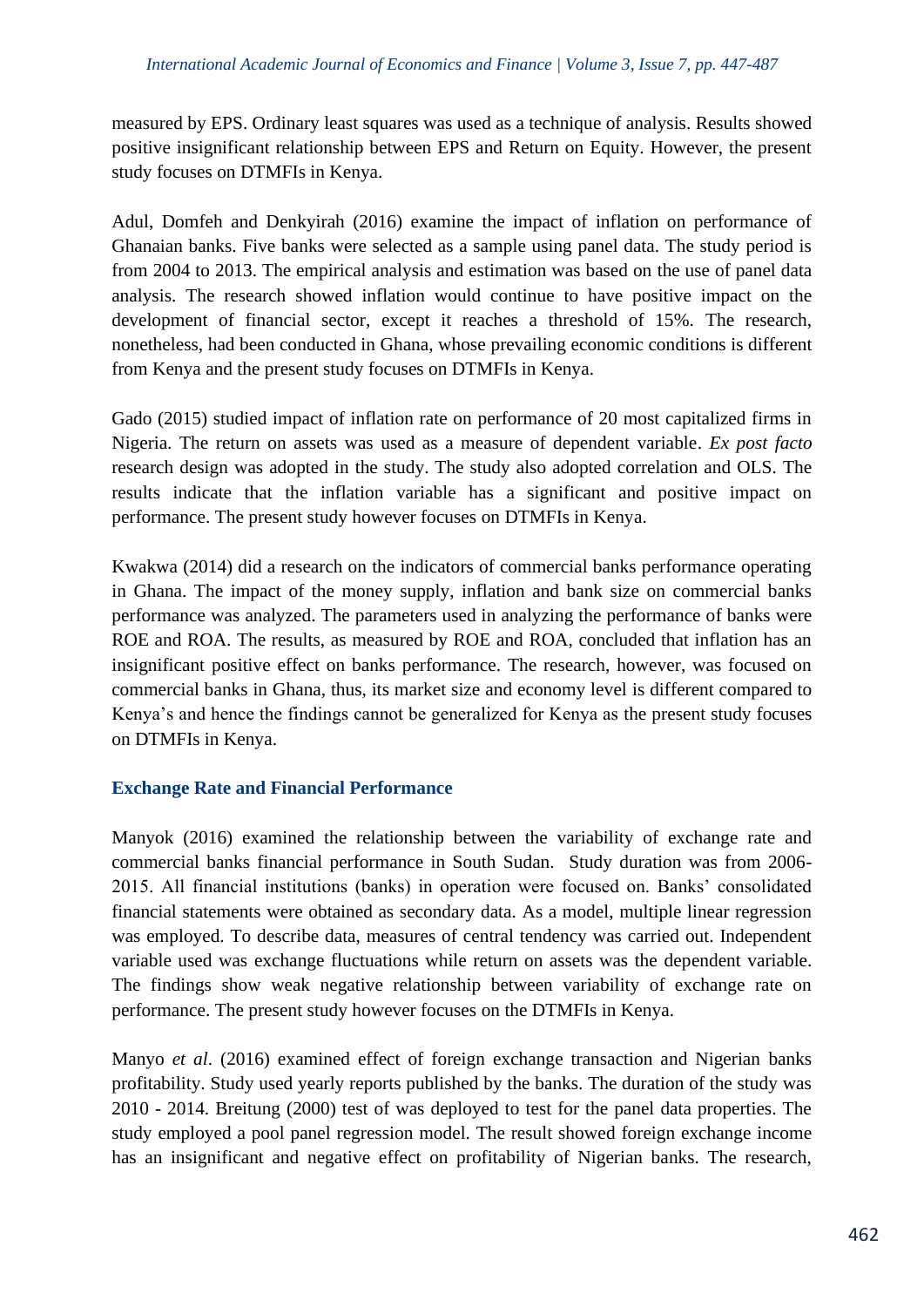however, focused on commercial banks in Ghana, thus, its market size and economy level is different compared to Kenya's and hence the findings cannot be generalized for Kenya's as the present study focuses on DTMFIs in Kenya.

Stella and Augustine (2015) examined the effects of exchange rate on manufacturing firm's financial performance in Nigeria. The sample used were eight firms from tobacco, food and beverage manufacturing companies. The study duration was from 2005-2014. Firms' financial statement and statistical bulletin from Central Bank of Nigeria were used as secondary data. Research design employed was *ex post facto* and multiple regression analysis used for analysis of data. The outcome indicates that exchange rate have positive effect on the ROA. The study, however, was focused on manufacturing firm in Nigeria and the present study focuses on DTMFIs in Kenya.

Elbadawi (2014) undertook a research on exchange rates and financial performance of small and medium size business in Australia. Research established that high exchange rates in the economy significantly impacted levels of investment and the financial performance in SMEs compelling investors to fall back on own savings. Furthermore, it determined the expensiveness of long term borrowings which was considered to be riskier compared to short term borrowings and the issue of held funds. The research used cross sectional research and descriptive but analytical research design. The present study however focuses on Kenya's DTMFIs.

# **Gross Domestic Product and Financial Performance**

Otambo (2016) examined effect of gross domestic product (GDP) on financial performance of banks in Kenya. ROA was used as a measure of financial performance by while quarterly GDP was used as the measure of GDP. The model employed was multiple regression. The study duration was from 2006-2015.The study found that GDP affects financial performance positively. The focus of the current study however is on DTMFIs in Kenya.

Ghurstskaia (2018) studied the relationship between GDP and bank profitability in Georgia and the study duration was from 2003-2017. The bank profitability measure used was Return on Asset. The research conducted correlation analysis. The finding showed that the GDP growth has weak relationship with bank profitability. The research, nonetheless, had been conducted in Georgia, whose prevailing economic conditions is different from Kenya and the present study focuses on DTMFIs in Kenya.

Sufian (2011) analyzed Korean commercial banks profitability using GDP between years 1992-2003. Financial statements are available in the bank scope database of Bureau van Dijk's company. The data on GDP was retrieved from the IMF Financial Statistics (IFS) database. Results from linear regression showed Gross Domestic Product (GDP) negative impact on ROA. Nonetheless, present research focused only on DTMFIs in Kenya, for a duration of six (10) years (2010-2019) and uses Loan to Deposit Ratio uses as a measure of financial performance.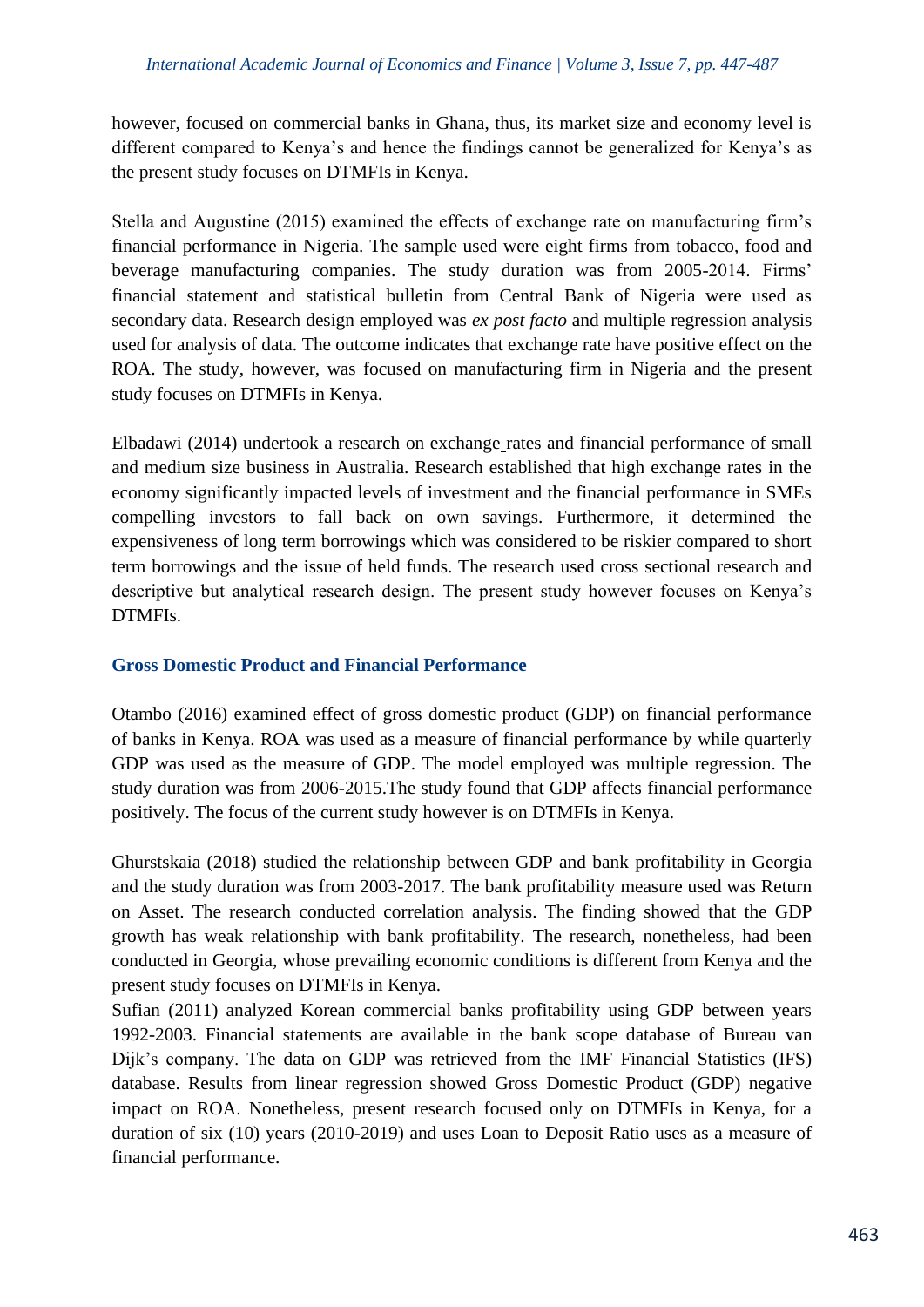Kiganda (2014) examined the effect of GDP on profitability in Kenyan banks. Equity Bank was the focus of study. The dependent variable bank profitability was measured by Return on Asset. Annual data from 2008 – 2012 was used and the Cobb–Douglas production function employed. The study revealed that GDP has insignificant effect on bank profitability at 5% level of significance. Since focus of study was on one bank, the generalizability of the findings is limited. The present study however was on all Kenya's thirteen (13) DTMFIs.

#### **Summary of the Literature Review and Gaps**

Existing researches linking different macroeconomic variables and financial performance produced different outcome. Despite many studies, the precise nature of the relationship between macroeconomic variables firm performance is vague. From the analysis of empirical literature, it is apparent that variables influencing the DTMFIs performance are multifaceted and purely dependent on the operating environment of the DTMFIs. Some research has produced positive effect and others have established negative association.

| Author(s)                                      | <b>Focus of the Study</b>                                                                         | <b>Key Findings</b>                                                                               | <b>Research Gap</b>                                                    | <b>Focus of Current</b><br>study                               |
|------------------------------------------------|---------------------------------------------------------------------------------------------------|---------------------------------------------------------------------------------------------------|------------------------------------------------------------------------|----------------------------------------------------------------|
| Ahmed<br>et<br>al. (2018)                      | Interest<br>rates<br>and<br>Financial Performance<br>of Pakistani banks                           | Found positive effect<br>of Interest rate<br>on<br>performance                                    | Centered<br>on<br>Pakistan banks                                       | The<br>current<br>is based<br>study<br>Kenyan<br>on<br>DTMFIs. |
| Mwangi<br>&<br>Wekesa<br>(2017)                | Influence of economic<br>factors<br>firm<br>on<br>performance in Kenya                            | Found<br>significant<br>outcome of interest<br>factor<br>rate<br>on<br>performance                | Study<br>used<br>primary data.                                         | Study<br>uses<br>secondary data                                |
| Alhassan,<br>Anokye<br>&<br>Gakpetor<br>(2018) | Interest rate effect on<br>commercial<br>banks'<br>profitability in Ghana                         | Found significant and<br>effect<br>positive<br>οf<br>interest<br>banks<br>on<br>profitability     | Centered<br>on<br>banks in Ghana                                       | Current<br>study<br>focuses<br>on<br>DTMFIs in Kenya           |
| Rao (2016)                                     | association<br>Study<br>between<br>macroeconomic<br>firms<br>factors<br>and<br>performance in NSE | Interest rate<br>has<br>a<br>significant<br>and<br>negative effect of on<br>financial performance | Used<br>Earnings<br>Share<br>Per<br>as<br>of<br>measure<br>performance | The study uses<br>LDR as measure<br>of performance             |
| Oleka,<br>Sabina<br>&<br>Ebue (2015)           | Impact of inflation on<br>Nigeria's<br>commercial<br>banks<br>financial<br>performance            | Inflation has a positive<br>insignificant effect on<br>commercial banks in<br>Nigeria             | The study used<br>Ordinary<br>Least<br><b>Squares</b><br>regression    | The study uses<br>multiple<br>regression<br>analysis           |
| Adul,<br>Domfeh<br>&<br>Denkyirah<br>(2016)    | effect<br><b>Inflation</b><br><sub>on</sub><br>Ghana's banks financial<br>performance             | Observed<br>positive<br>effect of inflation on<br>financial performance                           | Study used panel<br>data analysis                                      | The study uses<br>multiple<br>regression<br>analysis           |

#### **Table 2.1: Summary of the Literature Review and Gaps**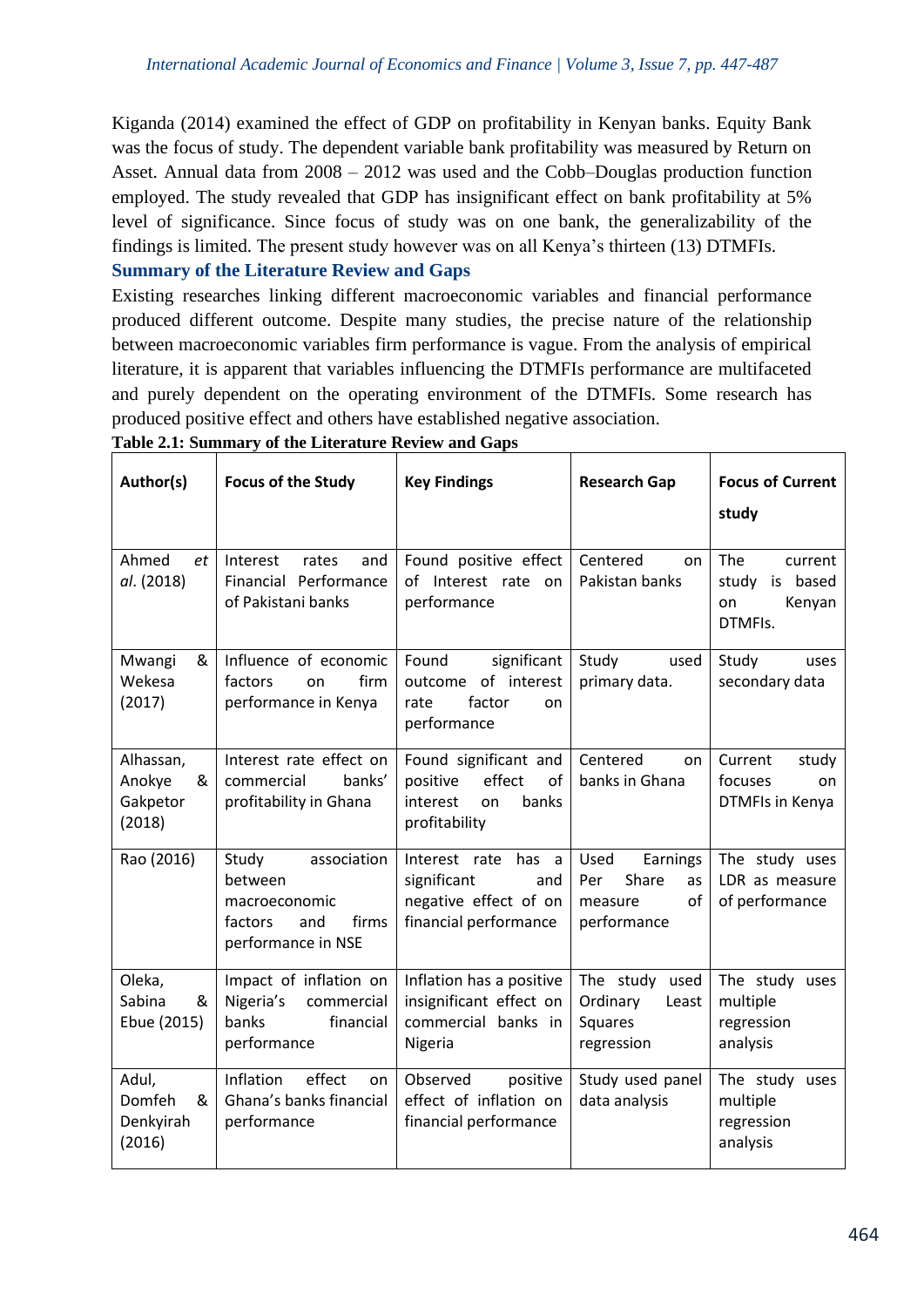| Kwakwa<br>(2014)                   | indicators<br>The<br>of<br>performance of banks<br>in Ghana.                                    | Inflation<br>has<br>insignificant effect on<br>banks performance                                                    | The study's focal<br>point was Ghana.<br>of<br>measure<br>performance<br>used was ROA    | The<br>study<br>focuses<br>on<br>DTMFIs in Kenya<br>and LDR is used<br>to<br>measure<br>performance |
|------------------------------------|-------------------------------------------------------------------------------------------------|---------------------------------------------------------------------------------------------------------------------|------------------------------------------------------------------------------------------|-----------------------------------------------------------------------------------------------------|
| Gado (2015)                        | Macro environment<br>effect on performance<br>of capitalized<br>companies in Nigeria            | Found inflation<br>variable have<br>significant and<br>positive impact on<br>performance                            | EPS<br>Used<br>as<br>performance<br>measure                                              | The study uses<br><b>LDR</b><br>as<br>performance<br>measure                                        |
| Elbadawi<br>(2014)                 | Exchange rate and<br>financial performance<br>of small and medium<br>size firms in Australia.   | Found significant<br>impact of exchange<br>rate on performance<br>of small and medium<br>size firms                 | Study<br>used<br>sectional<br>cross<br>research<br>and<br>analytical<br>research design. | This study uses<br>descriptive<br>research design                                                   |
| Manyok<br>(2016)                   | Link between the rate<br>of exchange variability<br>South Sudan<br>and<br>banks performance     | Found<br>negative and<br>weak<br>association<br>between<br>rate<br>οf<br>exchange<br>and<br>performance             | Study<br>centered<br>banks<br>on<br>in<br>South Sudan                                    | Focus of current<br>study is DTMFIs<br>in Kenya                                                     |
| Manyo et al.<br>(2016)             | Foreign<br>exchange<br>transaction effect<br>on<br>profitability<br>of<br>the<br>Nigerian banks | Foreign<br>exchange<br>income<br>has<br>insignificant<br>and<br>negative effect on the<br>profitability             | The<br>study<br>adopted<br>a pool<br>panel regression<br>model                           | This study uses<br>multiple<br>regression<br>analysis.                                              |
| Stella<br>&<br>Augustine<br>(2015) | Exchange rate effect<br>on financial<br>performance of<br>manufacturing firms in<br>Nigeria     | Found positive impact<br>of exchange rate on<br><b>ROA</b><br>and<br><b>ROE</b><br>of<br>manufacturing<br>companies | The study<br>centered on<br>Nigeria's<br>manufacturing<br>firms                          | The present<br>study focuses<br>on DTMFIs in<br>Kenya                                               |
| Otambo<br>(2016)                   | Macroeconomic<br>effect<br>factors<br>on<br>of<br>performance<br>Kenyan banks                   | <b>GDP</b><br>has<br>positive<br>effects<br>banks'<br>on<br>financial performance                                   | Study used ROA<br>as a measure of<br>performance                                         | This<br>study<br>focuses on LDR<br>as a measure of<br>performance                                   |
| Kiganda<br>(2014)                  | Macroeconomic<br>effect<br>variables<br>on<br>profitability of Equity<br>bank in Kenya.         | Found<br>insignificant<br>effect<br>GDP<br>of<br>on<br>profitability<br>of<br>the<br>bank                           | The<br>study<br>centered on one<br>bank and used<br>ROA to measure                       | This<br>study<br>focuses<br>all<br>on<br><b>DTMFIs</b><br>and<br>used LDR as a<br>measure           |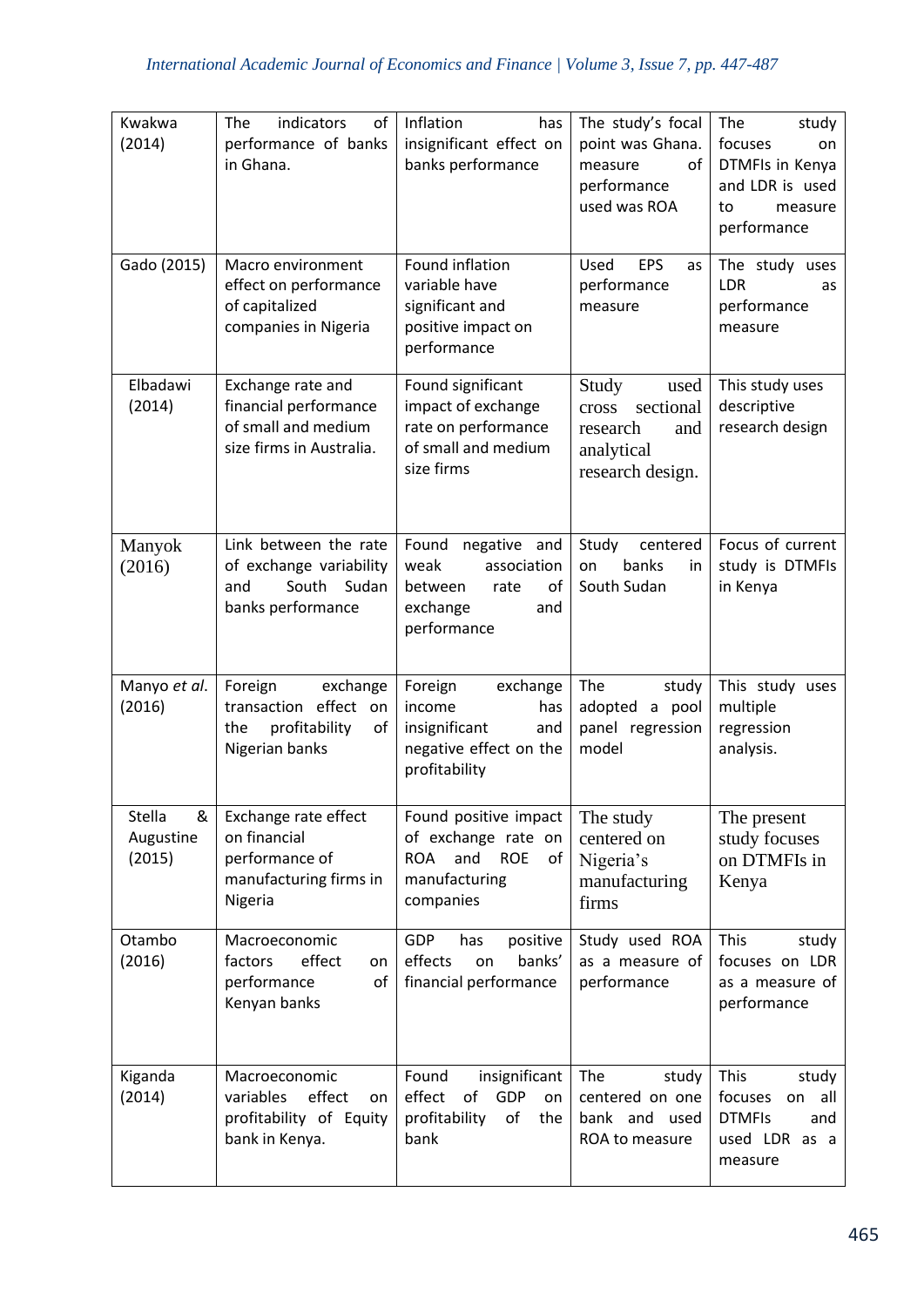| Sufian                | Analyzed<br>Korean                                                                       | <b>Found Gross Domestic</b>                                                    | Centered<br>on                                                                           | Centered<br>on.                                                                                  |
|-----------------------|------------------------------------------------------------------------------------------|--------------------------------------------------------------------------------|------------------------------------------------------------------------------------------|--------------------------------------------------------------------------------------------------|
| (2011)                | profitability<br>banks<br>using bank specific and<br>macroeconomic<br>determinants       | Product<br>having<br>negative<br>effect<br>on<br>Return on Assets              | banks in Korea                                                                           | DTMFIs in Kenya                                                                                  |
| Ghurstskaia<br>(2018) | Relationship<br>between<br>economic growth and<br>profitability<br>in<br>bank<br>Georgia | Found GDP growth to<br>weak<br>have<br>relationship with bank<br>profitability | Focused<br>on<br>banks in Georgia.<br>Performance was<br>using<br>measured<br><b>ROA</b> | <b>This</b><br>study<br>focuses<br>all<br>on<br><b>DTMFIS</b><br>and<br>used LDR as a<br>measure |

## **Source: Empirical Literature (2011-2018) Conceptual Framework**

Conceptual framework is a diagrammatic representation of relationship between variables in a study (Mugenda & Mugenda, 2003). It shows the idea of the researcher regarding the association between the variables of the study. Macroeconomic variables that were used in this study are interest rate, inflation rate, exchange rate and gross domestic product. However, financial performance was measured by LDR.



#### **Independent Variables Dependent Variable Figure 2.1 Conceptual framework Source: Researcher (2021)**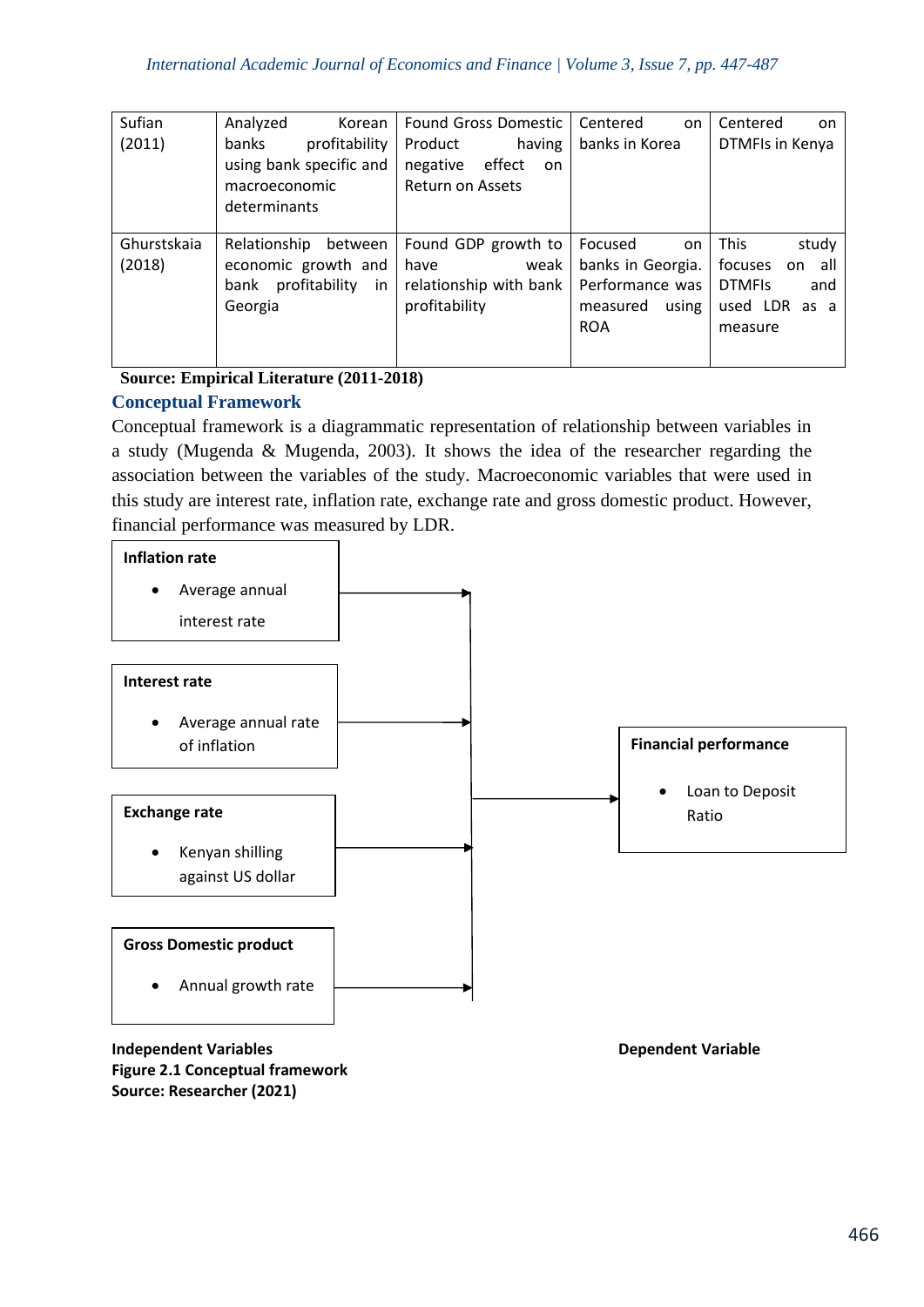## **RESEARCH METHODOLOGY**

#### **Introduction**

The chapter presents research design, target population, sampling design and procedure, empirical model, operationalization and measurement of variables, data collection instrument**,**  data collection procedure, data analysis and presentations, diagnostic tests and ethical consideration. It showed how the researcher designs, target and collects all the useful and requisite data on subject of the study and how to analyze for the presentation.

#### **Research Design**

Research design is a comprehensive outline of how the research takes place. According to Borg (2007), it identifies methods and procedures that were used to gather and analyze data. As stated by Cooper and Schindler (2006), research design lay down a blueprint for gathering data and quantifying and scrutiny. The study employed a causal research design to determine the relationship that exists between the variables. According to Brains *et al*. (2011), causal research is the investigation of cause-and-effect relationships. As stated by Bachman (2007), causal effect occurs when variation in independent variable, results in or leads to variation in the dependent variable.

#### **Target Population**

Polit and Hungler (1999) refer to the population as an aggregate of all the members, subjects or objects that conform to a set of specifications. According to CBK (CBK, 2019) there are 13 DTMFIs in Kenya. And all thirteen (13) DTMFIs were targeted. This population was presumed to provide information that would help in giving solution to the research problems. All the Thirteen (13) deposit taking Microfinance institutions (Appendix III) were targeted in the study as they were in operation during study period.

#### **Sampling Design and Procedure**

This study employed a census approach by picking all the thirteen (13) DTMFIs in Kenya. As stated by Mugenda and Mugenda (2003), if a population sample is small, it is convenient to include the entire population. According to Mugenda and Mugenda (2003), a researcher has to choose a representative number no less than 30% of the total population to determine sample size.

#### **Empirical Model**

The study used the following multiple regression model:  $Y=\beta 0$  +β1X1+ β2X2+ β3X3+ β4X4+ ε whereby: Y=Financial Performance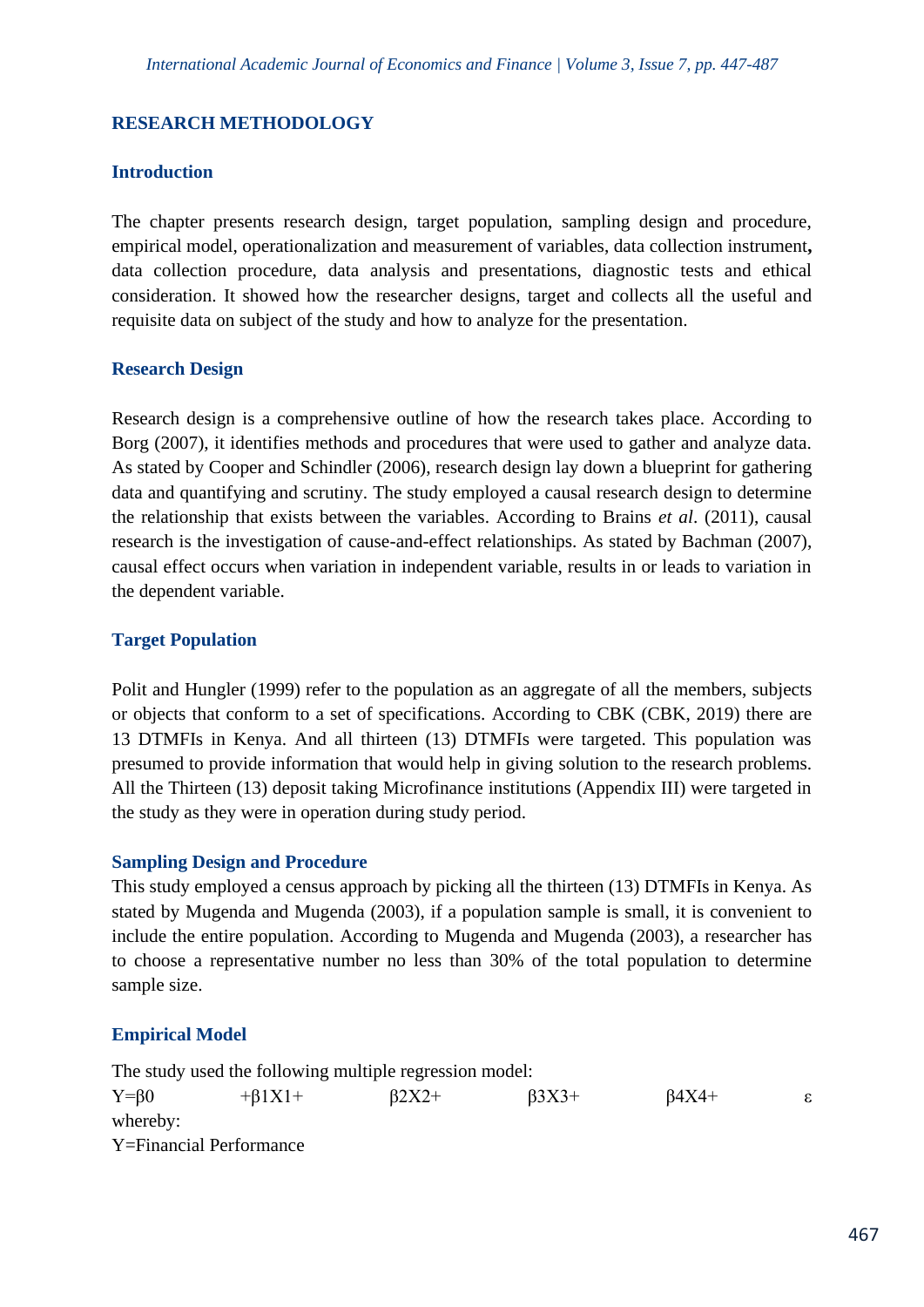| $\beta$ 0        | 1S               | a                         | constant,   | intercept | οf | the        | equation    |
|------------------|------------------|---------------------------|-------------|-----------|----|------------|-------------|
| $\beta$ 1-       | ß4               |                           | Independent | variables |    | regression | coefficient |
| $X1 =$ Interest  |                  |                           |             |           |    |            | Rate        |
| $X2 = Inflation$ |                  |                           |             |           |    |            | Rate        |
|                  | X3=Exchange Rate |                           |             |           |    |            |             |
|                  |                  | X4=Gross Domestic Product |             |           |    |            |             |

ε=Error Term

β it is presumed to be 0 for calculation purposes. β0 coefficient shows how performance of DTMFIs fluctuates while holding all independent variables constant. β1 coefficient indicates how change in interest rate changes the DTMFIs financial performance holding all other variables constant. β2 explains by how change in inflation rate changes DTMFIs performance holding all other variables constant. β3 coefficient shows how in change exchange rate changes DTMFIs performance holding other factors constant. β4 coefficient shows how GDP changes cause change in DTMFIs performance holding other variables constant.

#### **Operationalization and Measurement of Variables**

Operationalization is the procedure of strictly establishing variables into measurable factors. The process defines and allow concepts to be measured, quantitatively and empirically. In this study, LDR were used as dependent variable. Macroeconomic variables constituted independent variables. They were, interest rate, inflation rate, gross domestic product and exchange rate.

| Variable                         | <b>Type</b>          | Operationalization                   | <b>Measurement</b>                                                  |
|----------------------------------|----------------------|--------------------------------------|---------------------------------------------------------------------|
| <b>Financial Performance</b>     | Dependent variable   | Loan to deposit ratio                | Total loan over total<br>deposit                                    |
| <b>Interest Rate</b>             | Independent variable | Average Annual<br>interest rate      | Annual percentage<br>interest rate                                  |
| <b>Inflation Rate</b>            | Independent variable | Average Annual<br>inflation rate     | Annual percentage<br>inflation rate                                 |
| <b>Exchange Rate</b>             | Independent variable | Kenyan shilling against<br>US Dollar | Annual percentage of<br>Kenyan shilling against<br><b>US Dollar</b> |
| <b>Gross Domestic</b><br>Product | Independent variable | Annual growth rate                   | Annual percentage<br>growth rate                                    |

**Table 3.1: Operationalization and Measurement of Variables**

**Source: Researcher (2021)**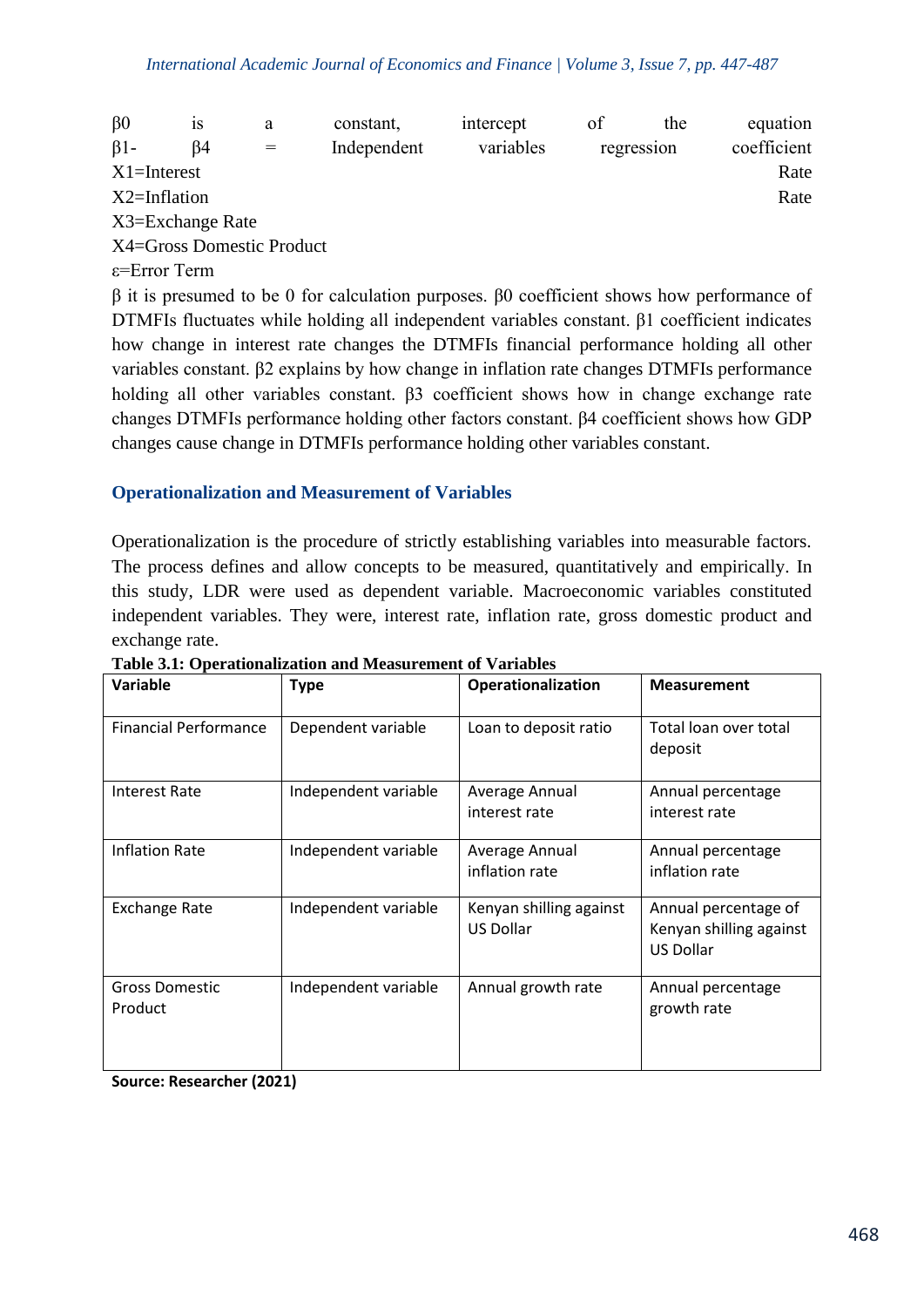#### **Data Collection Instrument**

Secondary data was utilized in the study. The document review guide was used (Appendix IV & V) to collect the required financial information for analysis through the annual reports of CBK from year 2010 to 2019 and KNBS reports from the year 2010 to 2019. Secondary data which includes review of financial performance of DTMIFs was gathered from the CBK through the annual bank supervision reports and AMFI reports.

#### **Data Collection Procedure**

In order to use and analyze data from annual supervision report of DTMFIs from CBK, AMFI and KNBS report, a study permit from National Commission for Science, Technology and Innovation (NACOSTI) was acquired.

#### **Data Analysis and Presentation**

Data must be cleaned, coded and properly analyzed so as to obtain meaningful information (Mugenda & Mugenda 2003). SPSS version 25 and Stata version 15.0 were the software used for data analysis since both can take data from almost any type of file and further generate tables, charts and plots of distributions and trends, descriptive statistics and can as well conduct complex statistical analyses. Descriptive statistics that were adopted include standard deviation and measures of central tendency such as mean and mode so as to provide summary and highlight the relationship between variables. Karl Pearson correlation was used as analyzing tool to assess relation between the independent and dependent variables. According to Cramer (1998), Karl Pearson's correlation is the ratio of the variance shared by two variables. To assess effect of changes in macroeconomic variables on the DTMFIs performance, multiple regression was carried out. According to Mugenda and Mugenda (2003), a multiple regression model attempts to determine whether a group of variables together predict a given dependent variable.

#### **Diagnostic Test**

Diagnostic tests were performed to establish if assumption of multiple regression analysis address various forms of biasness that may occur. Prior to carrying out the regression analysis the following test were carried out; multicollinearity test, linearity test, heteroscedasticity test, normality test, unit root test and autocorrelation test.

#### **Multicollinearity Test**

Multicollinearity, or near-linear dependence, is a statistical phenomenon where two or more predictor variables in a multiple regression model are highly correlated (Jensen & Ramirez, 2012). Multicollinearity is done to determine the level of correlation between variables. Correlation matrix was used to evaluate the multicollinearity level. Greene (2008) argued that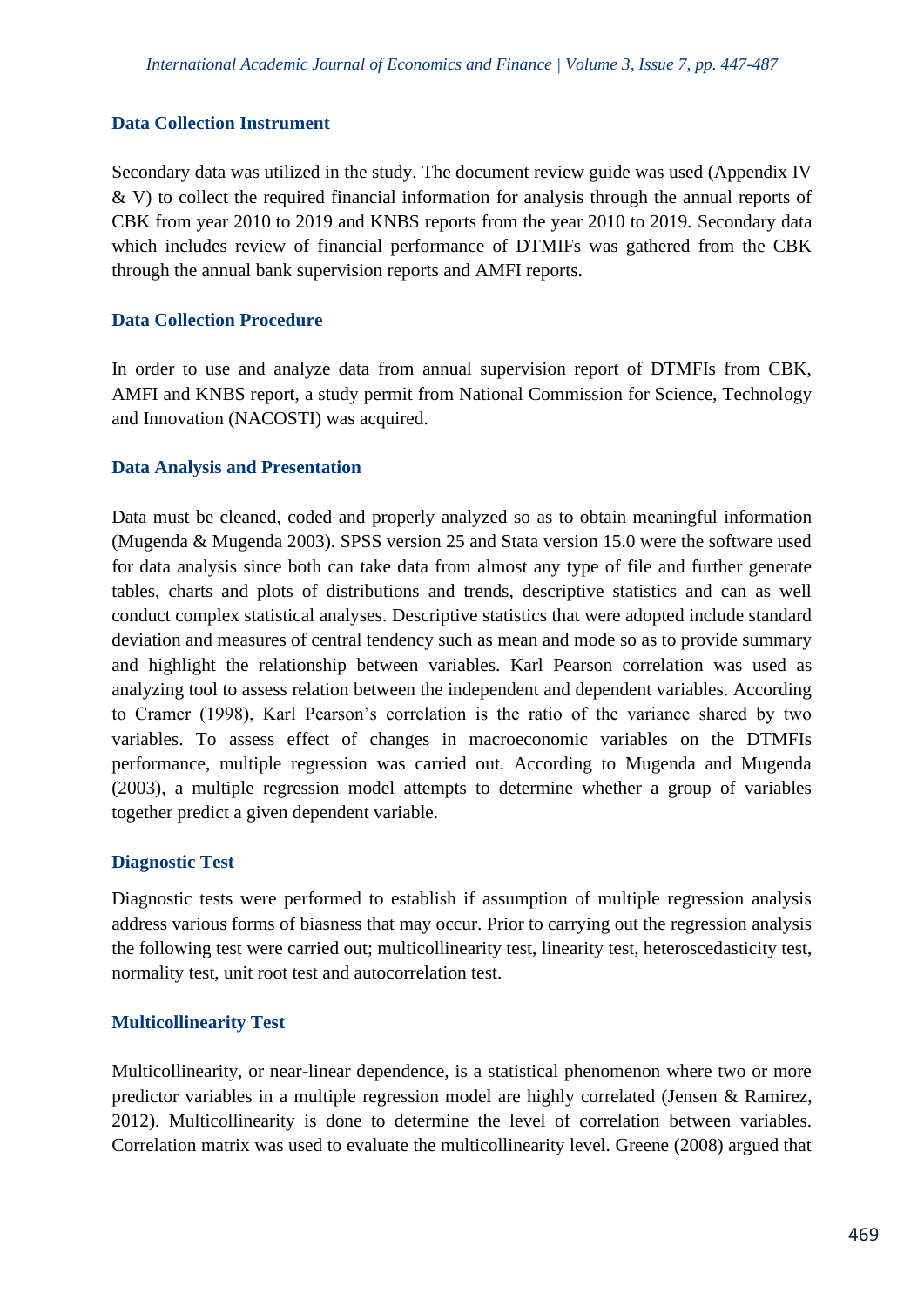if correlation coefficient is 0.8 or -0.8 it shows high multicollinearity level. If correlation is  $>$ 0.8 then severe multicollinearity may be present.

#### **Linearity Test**

Linearity test is performed to determine the linear reportable range of an analysis (Mugenda & Mugenda, 2003). The test attempts to establish whether the association between independent variable and dependent variable is linear or not. The test is essential for correlation analysis. If the value deviation  $> 0.05$ , subsequently association between independent variables are linearly dependent and if the value deviation  $\lt$  0.05, then the association between independent variables with the dependent are not linear.

#### **Heteroscedasticity Test**

Heteroscedasticity occurs when the conditional variance in your data is not constant. Heteroscedasticity happens due to omission of variables from the model. Breusch-Pagan test was used in this study to test for heteroscedasticity as it is a more robust test that tests whether all the variances are equal across your data if it is not normally distributed as argued by Wiggins and Poi (2001).

#### **Normality Test**

A normality test is used to determine whether sample data has been drawn from a normally distributed population. Testing for data normality is ascertaining whether the distribution of the data is normal or not normal through tests. Shapiro-Wilk test was employed to determine whether null hypothesis of the distribution is normal. Two main methods of assessing normality are graphical and numerical (including statistical tests). According to Greene (2008), the null hypothesis is when the data is not normality distributed while the alternative hypothesis is when the data is normality distributed. The residuals should not be used in Z tests or in any other tests if they are not normally distributed. If the residuals are not normally distributed, then the dependent variable or at least one explanatory variable may have important variables may be missing (Portney & Watkins, 2000).

#### **Unit Root Test**

Unit root test is carried out to determine state of the model to be used. Panel regression model is stationary when it is mean, variance does not show an upward or downward trend. Dickey Fuller tests were employed to test null hypothesis. When null hypothesis is non-stationary in panel regression model, the results (data) are false and the null hypothesis rejected if statistical value of P< 0.05 because data is stationary. According to Gujarati (2003) estimating models without testing the non-stationary of the data leads to spurious results.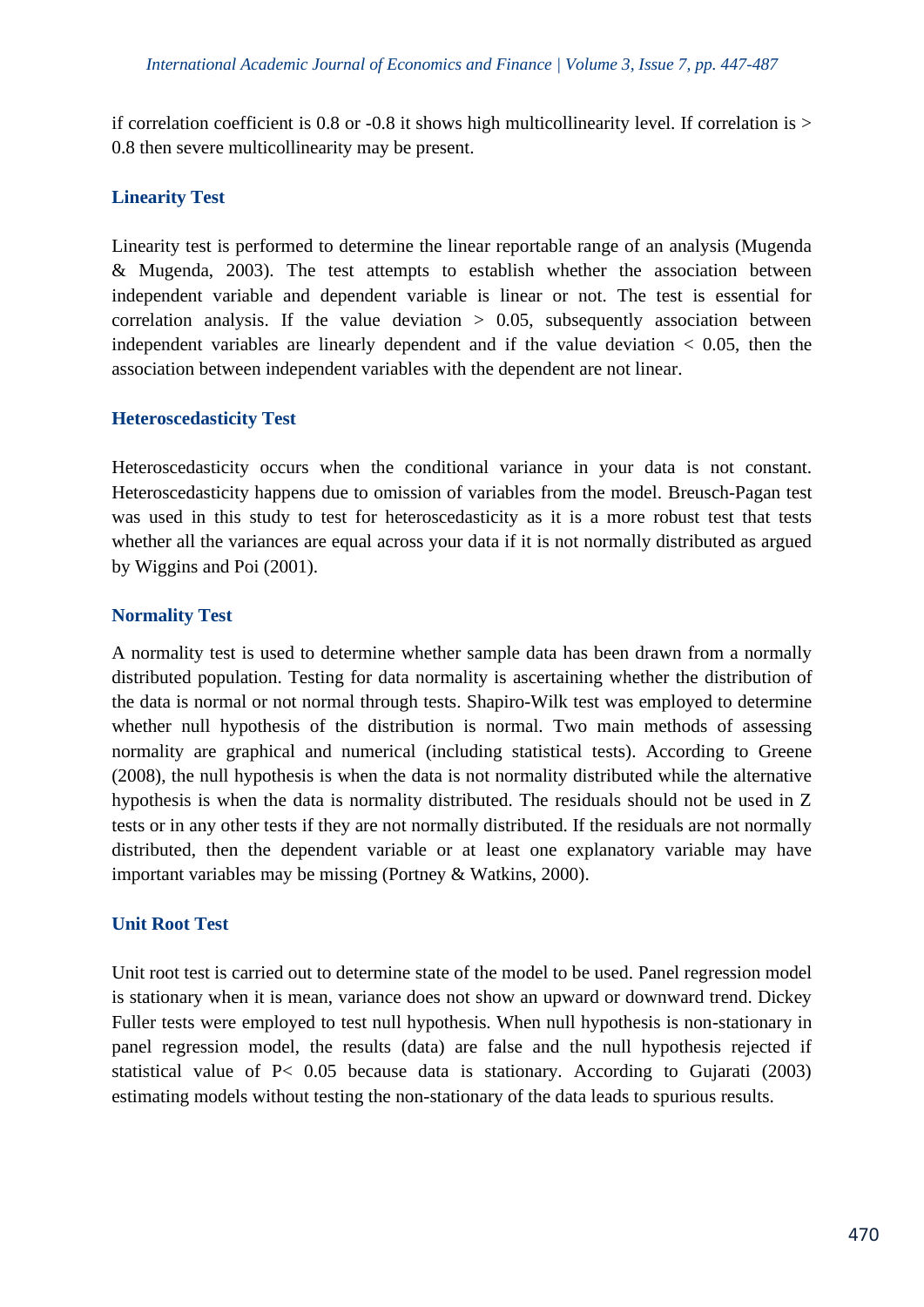#### **Autocorrelation Test**

To test for the existence of autocorrelation, the Durbin Watson test was employed. The module presumes the error terms are distributed normally with a mean of zero and is stationery as it tests correlations between errors. Woolridge (2002) stated that failure to spot and account for serial correlation in the idiosyncratic error term in a panel model would result into biased standard errors and inefficient parameter estimates. Statistic test can vary between 0 to 4 with a value of 2 indicating that the residuals are uncorrelated. A value  $>$  2 depict a negative correlation and a value < 2 indicates a positive correlation.

#### **Ethical Consideration**

The study ensured due care is taken in compiling and presenting correct information on what was discovered after reviewing the extracts from annual reports of CBK from 2010 to 2019. In addition, author's text books and journals that have been used in this study have been fully acknowledged.

#### **RESEARCH FINDINGS AND DISCUSSION**

#### **Introduction**

This chapter focuses on the analyses of secondary data that was collected from the annual financial statements for DTMFIs in Kenya from 2010 to 2019. Data was obtained from the CBK website. Descriptive analysis, regression analysis and diagnostic tests were undertaken. The study results are interpreted and discussed accordingly.

#### **Descriptive Statistics**

Descriptive statistics were carried out and the results are shown in Table 4.1. **Table 4.1: Descriptive Statistic**

| Variable                                            | <b>Minimum</b> | <b>Maximum</b> | <b>Mean</b> | <b>Standard Deviation</b> |
|-----------------------------------------------------|----------------|----------------|-------------|---------------------------|
| Interest rate                                       | 12.48          | 20.30          | 16.02       | 2.66                      |
| Inflation rate                                      | 3.97           | 14.02          | 7.07        | 2.91                      |
| Exchange rate                                       | 79.82          | 103.39         | 93.35       | 8.78                      |
| <b>GDP</b>                                          | 4.60           | 8.40           | 5.85        | 1.05                      |
| Loan to Deposit                                     | 1.07           | 2.33           | 1.30        | 0.40                      |
| Ratio<br><b>Contract Contract Contract Contract</b> | .              |                |             |                           |

**Source: Study Data (2021)**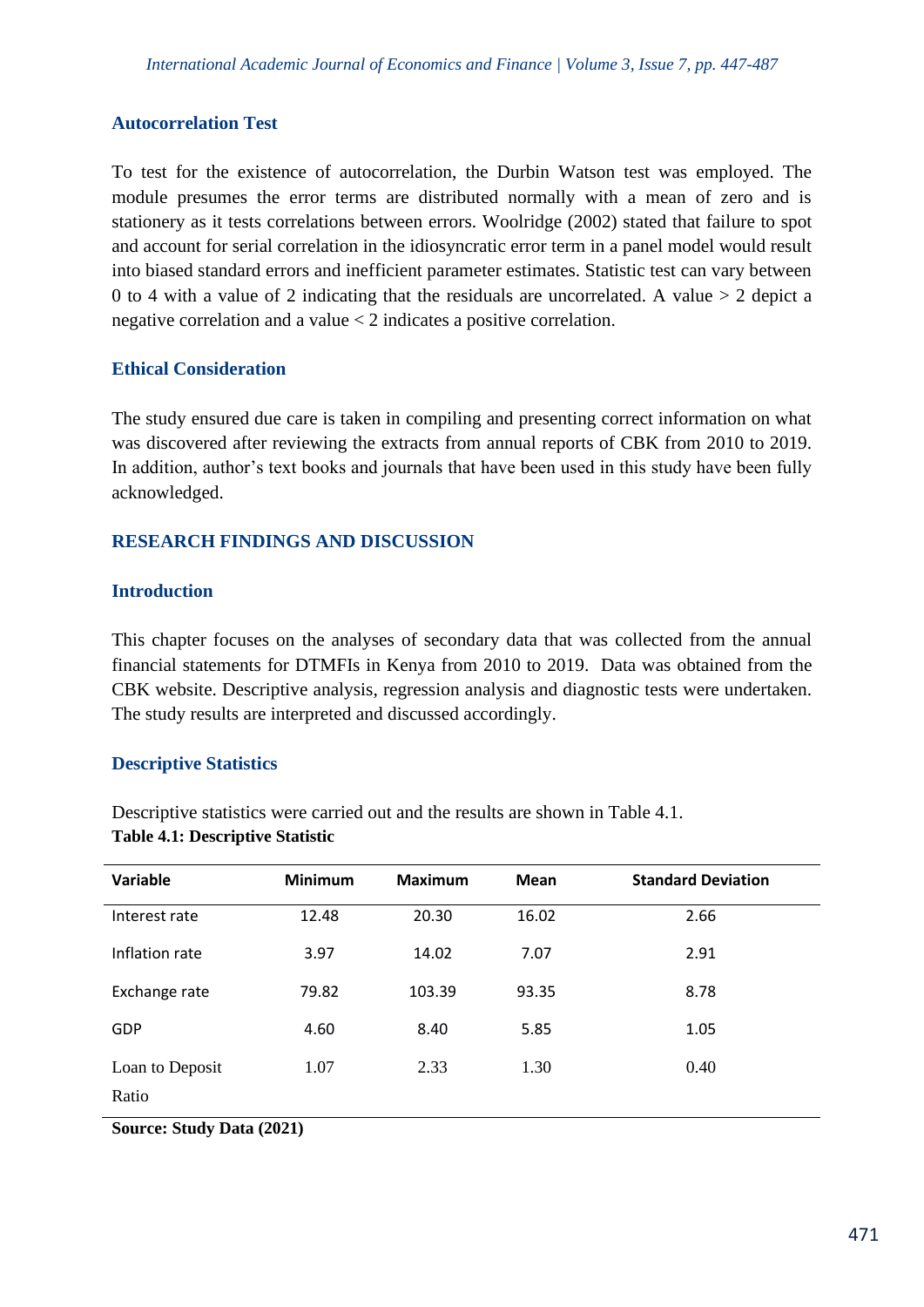The study results in Table 4.1 indicate that the interest rate had a mean of 16.02%, with a standard deviation of 2.66, a minimum of 12.48% and a maximum of 20.30%. The inflation rate had a mean of 7.07%, with a standard deviation of 2.91, a minimum of 3.97% and a maximum of 14.02%. The exchange rate had a mean of 93.35, with a standard deviation of 8.78, a minimum of 79.82 and a maximum of 103.39 while the GDP had a mean of 5.85%, with a standard deviation of 1.05, a minimum of 4.60% and a maximum of 8.40%. The loan deposit ratio had a mean of 1.30%, with a standard deviation of 0.40, a minimum of 1.07% and a maximum of 2.33%.

## **Trend Analysis for the Macroeconomic Variables**

Trend analysis for the macroeconomic variables was conducted to find actionable patterns from the macroeconomic variables information and the results are shown in Figure 4.1.



**Figure 4.1: Trend Analysis for the Macroeconomic Variables**

From the results shown in Figure 4.1, interest rate has been on the downward trend with the highest rate in 2012. There has been capping of interest rates since the promulgation of the new constitution in 2010 where CBK was mandated to formulate monetary policies. Inflation rate on the other hand, has been inconsistent through the years with both downward and upward trend through the years the study was conducted. This is due to the effects of exchange rates, foreign prices and the terms of trade both locally and internationally which have long-run effects on inflation. Additionally, the exchange rate has been consistently on the upward trend from 2010-2019. Results also showed that GDP has been having slight upward trend through the years. The exchange rate and GDP upward trend has been as a result of fluctuations in terms of trade and public debt. Loan to deposit ratio has not risen much through the years making the trend almost flat. Financial institutions are numerous and very competitive and thus low costs deposits and loans banking channels are attractive to customers which DTMFIs have not invested in.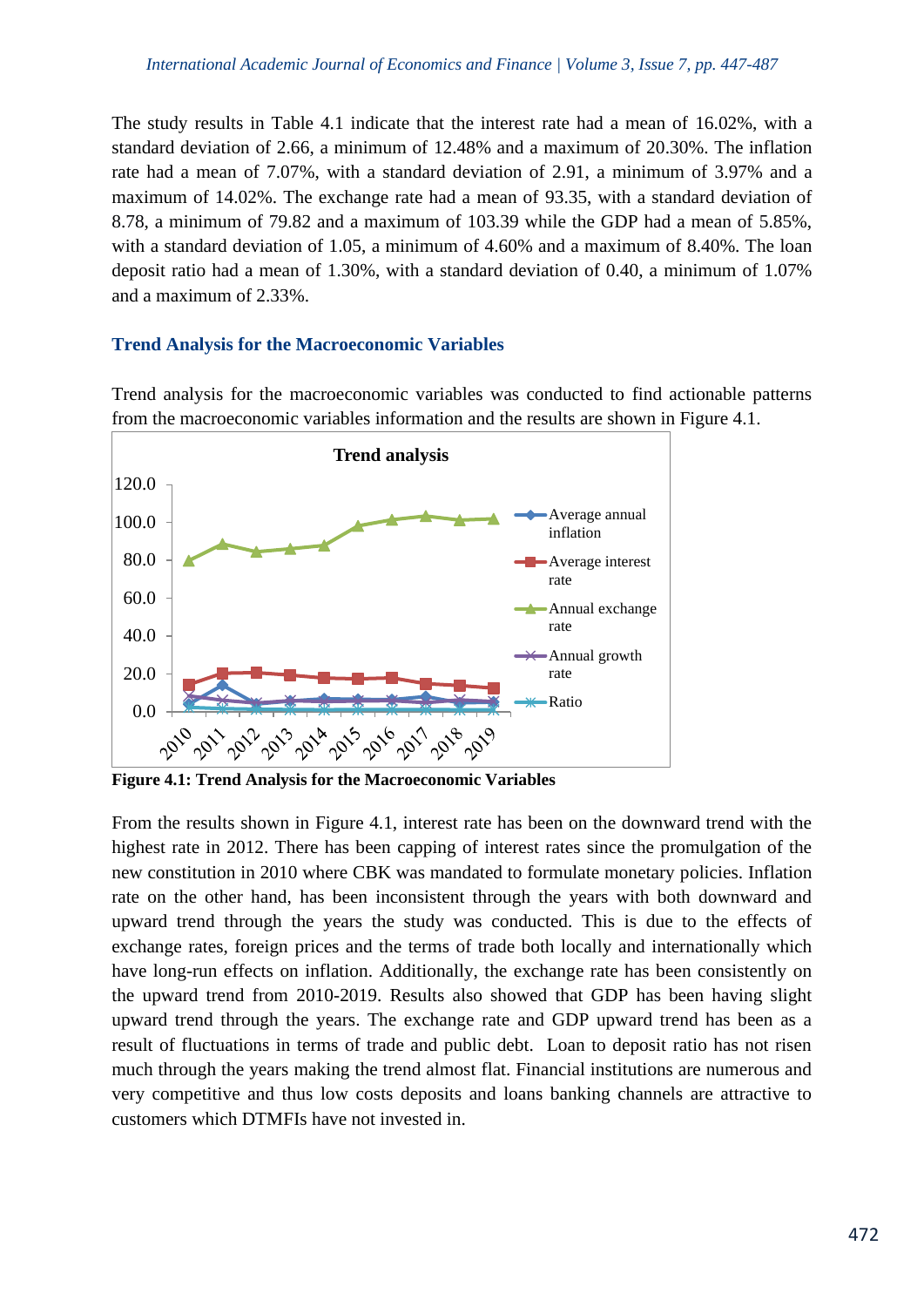#### **Diagnostic Tests**

Multicollinearity test, linearity test, heteroscedasticity test, normality test, unit root test and autocorrelation test are the diagnostic tests that were carried out in this study.

#### **Multicollinearity Test**

A correlation analysis is focused to determine the correlation of the independent variables on the dependent variable. It tests whether independent variables are highly correlated. The correlation ranges from 0 to 1 and values of values of 0.00 to 0.01 shows no correlation; 0.02 to 0.09 show very weak correlation; 0.1 to 0.29 show weak correlation; 0.30 to 0.49 show moderately weak correlation; 0.5 to 0.69 show moderately strong correlation; 0.70 to 0.89 show strong correlation; 0.90 to 0.98 show very strong correlation while 0.99 to 1.00 show almost perfect correlation. The correlation may be negative or positive. This study undertook a Pearson correlation and the results are shown in Table 4.2.

|                          |                                           | Financial   | Interest |                | Exchange |              |
|--------------------------|-------------------------------------------|-------------|----------|----------------|----------|--------------|
|                          |                                           | Performance | rate     | Inflation rate | rate     | GDP          |
| Financial<br>Performance | Pearson<br>Correlation<br>Sig. (2-tailed) | 1           |          |                |          |              |
|                          | $\mathsf{N}$                              | 10          |          |                |          |              |
| Interest rate            | Pearson<br>Correlation                    | 0.113       |          |                |          |              |
|                          | Sig. (2-tailed)                           | 0.756       |          |                |          |              |
|                          | N                                         | 10          | 10       |                |          |              |
| Inflation rate           | Pearson<br>Correlation                    | 0.022       | $0.753*$ |                |          |              |
|                          | Sig. (2-tailed)                           | 0.952       | 0.012    |                |          |              |
|                          | N                                         | 10          | 10       |                |          |              |
| Exchange rate            | Pearson<br>Correlation                    | $-0.653*$   | $-0.548$ | $-154$         |          |              |
|                          | Sig. (2-tailed)                           | 0.041       | 0.101    | 0.672          |          |              |
|                          | N                                         | 10          | 10       | 10             |          |              |
| <b>GDP</b>               | Pearson<br>Correlation                    | $0.806***$  | $-0.204$ | $-0.371$       | $-0.408$ | $\mathbf{1}$ |
|                          | Sig. (2-tailed)                           | 0.005       | 0.572    | 0.291          | 0.242    |              |
|                          | N                                         | 10          | 10       | 10             | 10       | 10           |

**Table 4.2: Correlation Matrix**

\*. Correlation is significant at the 0.05 level (2-tailed)

#### **Source: Study Data (2021)**

The Pearson correlation co-efficient of financial performance to the interest rate was 0.113, inflation rate (0.022), exchange rate (-0.653) and GDP (0.806). These results show that there was a weak correlation between interest rate and financial performance. There was a very weak correlation between inflation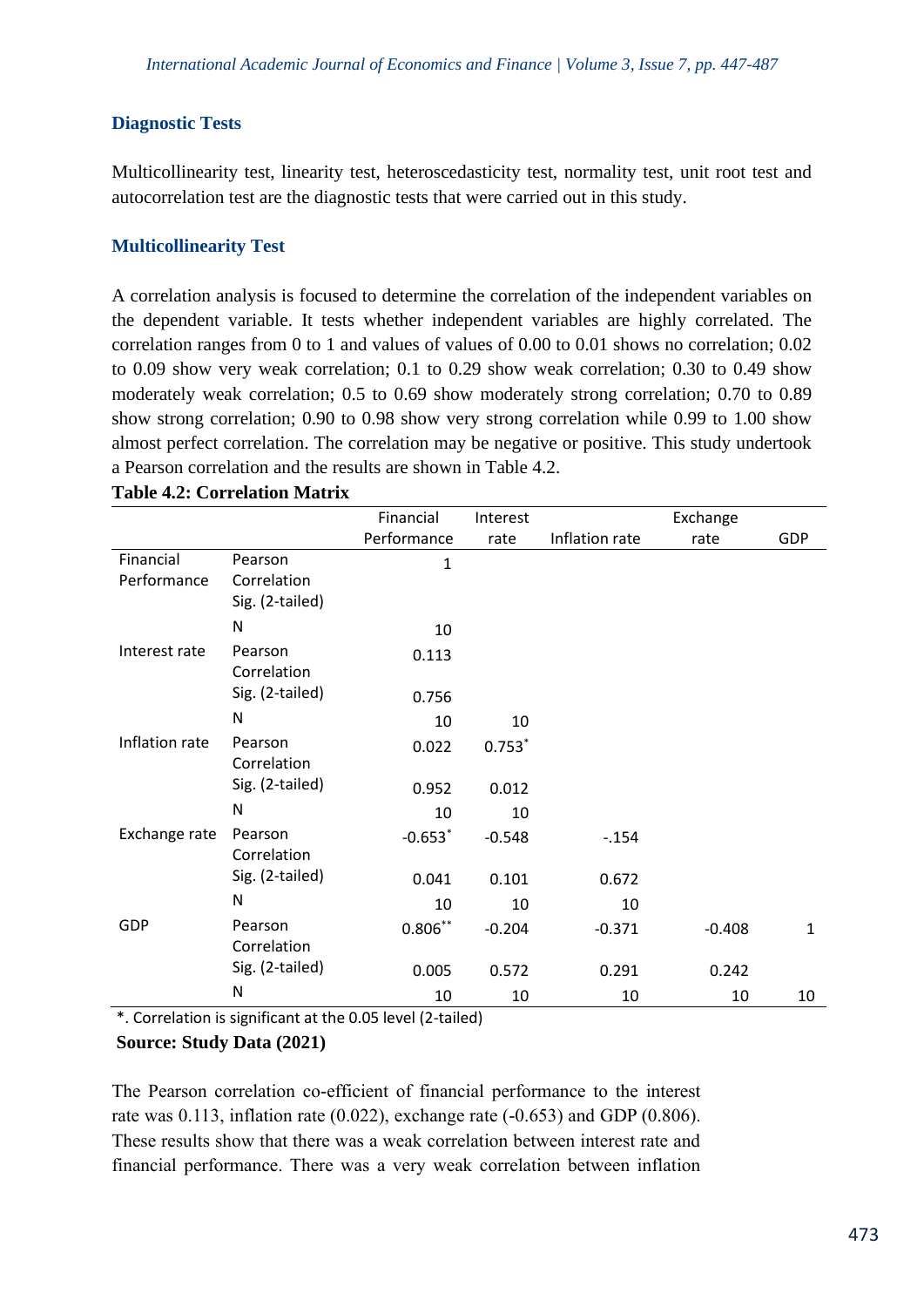rate and financial performance while the correlation between exchange rate and financial performance was moderately strong. There was a strong correlation between GDP and the financial performance. The correlation was positive for interest rate, inflation rate and GDP. It was negative for the exchange rate. Greene (2008) argued that if correlation coefficient is 0.8 or - 0.8 it shows high multicollinearity level. If correlation is  $> 0.8$  then severe multicollinearity may be present. Thus the correlation coefficient between the independent variables are below 0.8 hence no severe multicollinearity.

## **Linearity Test**

Linearity test is usually undertaken by the use of P-P plots that shows whether the data points are showing linear tendency or not.



#### **Figure 4.2: P-P Plot Source: Study Data (2021)**

The Figure 4.2 indicates that the P-P Plot is linear in form and therefore the data passes linearity test.

#### **Heteroscedasticity Test**

Breusch-Pagan test was used to test for the heteroscedasticity and the results are shown in Table 4.3,

H0: The data is homoscedastic

H1: The data is heteroscedastic

The rule of thumb is that if the p-value is less than  $0.05$ ,  $H_0$  is rejected.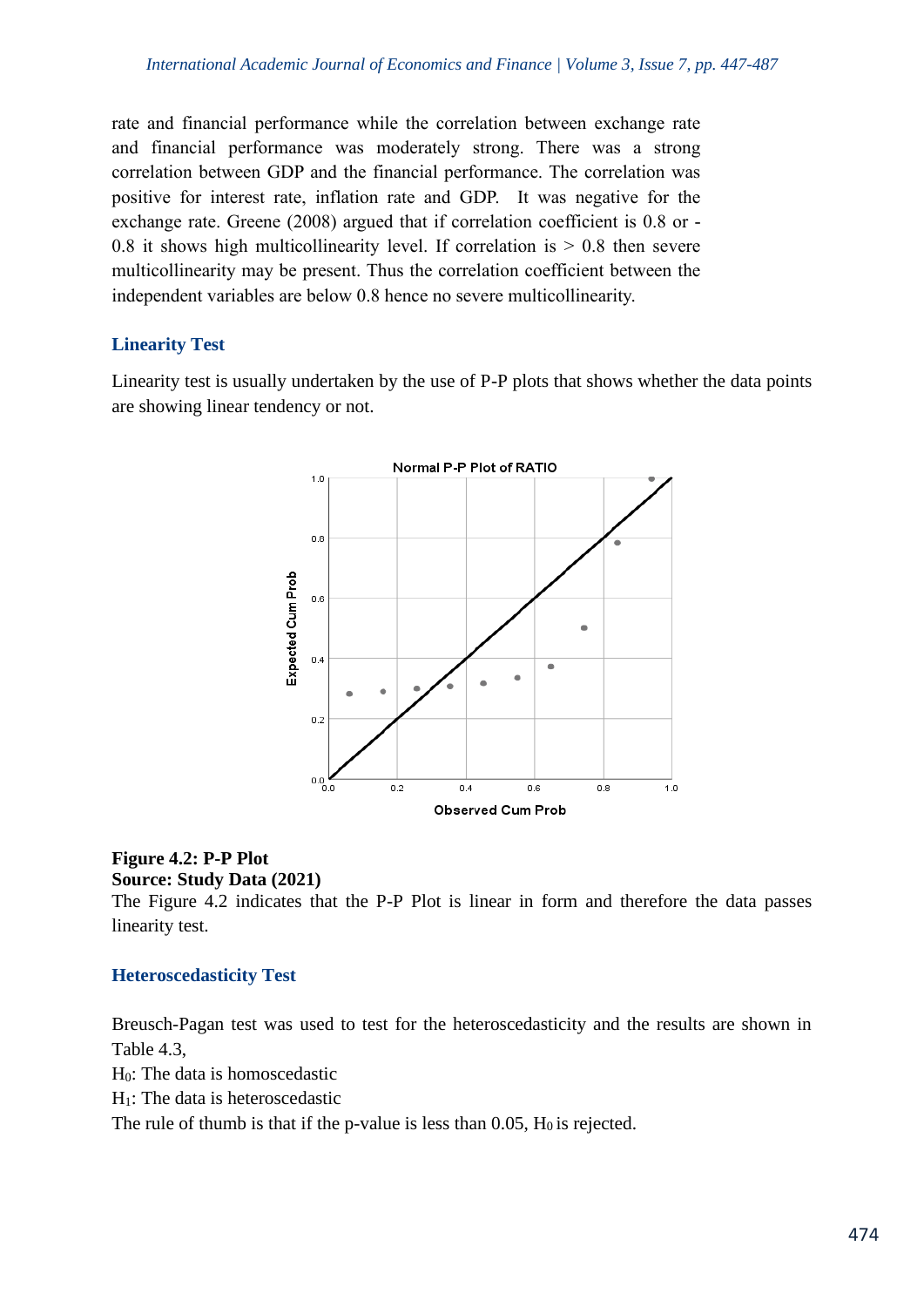| Table 7.3. Dicusti-I agail Test                                 |                           |       |
|-----------------------------------------------------------------|---------------------------|-------|
| <b>Test Statistic</b>                                           | <b>Degrees of Freedom</b> | Sig.  |
| 6.235                                                           |                           | 0.637 |
| $\sim$ $\sim$ $\sim$ $\sim$ $\sim$ $\sim$ $\sim$ $\sim$<br>____ |                           |       |

## **Table 4.3: Breusch-Pagan Test**

## **Source: Study Data (2021)**

Heteroscedasticity in data is usually due to the presence of outlier and it means that the observations are either small or large with respect to the other observations that are present in the data sample. The findings of the test as shown in Table 4.3 indicate that the test statistic is 6.235 (p-value= 0.637) and since the p-value is greater than 0.05, the null hypothesis was not rejected and conclusion made that there was no presence of heteroscedasticity in the data thus satisfying the assumption of the regression.

## **Normality Test**

Shapiro-Wilk test was undertaken to determine the normality test. The test results for normality are as presented in Table 4.4.

|                      |           | Kolmogorov-Smirnov <sup>a</sup> |    |          | Shapiro-Wilk |    |      |       |
|----------------------|-----------|---------------------------------|----|----------|--------------|----|------|-------|
|                      |           | Statistic                       | df | Sig.     | Statistic    | df | Sig. |       |
| $Y =$<br>performance | Financial | 0.327                           | 10 | 0.003    | 0.636        |    | 10   | 0.000 |
| Interest rate        |           | 0.134                           | 10 | $0.200*$ | 0.944        |    | 10   | 0.594 |
| Inflation rate       |           | 0.225                           | 10 | 0.162    | 0.856        |    | 10   | 0.069 |
| Exchange rate        |           | 0.217                           | 10 | 0.199    | 0.872        |    | 10   | 0.106 |
| GDP                  |           | 0.234                           | 10 | 0.130    | 0.848        |    | 10   | 0.056 |

## **Table 4.4: Tests of Normality Results**

\* .This is a lower bound of the true significance

a. Lilliefors Significance Correction

Results in Table 4.4 showed that the significance for the Shapiro –Wilk test were above alpha of 0.05 and therefore the null hypothesis that the data is normally distributed was not rejected. Not rejecting the null hypothesis indicates that data is from a population with normal distribution for all the study variables.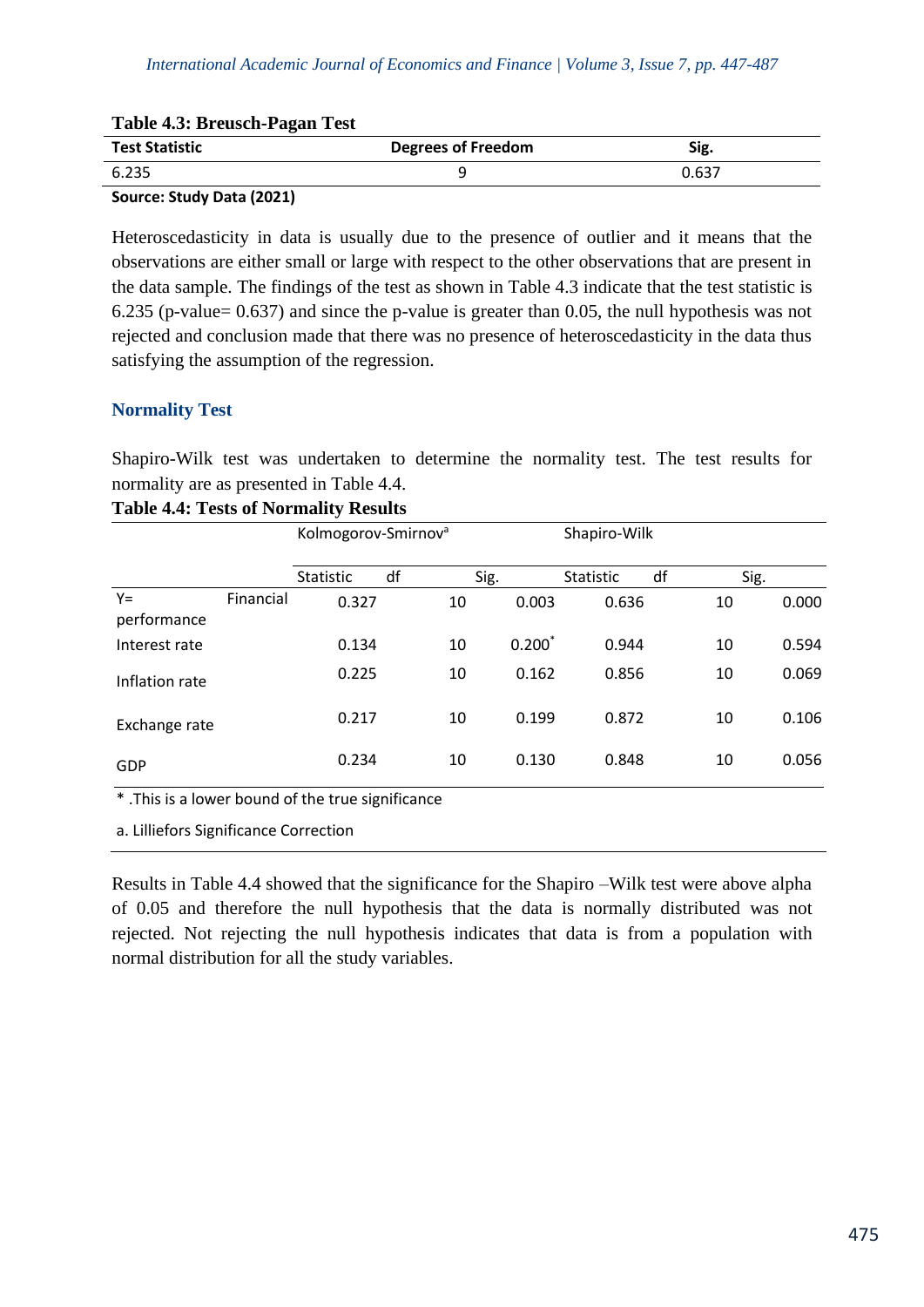## **Unit Root Test**

Dickey Fuller test was carried out and the results are shown in Table 4.5. **Table 4.5: Dickey Fuller Test** Null Hypothesis: DEP does not have a unit root Exogenous: None Lag Length: 0 (Automatic - based on SIC, maxlag=1)

|                                        |           | t-Statistic | Prob.* |
|----------------------------------------|-----------|-------------|--------|
| Augmented Dickey-Fuller test statistic |           | 0.888849    | 0.8827 |
| Test critical values:                  | 1% level  | $-2.847250$ |        |
|                                        | 5% level  | $-1.988198$ |        |
|                                        | 10% level | $-1.600140$ |        |

\*MacKinnon (1996) one-sided p-values.

#### **Source: Study Data (2021)**

Data presented for time series analysis is required to be stationary since data that is not stationary might lead to results being spurious (Woolridge, 2012). Brooks (2010) denoted that time series data is deemed stationary if it has a mean, variance and autocorrelation that do not change with time. This study used the Dickey Fuller test to test the study's data for stationarity. A time series is stationary if its test statistic is more negative that the critical values of all levels of significance. Results shown in Table 4.5 denote that the test statistic had a p-value of 0.889 which was higher that the critical values which were -2.847, -1.988 and -1.600 at the 1%, 5% and 10% respectively. Based on the hypothesis tested, the conclusion made was that the null hypothesis was accepted and the alternative hypothesis rejected that the time series data does not have a unit root.

# **Auto Correlation**

Durbin Watson test was carried out as shown in the Table 4.6. **Table 4.6: Durbin Watson Test**

| Model |                      | R Square | Adjusted R<br>Square | Std. Error of the<br>Estimate | Durbin-Watson |
|-------|----------------------|----------|----------------------|-------------------------------|---------------|
|       | $0.931$ <sup>a</sup> | 0.867    | 0.760                | 0.19480                       | 2.314         |

a. Predictors: (Constant), interest rate, inflation rate, exchange rate and GDP

#### **Source: Study Data (2021)**

This test was conducted to test the strength of the relationship between the macroeconomic variables and the financial performance. Durbin Watson test was carried out to test the null hypothesis that the linear regression residuals of time series data are uncorrelated. The rule of thumb is that the statistic test can vary from 0 to 4 with a value of 2 which denotes that the residuals are uncorrelated. A value  $> 2$  depict a negative correlation and a value  $< 2$  indicates a positive correlation. Results in this study as shown in Table 4.6 showed that the Durbin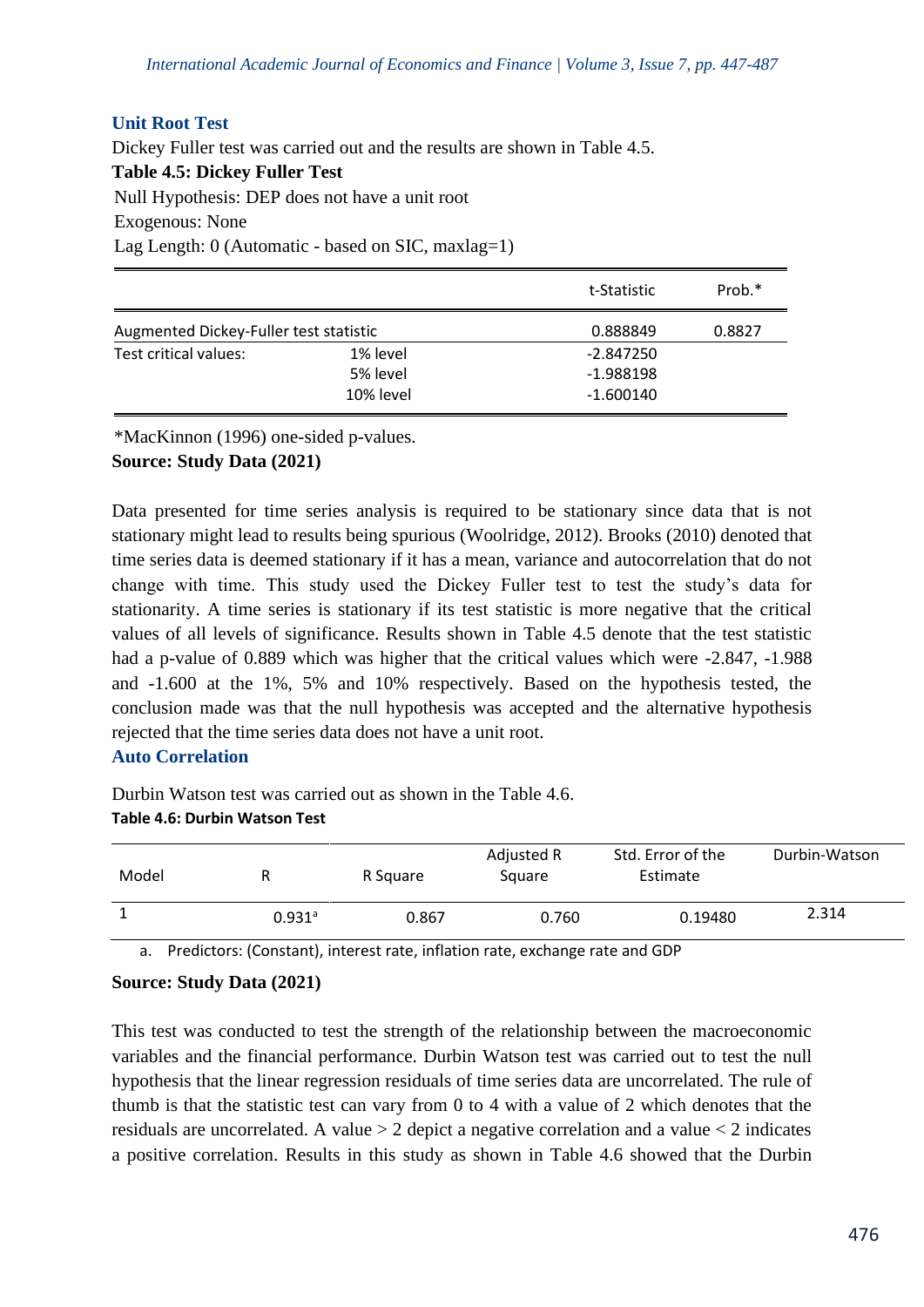Watson value of 2.314 was obtained which shows a negative correlation. Based on the hypothesis tested, the conclusion made was that the null hypothesis was rejected and the alternative hypothesis accepted that the time series data was correlated.

## **Multiple Regression Analysis**

Multiple regression analysis was done using SPSS software to compute the measurements of the linear regressions. Coefficient of determination explains the extent to which changes in dependent variable can be explained by the change in the independent variables or the percentage of the variation in the dependent variable (financial performance of the DTMFIs) that is explained by all the four independent variables (interest rate, inflation rate, exchange rate and the gross domestic product).

#### **Regression Summary**

Results shown in Table 4.7 are the summary of the regression model applied in this study. **Table 4.7: Regression Model Summary**

| Model | R                    | R Square | Adjusted R<br>Square | Std. Error of the<br>Estimate |
|-------|----------------------|----------|----------------------|-------------------------------|
|       | $0.931$ <sup>a</sup> | 0.867    | 0.760                | 0.19480                       |

a. Predictors: (Constant), interest rate, inflation rate, exchange rate and GDP **Source: Study Data (2021)**

The correlation coefficient (r) of 0.931 shows a positive effect of interest rate, inflation rate, exchange rate and the gross domestic product on the financial performance of DTMFIs. The adjusted R-Square statistics of 0.760 implied that interest rate, inflation rate, exchange rate and the gross domestic product explained 76% of financial performance of DTMFIs while 24% of financial performance is explained by other factors other than the ones studied herein.

#### **Analysis of Variance**

Analysis of variance is used to compare the p value with alpha value to determine the significance of the relationship between the variables. The ANOVA results are as presented in Table 4.8.

| 1 AVIC 7.0. ATTO YA |            |                   |    |             |       |                    |  |  |  |  |
|---------------------|------------|-------------------|----|-------------|-------|--------------------|--|--|--|--|
| Model               |            | Sum of<br>Squares | df | Mean Square | F     | Sig.               |  |  |  |  |
|                     | Regression | 1.235             | 4  | 0.309       | 8.133 | 0.021 <sup>b</sup> |  |  |  |  |
|                     | Residual   | 0.190             | 5  | 0.038       |       |                    |  |  |  |  |
|                     | Total      | 1.424             | 9  |             |       |                    |  |  |  |  |

# **Table 4.8: ANOVA**

a. Predictors: (Constant), interest rate, inflation rate, exchange rate and GDP

b. Dependent Variable: Financial performance

**Source: Study Data (2021)**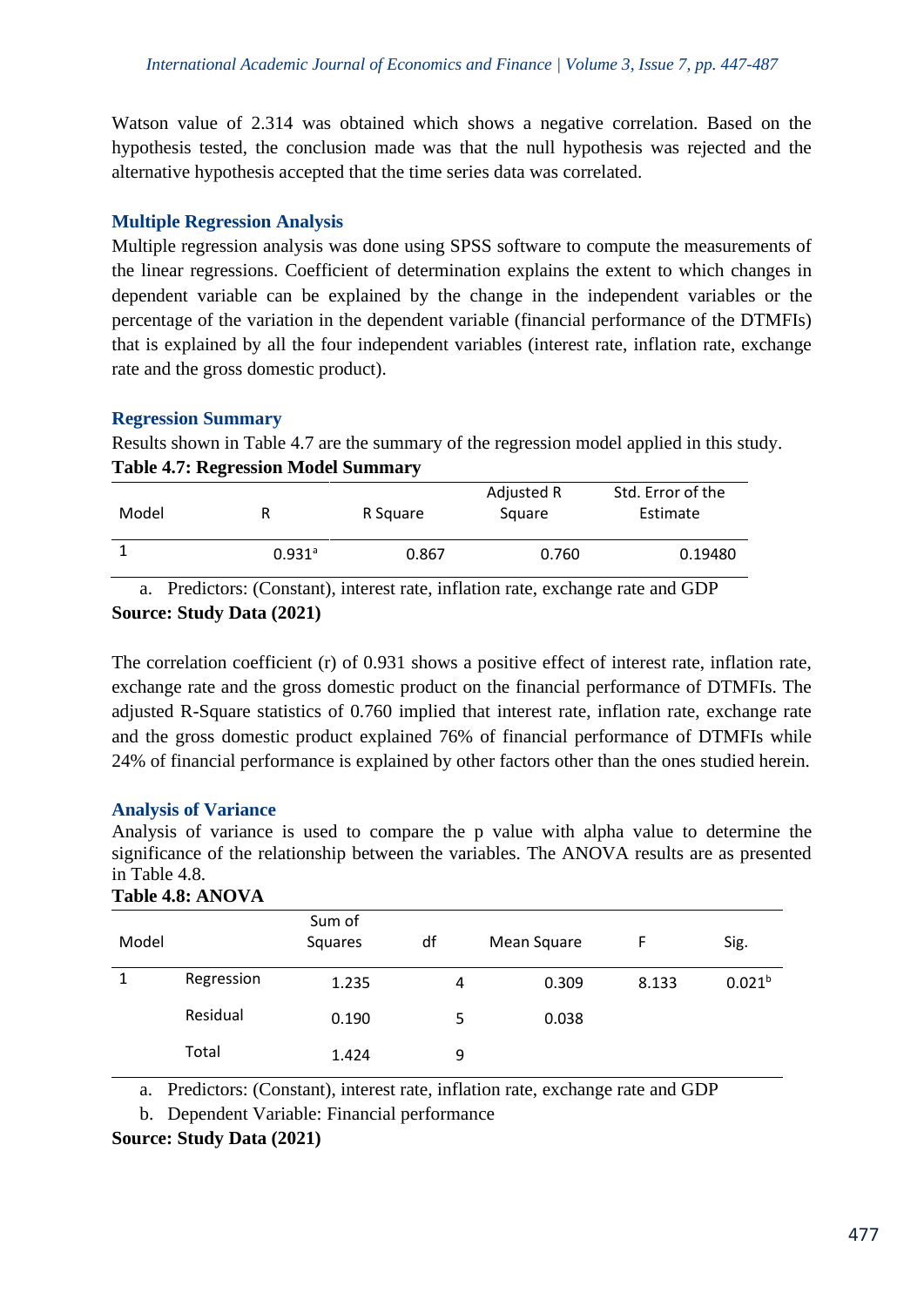To test for the level of significance of the regression model, ANOVA was used and the results are shown in Table 4.8. The F value is calculated as 8.133. The significance value of 0.021 was obtained which shows that the regression model used was significant at 5% significance level.

# **Regression Co-efficient**

The linear equation used in this study was Y=β0 +β1X1+ β2X2+ β3X3+ β4X4+ ε whereby: Y=Financial Performance  $β0 = constant$ , intercept of the equation β1- β4 = Independent variables regression coefficient X1=Interest Rate X2=Inflation Rate X3=Exchange Rate X4=Gross Domestic Product ε=Error Term **Table 4.9: Regression Coefficients**

|                | Unstandardized<br><b>Coefficients</b> |            | <b>Standardized</b><br><b>Coefficients</b> |          |       |
|----------------|---------------------------------------|------------|--------------------------------------------|----------|-------|
|                | B                                     | Std. Error | <b>Beta</b>                                | t        | Sig.  |
| (Constant)     | 2.381                                 | 2.007      |                                            | 1.186    | 0.289 |
| Interest rate  | $-0.061$                              | 0.053      | $-0.410$                                   | $-1.164$ | 0.297 |
| Inflation rate | 0.070                                 | 0.038      | 0.513                                      | 1.823    | 0.128 |
| Exchange rate  | $-0.023$                              | 0.012      | $-0.511$                                   | $-1.895$ | 0.117 |
| GDP            | 0.268                                 | 0.082      | 0.705                                      | 3.263    | 0.022 |

a. Dependent Variable: Financial performance

#### **Source: Study Data (2021)**

GDP

As per the SPSS results generated, the equation translated to; Financial performance of DTMFIs = 2.381- 0.061 (X<sub>1</sub>) + 0.070 (X<sub>2</sub>) - 0.023 (X<sub>3</sub>) + 0.268 (X<sub>4</sub>) Where: Financial performance = Constant + Interest rate + Inflation rate + Exchange rate +

The regression model as shown in Table 4.9 indicates that if all other factors were held constant and the inflation rate and GDP increased by one unit, then the financial performance of DTMFIs increases by 7% and 26.8% respectively. However, increasing interest rate and exchange rate while maintaining all the other factors constant leads to decrease in financial performance of DTMFIs by 6.1% and 2.3% respectively. Results also showed that the interest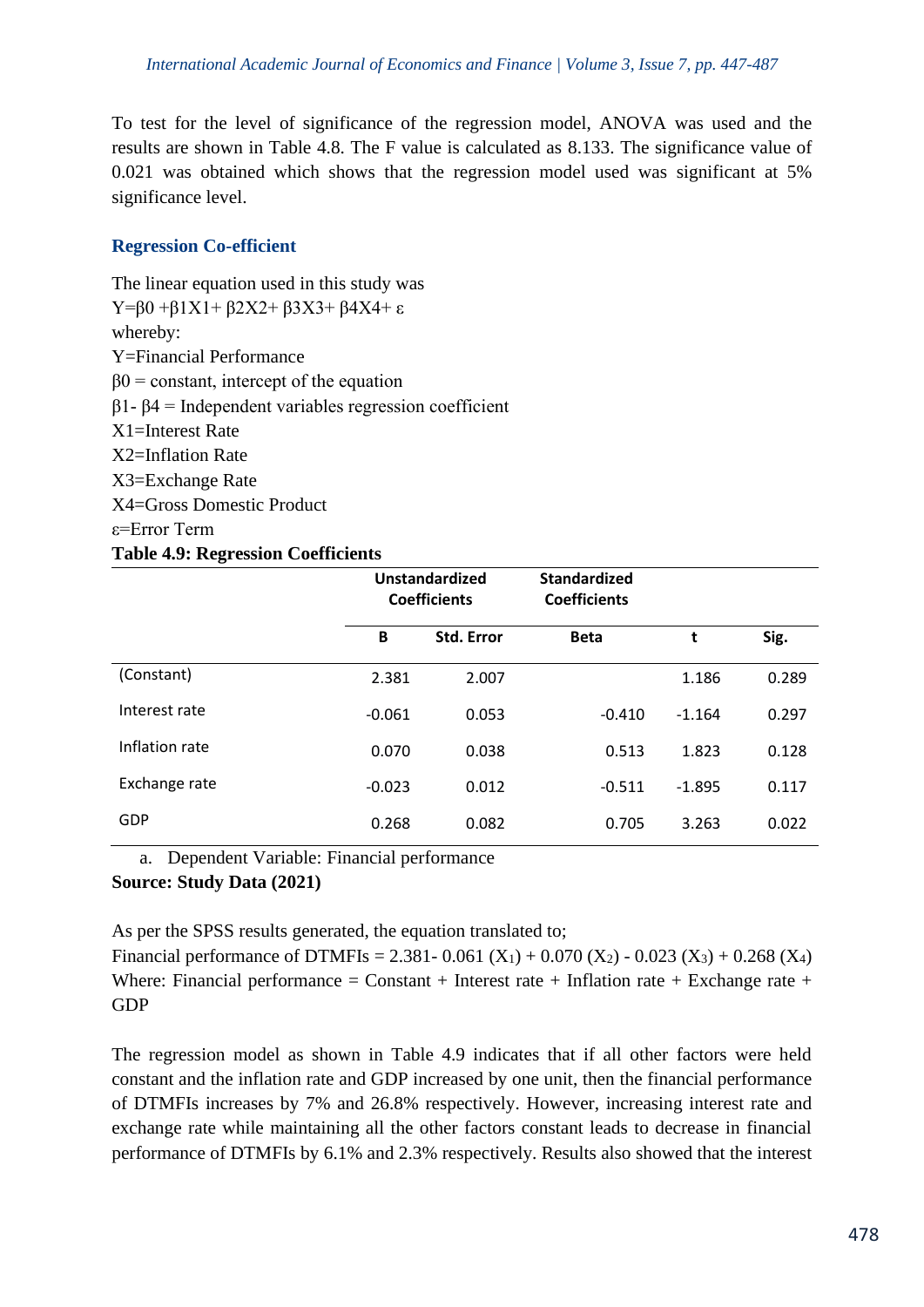rate has a statistically insignificant negative effect on financial performance of DMTFIs at the 5% significance level ( $β = -0.061$ ,  $p = 0.297$ ) while inflation rate has a statistically insignificant positive effect on financial performance of DMTFIs at the 5% significance level  $(6= 0.070, p= 0.128)$ . Results further showed that the exchange rate has a statistically insignificant negative effect on financial performance of DMTFIs at the 5% significance level ( $\beta$ = -0.023, p= 0.117) while GDP has a statistically significant positive effect on financial performance of DMTFIs at the 5% significance level ( $\beta$ = 0.268, p= 0.022). This could be explained by the fact that public debt has been increasing over the years.

# **Hypotheses Testing**

Hypotheses testing were carried out based on the regression results.

# **H02: Interest Rate has no Significant Effect on Financial Performance of DTMFIs in Kenya**

Results showed that the interest rate has a statistically insignificant negative effect on financial performance of DMTFIs at the 5% significance level and therefore the null hypothesis was not rejected. The findings disagree with those of Rao (2016), Mwangi and Wekesa (2017) and Alhassan *et al.* (2018) who found that interest rate had significant effect on the financial performance of companies listed at the NSE, Kenya Airways and the commercial banks in Ghana respectively. Loans to deposit ratio was the variable used for financial performance in this study while EPS, ROE, ROA and interest rate spread were the measures for financial performance in the studies by Rao (2016), Mwangi and Wekesa (2017) and Alhassan *et al.* (2018) respectively which could explain why the findings were in contradiction.

#### **H02: Inflation has no Significant Effect on Financial Performance of DTMFIs in Kenya**

The regression results revealed that inflation rate has a statistically insignificant positive effect on financial performance of DMTFIs at the 5% significance level and therefore the null hypothesis was not rejected. The findings of this study are in agreement with those of Oleka *et al.* (2015) who found positive insignificant relationship between EPS and Return on Equity on performance of commercial banks in Nigeria. Kwakwa (2014) also found similar findings in Ghanian commercial banks. Studies by Adul *et al.* (2016) and Gado (2015) found significant and positive impact on performance in Ghanian commercial banks and capitalized firms in Nigeria thereby disagreeing with the current study findings.

# **H03: Exchange Rate has no Significant Effect on Financial Performance of DTMFIs in Kenya**

The results of the regression analysis showed that the exchange rate has a statistically insignificant negative effect on financial performance of DMTFIs at the 5% significance level and therefore the null hypothesis was not rejected. Studies by Manyok (2016) and Manyo *et*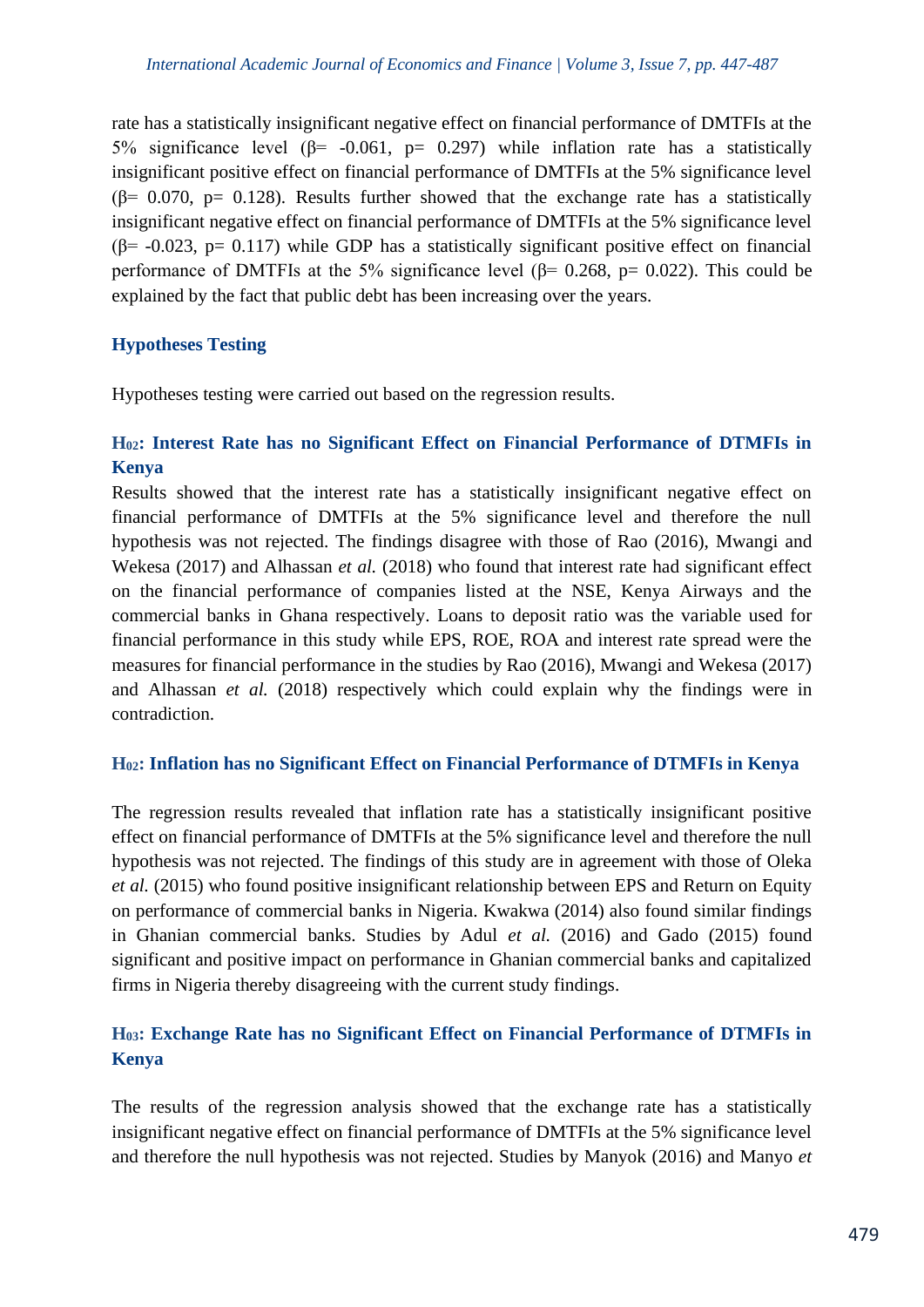*al*. (2016) found an insignificant and negative effect on profitability of South Sudan and Nigerian banks respectively thereby in agreement with the study findings. On the contrary, Stella and Augustine (2015) found a positive effect on the on manufacturing firms in Nigeria while Elbadawi (2014) found significant impact of exchange rate on investment and the financial performance in SMEs.

#### **H04: GDP has no Significant Effect on Financial Performance of DTMFIs in Kenya**

The regression analysis results showed that GDP has a statistically significant positive effect on financial performance of DMTFIs at the 5% significance level and therefore the null hypothesis was rejected. The findings of this study are in agreement with those of Otambo (2016) who found that GDP affects financial performance of Kenyan commercial banks positively. On the other hand, Ghurstskaia (2018), Sufian (2011) and Kiganda (2014) found a negative insignificant effect of GDP on Georgian banks, Korean and Kenyan commercial banks respectively thus in disagreement with the findings of this study.

#### **SUMMARY OF FINDINGS, CONCLUSIONS AND RECOMMENDATIONS**

#### **Introduction**

This chapter presents summary of the findings, the conclusions drawn from the study results and the recommendations on the study of the effect of macroeconomic variables on financial performance of DTMFIs in Kenya. Areas for further research are also highlighted.

#### **Summary of Findings**

The adjusted R-Square statistics obtained in this study implied that interest rate, inflation rate, exchange rate and the gross domestic product explained 76% of financial performance of DTMFIs. ANOVA results showed that a significance value of 0.021 was obtained which shows that the regression model used was significant at the 5% level of significance. The data passed the linearity test since the variables were linear in form. Results further showed that the data was not heteroscedastic. Variance Inflation Factors were used to test for normality and the result showed that all VIFs were below one thus it was concluded that there was no normality in the dataset. Root unit test showed that the data passed the stationary test.

#### **Effect of Interest rate on Financial Performance of DTMFIs in Kenya**

The first objective of the study was to establish the effect of interest rate on financial performance of DTMFIs in Kenya. Results showed that holding all other factors constant and the interest rate increased by one unit, the financial performance of DTMFIs would decrease by a factor of 0.061. Results further showed that the interest rate has a statistically insignificant negative effect on financial performance of DTMFIs at the 5% significance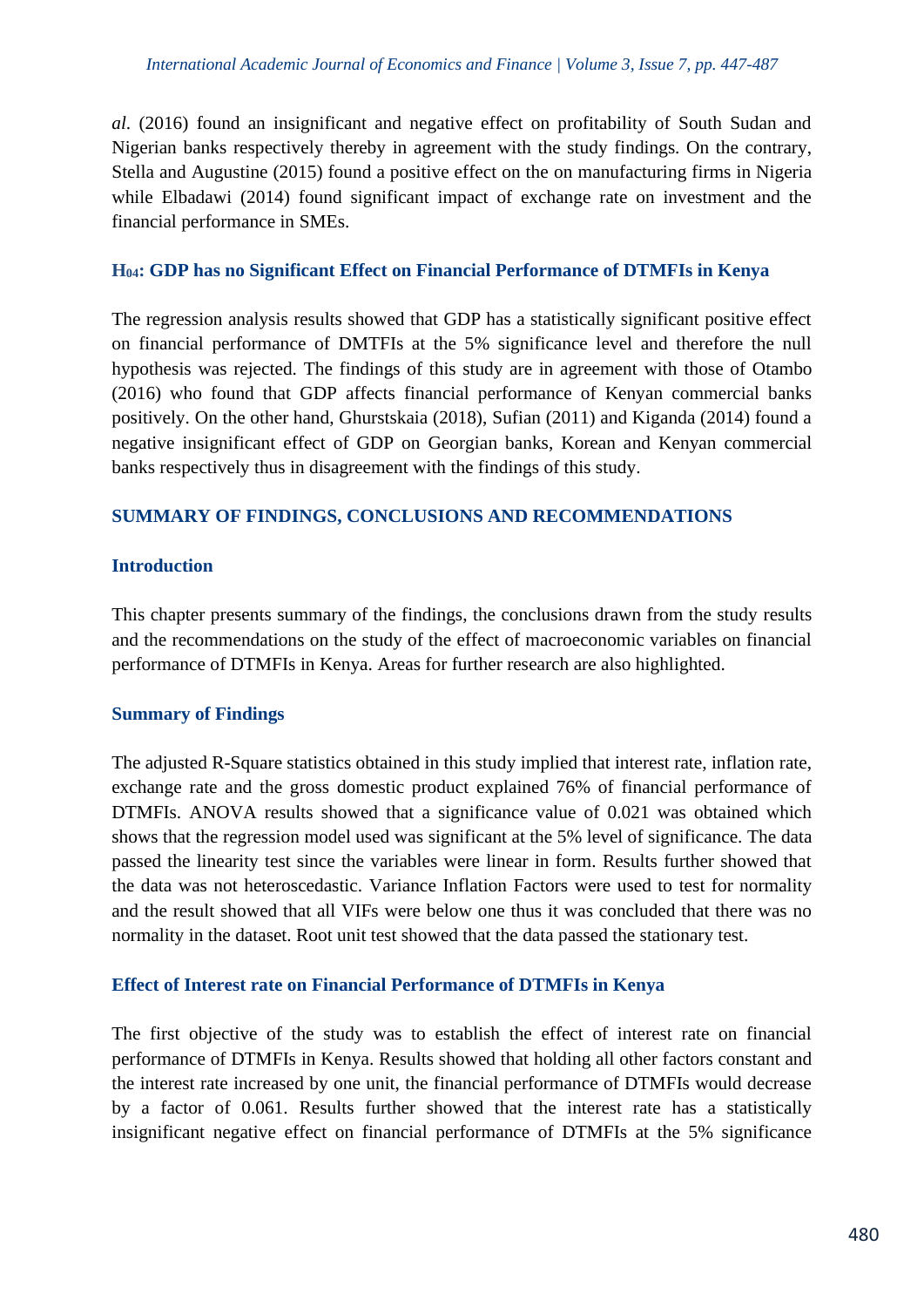level. There was a positive and weak linear correlation between the interest rate and financial performance.

## **Effect of Inflation rate on Financial Performance of DTMFIs in Kenya**

The second objective of the study was to investigate the effect of inflation rate on financial performance of DTMFIs in Kenya. Results showed that holding all other factors constant and the inflation rate increased by one unit, the financial performance of DTMFIs would increase by a factor of 0.07. Further, results showed that the inflation rate has a statistically insignificant positive effect on financial performance of DTMFIs at the 5% significance level. There was a positive and very weak linear correlation between financial performance and inflation rate.

## **Effect of Exchange rate on Financial Performance of DTMFIs in Kenya**

The third objective of the study was to examine the effect of inflation rate on financial performance of DTMFIs in Kenya. The regression model results indicated that if all other factors were held constant and exchange rate increased by one unit, the financial performance of DTMFIs would decrease by a factor of 0.023. Results further showed that the exchange rate has a statistically insignificant negative effect on financial performance of DTMFIs at the 5% significance level. There was negative and moderately strong linear correlation between financial performance and exchange rate.

#### **Effect of GDP on Financial Performance of DTMFIs in Kenya**

The fourth objective of the study was to establish the effect of gross domestic product on financial performance of DTMFIs in Kenya. The regression model results indicated that if all other factors were held constant and GDP increased by one unit, the financial performance of DTMFIs would increase by a factor of 0.268. Further, results showed that GDP has a statistically significant positive effect on financial performance of DTMFIs at the 5% significance level. There was a positive and strong linear correlation between the financial performance and GDP.

#### **Conclusion**

DTMFIs in Kenya have been having performance challenges with a loan deposit ratio of more than 100% which has been on the rising trend. The rise in the loan to deposit ratio over the years has been attributed with the changes in macro-economic variables such as inflation rate and interest rate. These macro-economic variables and the need to understand their effect on the financial performance of the DTMFIs led to this study. The study targeted 13 DTMFIs which are licensed by the Central Bank of Kenya. Secondary data was collected from Central bank's website.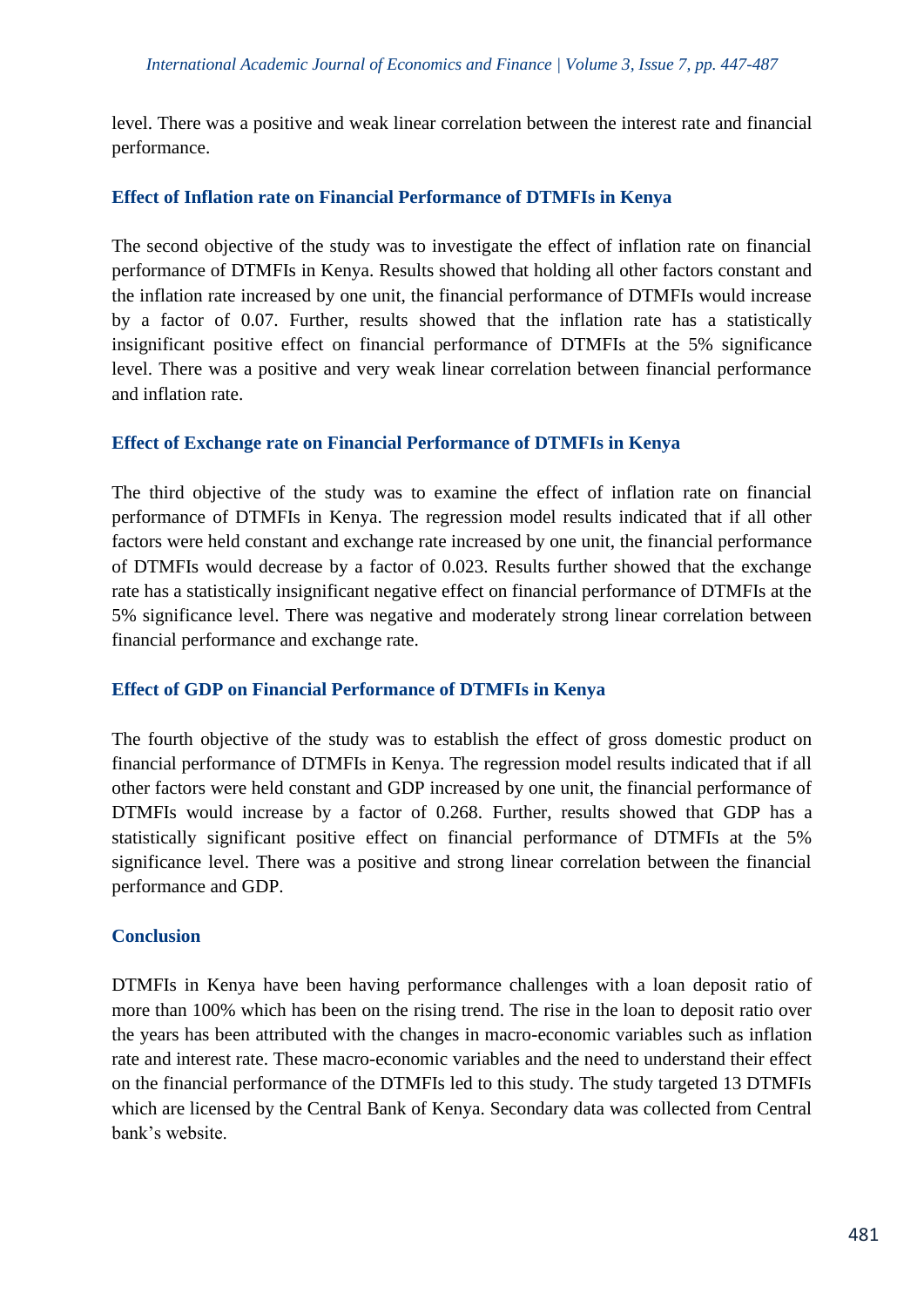This study found that interest and exchange rates have a negative effect on financial performance of DTMFIs and the study thus concluded that the interest and exchange rates negatively affects financial performance of the DTMFIs as they affect the total returns and financial intermediation in the DTMFIs. This means that increasing the interest rate and exchange rate will negatively affect the financial performance of the DTMFIs.

The study established that inflation rate and GDP have a positive effect on financial performance of DTMFIs and the study thus concluded that when the inflation rate is low and GDP is high, financial performance of the DTMFIs will increase. This means that rising of the inflation rate and decreasing the GDP will positively affect the financial performance of the DTMFIs.

## **Recommendations**

The study established that interest rate has a negative effect on financial performance of DTMFIs in Kenya. Based on this finding, the study therefore recommends that interest rates for the DTMFIs should be controlled by the government through macroeconomic regulators such as CBK depending on inflation rates fluctuations which will go a long way in ensuring that DTMFIs are able to provide financial intermediation services effectively and sustainably. The study also established that inflation rate has a positive effect on financial performance of DTMFIs in Kenya. In reference to this finding, the study therefore recommends that there is need for the DTMFIs management committees to continuously monitor inflation rate for them to adjust their loan products in line with the inflation rate.

The study further established that exchange rate has a negative effect on financial performance of DTMFIs in Kenya. Based on this finding, the study therefore recommends that there is need for the government to regulate the exchange rates such that they lead to economic growth and in favor of the DTMFIs which will facilitate the financial health of the DTMFIs thus increased economic growth.

The study finally established that GDP has a positive effect on financial performance of DTMFIs in Kenya. In reference to this finding, the study therefore recommends that there is need for the government to ensure the business environment is conducive to encourage investment in the DTMFIs since they have a positive effect on the GDP through creation of employment.

#### **Recommendations for Further Research**

In this study, four macroeconomic variables affecting the financial performance of DTMFIs were considered which are interest rate, inflation rate, exchange rate and GDP. This study suggests further research through identification of other macroeconomic factors that could significantly affect the financial performance which will be instrumental in aiding policy formulation in the DTMFIs. The study also suggests further research through the use of more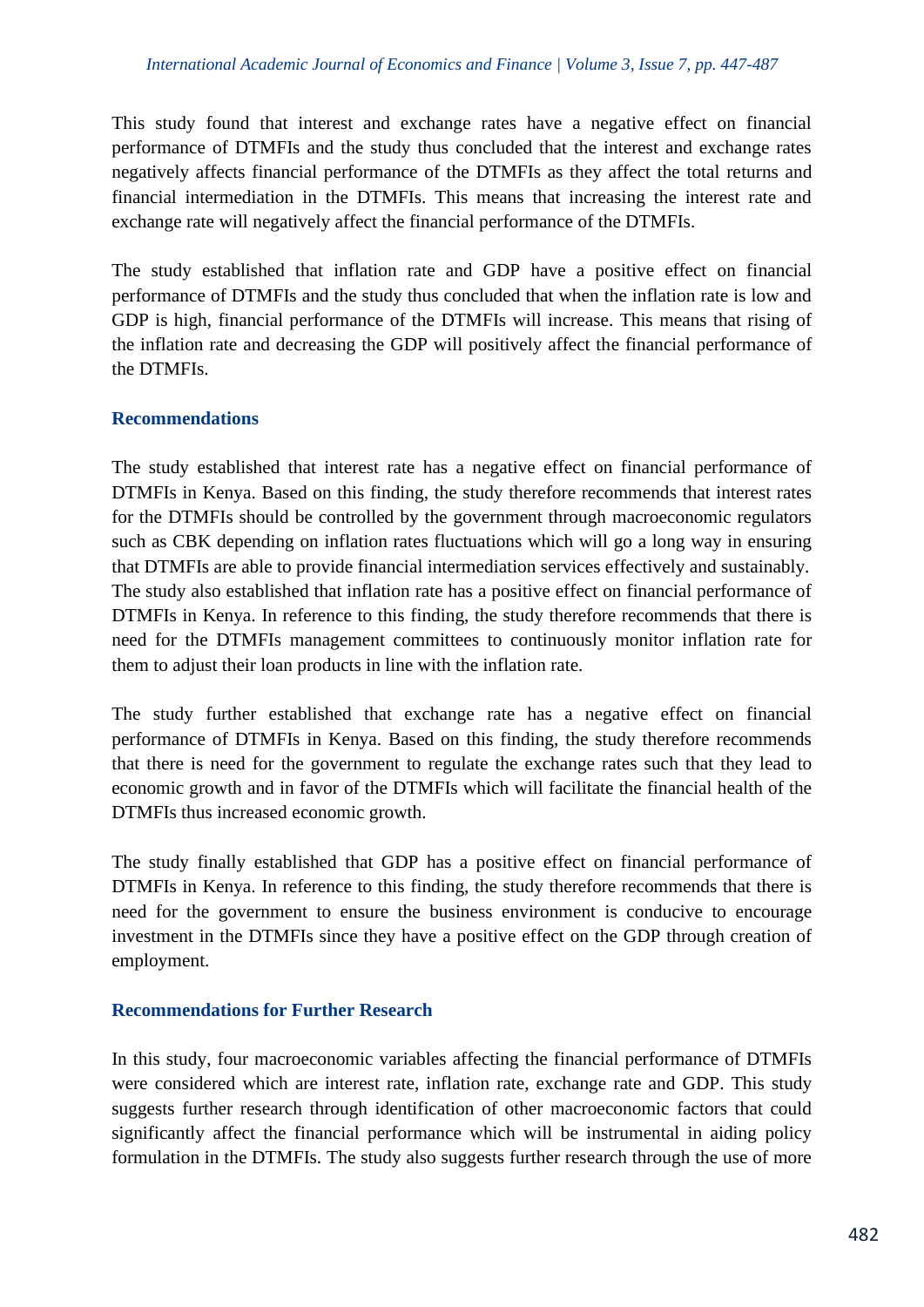time series data like monthly data since this study utilized annual data. This could aid in improving the significance of the results.

#### **REFERENCES**

- *Adul, D.T., Domfeh, K.O., and Denkyirah E.K (2016) Inflation a Threat on Financial Sector Performance,* European Journal of Business Management*, Vol 8, 33.*
- *Aghionet, E. A. (2011). Information and Expectation in Modern Macroeconomics. Priceton: Adventure Works Press.*
- *Agola, T. (2014).* Credit policy and financial performance of microfinance institutions in Kenya *(Doctoral dissertation, University of Nairobi, Nairobi, Kenya).*
- *Ahmed, A., Rehan, R., Chhapra, I. U., & Supro, S. (2018). Interest rate and financial performance of banks in Pakistan.* International Journal of Applied Economics, Finance and Accounting*,* 2*(1), 1-7.*
- *Al-Absi, A. A. (2016). Impact of microcredit in microfinance banks on small business spread in Yemen "Case study of Sana'a, Yemen".* International Journal of Business and Management Invention*, 5(11), 14-29*
- *Alper, D. & Anbar, A (2011). Bank specific and macroeconomic determinants of commercial bank profitability: Empirical evidence from Turkey. Business and Economics* Research Journal, 2*(2), 139.*
- *Alhassan, M. D., Anokye, F. K, & Gakpetor, E. D. (2018). The impact of interest rate spread on bank profitability in Ghana.* European Journal of Business, Economics and Accountancy*, 6(1), 43-52.*
- *Amin, M. S & Awan, A. G. (2014). Capital Structure determinant.* European Journal of Accounting Auditing and Finance Research, 2*(9), 22–41.*
- *Ater, D. K. (2017). Market timing and capital structure: A critical literature review.* Research Journal of Finance and Accounting*,* 8*(6), 81-94.*
- *Bachman, R. (2007).* The Practice of Research in Criminology and Criminal Justice*, Causation and Research Designs. 3rd ed. Thousand Oaks, CA: Pine Forge Press.*
- *Baker, M., & Wurgler, J. (2002). Market timing and capital structure. The journal of finance,* 57*(1), 1-32.*
- *Berk, J. B., & DeMarzo, P. M. (2014).* Corporate finance*. Harlow, England: Pearson*
- *Bole, V., & Rebec, P. (2013). Bootstrapping the Hausman Test in Panel Data Models.*  Communications in Statistics: Simulation and Computation*, 42, 650-670.*
- Borg. (2007). Population Distribution. *Journal of development*, 12-24.
- Brains, C., Willnat, L., Manheim, J., & Rich, R. (2011). *Empirical Political Analysis* 8th edition. Boston, MA: Longman.
- CBK. (2010). *Annual financial supervision report*. Nairobi: Central Bank of Kenya.
- CBK. (2011). *Annual financial supervision report*. Nairobi: Central Bank of Kenya.
- CBK. (2012). *Annual financial supervision report*. Nairobi: Central Bank of Kenya.
- CBK. (2013). *Annual financial supervision report*. Nairobi: Central Bank of Kenya.
- CBK. (2014). *Annual financial supervision report*. Nairobi: Central Bank of Kenya.
- *CBK. (2015).* Annual financial supervision report*. Nairobi: Central Bank of Kenya*.
- CBK. (2016). *Annual financial supervision report*. Nairobi: Central Bank of Kenya.
- CBK. (2017). *Annual financial supervision report*. Nairobi: Central Bank of Kenya.
- CBK. (2018). *Annual financial supervision report*. Nairobi: Central Bank of Kenya.
- CBK. (2019). *Annual financial supervision report*. Nairobi: Central Bank of Kenya.
- *CBK. (2014).* Financial sector stability Report*. Nairobi: CBK*.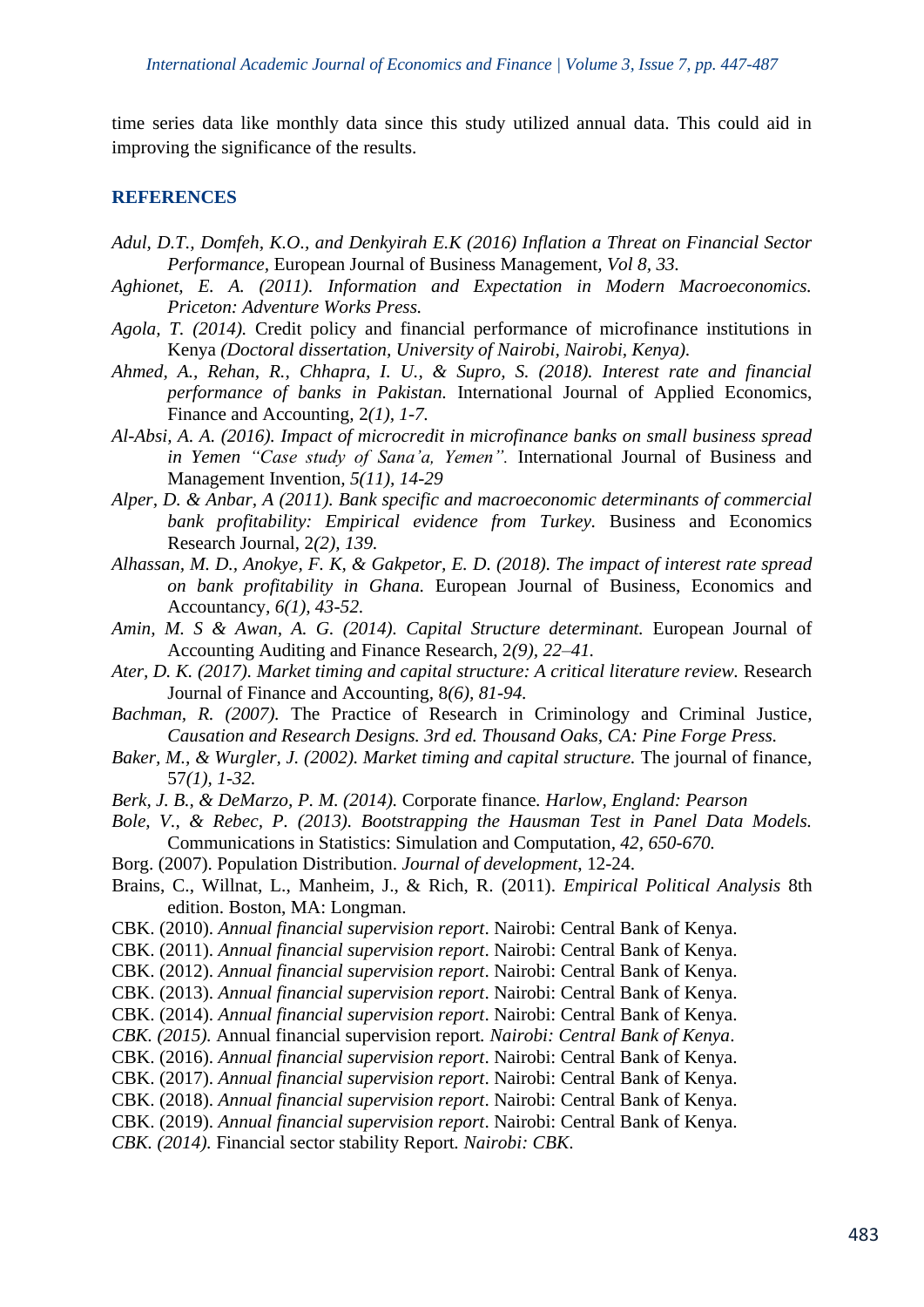- Chiumya, C. (2009). The regulation of microfinance in Zambia. Essay on Regulation and Supervision, 18.
- Cooper, D. R., & Sshindler, P. S. (2006). *Business Research Methods.* (9 ed.). Boston:McGrew- Hill Irwin.
- Counts, A. (2005). The future for microfinance investment. Microfinance and Capital Markets Speakers Series-Grameen Foundation USA and SAIS.
- Cramer, D. (1998). *Fundamental Statistics for Social Research*. London: Routledge.
- Cull, R., Demirgüç-Kunt, A., & Morduch, J. (2009). Microfinance meets the market. *Journal of Economic perspectives*, 23(1), 167-92.
- Davis, G.F. and Powell, W.W. (2012). Organization-environment relations", in Dunnette, M.D. and Hough, L.M. (Eds),*Handbook of Industrial Organizational Psychology*, *2 nd ed*.,Consulting Psychologists Press, Palo Alto, CA.
- Durevall, D., & Sjo, B. (2012). The Dynamics of Inflation in Ethiopia and Kenya, Working Paper Series N° 151 African Development Bank, Tunis, Tunisia.
- Frankfurt School of Finance and Management, (2012); *Transforming Microfinance in Kenya the experience of Faulu Kenya and Kenya Women Finance Trust,* Nairobi: FSD Kenya.
- Frank, M. Z., & Goyal, V. K. (2009). Capital structure decisions: which factors are reliably important? *Financial management, 38 (1)*, 1–37. [http://dx.doi.org/10.1111/j.1755-](http://dx.doi.org/10.1111/j.1755-053X.2009.01026.x) [053X.2009.01026.x](http://dx.doi.org/10.1111/j.1755-053X.2009.01026.x)
- Gado, N. D. (2015). The Impact of the Nigerian business environment on company performance: A Case of 20 Most Capitalized Companies in Nigeria. *International journal of business and management review*, *3*(4), 36-48.
- Ghurstskaia .K. (2018). Macroeconomic determinants of bank profitability: Evidence from Georgia. Eco forum, vol 7, 3.
- Gujarati, D. (2003). *Basic econometrics* (4th ed.), New York, USA: McGraw Hill.
- Greene, W. (2008).*Econometric Analysis*, 6thed. Upper Saddle River, N.J: Prentice Hall.
- Harvey, H. (2012). Exchange rate volatility and money demand in selected South East Asian Countries. *Economics and Finance Review, 2*(10), 1-7.
- Hassan Al-Tamimi, H. A. (2010). Factors influencing performance of the UAE Islamic and conventional national banks. *Global Journal of Business Research*, *4*(2), 1-9. Department of Accounting, Finance and Economics, Sharjah: University of Sharjah.
- lhussein, N., & Osman, O. (2019). Exchange Rate fluctuations and Financial Performance of Banks: Evidence from Sudan. *International Journal of Economics and Finance,11*(12), 15.
- Issah, M., & Antwi, S. (2017). Role of macroeconomic variables on firms' Performance: Evidence from the UK. *Cogent Economics & Finance, 5*(1), 10.
- Janda, K., & Zetek, P. (2014). Macroeconomic factors influencing interest rates of microfinance institutions in Latin America.
- Jensen, D. R., & Ramirez, D. E. (2012). *Research Article Revision*: Variance Inflation in Regression.
- Kar, A. K., & Swain, R. B. (2014). Interest rates and financial performance of microfinance institutions: Recent global evidence. *The European Journal of Development Research, 26*(1), 87-106.
- Kajirwa, R. (2015) Macroeconomic factors do influence aggregate stock returns. *Review of Financial Studies,15*(3), 751-782.Kayo, E.K. and Kimura, H. (2010). Hierarchical determinants of capital structure, *Journal of Banking & Finance,* 35, 358-371.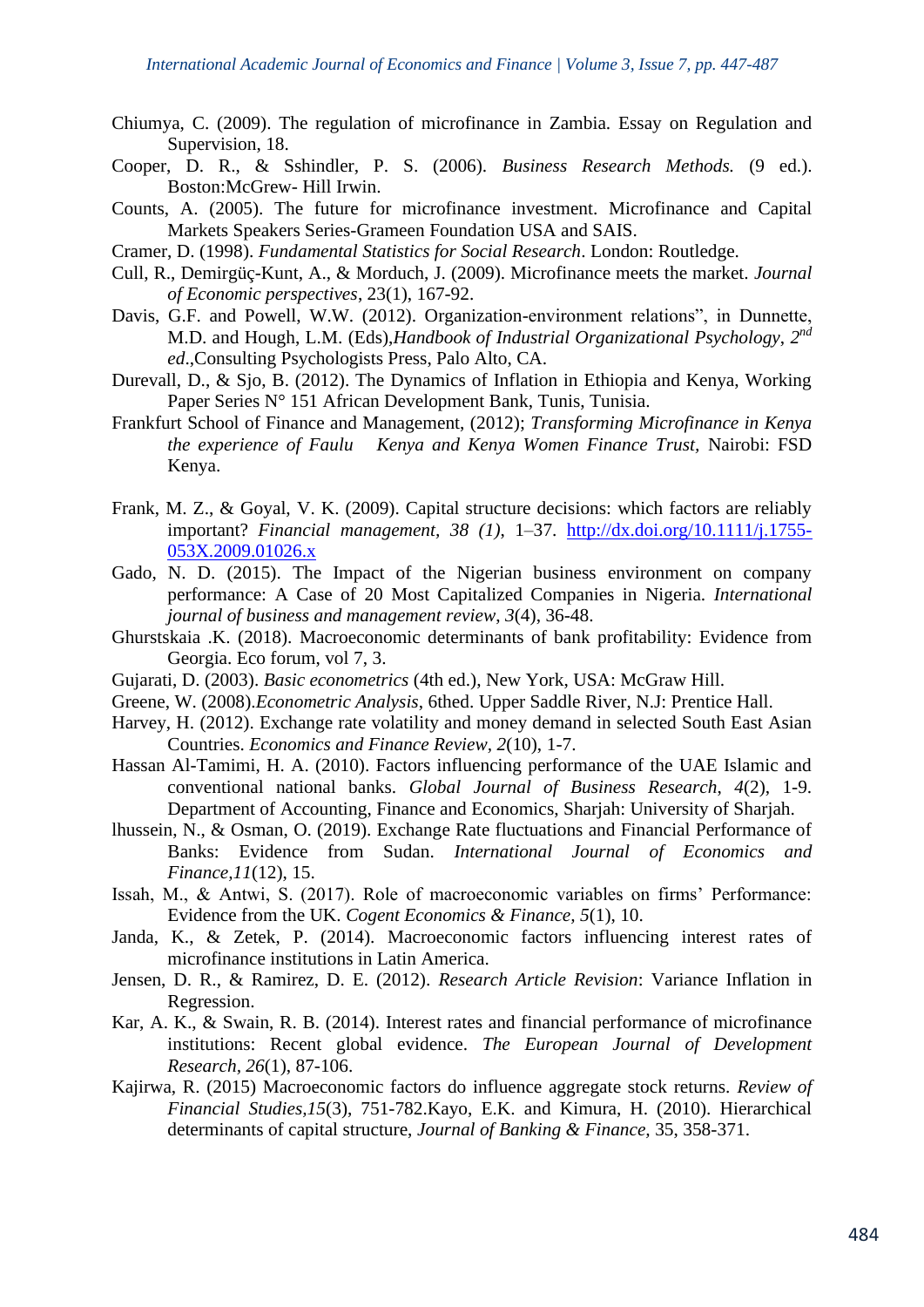- *Kiganda, E. O. (2014). Effect of macroeconomic factors on commercial banks profitability in Kenya: Case of equity bank limited.* Journal of Economics and Sustainable development*,* 5*(2), 46-56.*
- *Kimando, L., Kihoro, J. M. D., & Njogu, G. W. M. (2012). Factors influencing the sustainability of micro-finance institutions in Murang'a Municipality.*
- *Kobia, A. M. (2018). Effect of Inflation Rate on Profitability of Commercial Banks in Kenya. Research Project, University of Nairobi*
- *Kwakwa, O. M. (2014).* Determinants of performance of Commercial Banks in Ghana *(Doctoral dissertation).*
- *Lambe, I. (2016). Assessing the Impact of Exchange Rate Risk on Banks' Performance in Nigeria.* Journal of Economics and Sustainable Development, 6*(5), 1-14*
- *Lemmon, M. L. and J. F. Zender (2009). Debt Capacity and Tests of Capital Structure Theories,"* Journal of Financial and Quantitative Analysis, forthcoming*.*
- *Lewis, D. (2003). Theorizing the organization and management of non-governmental development organizations.* Public Management Review, 5*(3), 325-344.*
- *Maimunah, A., & Patmawati, I. (2018). Inflation and Companies' Performance: A Cross-Sectional Analysis.* Advanced Science Letters, 24*(6), 4750-4755*
- *Manyo, T. S., Sabina, N. E., & Ugochukwu, U. S. (2016). The effect of foreign exchange transaction on the performance of Nigerian banks.* IJRDO-Journal of Business Management*,* 2*(11), 139-154*.
- *Manyok, A. J. (2016).* Effects of Exchange Rate Fluctuations on Financial Performance of Commercial Banks In South Sudan *(Doctoral dissertation, University of Nairobi).*
- *Markopoulou, M. K., & Papadopoulos, D. L. (2009). Capital structure signaling theory: evidence from the Greek stock exchange.* Portuguese journal of management studies*,*  14*(3), 217.*
- Mazur, K. (2007). The determinants of capital structure choice: evidence from Polish companies. *International Advances in Economic Research*, *13*(4), 495-514.
- McConnell. C. (2009). *Macroeconomics, principles, problems and policies*. 4th Edition New Jersey, Prentice Hall Publishers.
- Mersland, R., & Strom, R. (2014). Measuring Microfinance Performance. 10.1057/9781137399663\_2.
- Modigliani, F., & Miller, M. (1963). "Corporate income taxes and the cost of capital: a correction" *American economic review, 53*(3), 433 – 443.
- Monyi, J. W. (2017). Determinants of Financial Performance of Deposit Taking Microfinance Institutions in Kenya. Research Project, JKUAT
- Moyo, D., & Tursoy, T. (2020). Impact of Inflation and Exchange Rate on the Financial Performance of Commercial Banks in South Africa
- *Muchiri, H. G. (2012),* The impact of macroeconomic variables on the performance of the Nairobi securities exchange*. Unpublished MBA project, University of Nairobi.*
- *Mugenda, M. (2003), Research Methods, Qualitative and Quantitative approaches, African Centre for Technology Studies, Nairobi, Kenya.*
- Muriu, P., (2011), "Microfinance Profitability: *What explains the low profitability of African Microfinance's?*" PhD thesis, Birmingham Business School, University of Birmingham.
- Mwangi, E. N., & Wekesa, S. (2017). Influence of economic factors on organizational performance of airlines: *a case study of Kenya Airways Ltd*. IOSR Journal of Humanities and Social Science, 22(5), 8–14.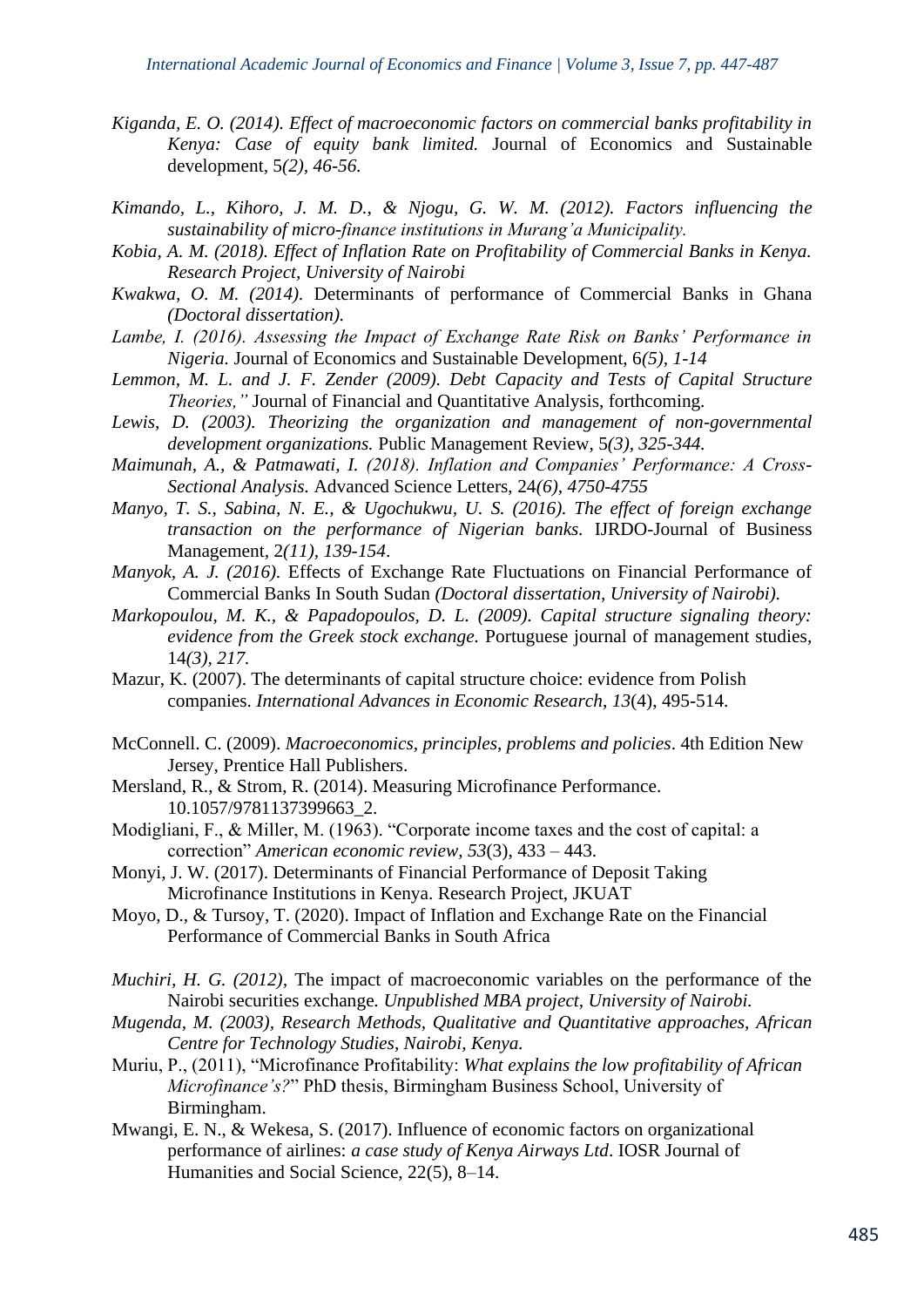- Myers, S, (1984) "The Search for Optimal Capital Structure", *Midland Corporate Financial Journal, 1*, 6-16
- Myers, S, (2001), "Capital structure", *Journal of Economic Perspectives*, *15*(2):81-102.
- Ngigi, M. K. (2014). *Determinants of lending interest rates in deposit taking microfinance institutions in Kenya.*
- *Noreen, S. (2011). Role of microfinance in empowerment of female population of Bahawalpur district. In* International Conference on Economics and Finance Research *(Vol. 4, No. 20, pp. 65-71).*
- *Nzuve, R. M. (2016). Impact of Macroeconomic Factors on Financial Performance of Deposit-Taking Micro Finance Institutions in Kenya. Research Project, SEKU*
- Ochanda, R, (2012), The Contribution of Micro Finance to the Social Economic Welfare in Kenya Available at SSRN: Retrieved from<http://ssrn.com/abstract=2064178>
- Odalo, S. K., Achoki, G., & Njuguna, A. (2016). Influence of Interest Rate on the Financial Performance of Agricultural Firms Listed at the Nairobi Securities Exchange. *American Journal of Finance, 1*(3), 19-34.
- Oleka, Q., Sabina, J. & Ebue, A. S. (2015). Investor Reaction to Mandatory Offers on the Warsaw Stock Exchange. *Contemporary Economics*, 6 (2), 74–83
- Otambo, T.D. (2016), "*The effect of macro-economic variables on financial performance of commercial banking sector in Kenya*", unpublished master's thesis, School of Business, University of Nairobi.
- Nzalu, F. M. (2015). *An Assessment of the factors affecting the growth in real estate investment in Kenya* (MBA project, University of Nairobi).
- Polit, DF & Hungler, BP. 1999. *Nursing research: principles and methods*. 4<sup>th</sup> edition. Philadephia: JB Lippincott.
- Portney, L.G. & Watkins, M.P. (2000). *Foundations of clinical research: applications to practice.* New Jersey: Prentice Hall Health. pp. 516–517.
- Rahman, M. W., Luo, J., & Minjuan, Z. (2014). Welfare Impacts of NGO type Microfinance Service Providers in China: An empirical study in Shaanxi China. *Journal of International Development*.
- Rao, D. T. (2016). *The relationship of macroeconomic factors and financial performance of the five firms listed in the energy and petroleum sector of the NSE* (Doctoral dissertation, Strathmore University).
- Roberts, P. W. (2013). The profit orientation of microfinance institutions and effective interest rates. *World Development*, *41*, 120-131.
- Saad, A. (2010). Macroeconomic fluctuations effects on the financial performance of listed manufacturing firms in Kenya. *The international journal of social sciences*, *21* (1).
- Sainz-Fernandez, I., Torre-Olmo, B., Lopez-Gutiérrez, C. & Sanfilippo-Azofra, S. (2015). Crisis in Microfinance Institutions: Identifying Problems, *Journal of International Development* 27(7),1058-1073
- Sen, A. (2010), "A without debt and strong financial structure", *International Research of Finance and Economics,* No. 59, pp. 77-85
- Sene, A. G. (2010). What Drives Microfinance Institutions Financial Sustainability. *Journal of Developing areas*, 303-324.
- Sharma, G. D., Singh, S., & Singh, G. (2011). Impact of macroeconomic variables on economic performance: An empirical study of India and Sri Lanka. *Available at SSRN 1836542*.. Rochester, New York.
- Sheikh, N. A., & Wang, Z. (2010). Financing behavior of textile firms in Pakistan. *International Journal of Innovation, Management and Technology*, *1*(2), 130.
- Simeyo, O., Lumumba, M., Nyabwanga, R. N., Ojera, P., & Odondo, A. (1993). J.,(2011). *Effect of Provision of Microfinance on performance of micro enterprises: A study of*